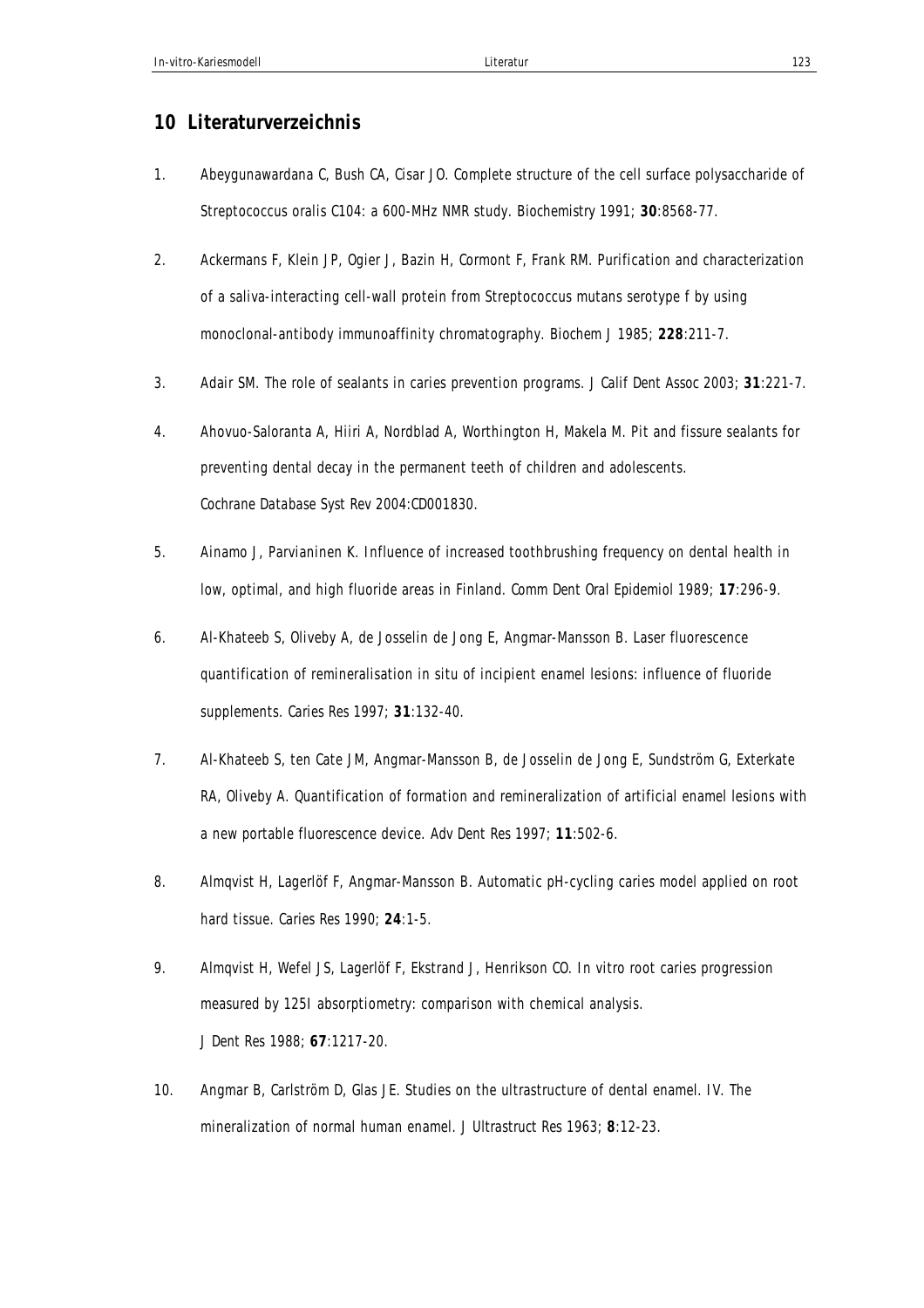- 11. Aoba T, Fejerskov O. Dental fluorosis: chemistry and biology. *Crit Rev Oral Biol Med* 2002; **13**:155-70.
- 12. Appelbaum B, Golub E, Holt SC, Rosan B. In vitro studies of dental plaque formation: adsorption of oral streptococci to hydroxyapatite. *Infect Immun* 1979; **25**:717-28.
- 13. Arends J, Jongebloed WL. The enamel substrate-characteristics of the enamel surface. *Swed Dent J* 1977; **1**:215-24.
- 14. Arends J, Ruben J, Dijkman AG. Effect of fluoride release from a fluoride-containing composite resin on secondary caries: an in vitro study. *Quintessence Int* 1990; **21**:671-4.
- 15. Arends J, Schuthof J. Microhardness und lesion depth studies of artificial caries lesions: a comparison of gelatin and HEC based systems. *J Biol Buccale* 1980; **8**:175-81.
- 16. Arends J, Schuthof J, Jongebloed WG. Microhardness indentations on artificial white spot lesions. *Caries Res* 1979; **13**:290-7.
- 17. Arends J, ten Bosch JJ. Demineralization and remineralization evaluation techniques. *J Dent Res* 1992; **71 Spec No**:924-8.
- 18. Aronson M, Medalia O, Schori L, Mirelman D, Sharon N, Ofek I. Prevention of colonization of the urinary tract of mice with Escherichia coli by blocking of bacterial adherence with methyl alpha-D-mannopyranoside. *J Infect Dis* 1979; **139**:329-32.
- 19. Ashwell G, Morell AG. The dual role of sialic acid in the hepatic recognition and catabolism of serum glycoproteins. *Biochem Soc Symp* 1974; **40**:117-24.
- 20. Ashwell G, Morell AG. The role of surface carbohydrates in the hepatic recognition and transport of circulating glycoproteins. *Adv Enzymol Relat Areas Mol Biol* 1974; **41**:99-128.
- 21. Attin T, Buchalla W, Gollner M, Hellwig E. Use of variable remineralization periods to improve the abrasion resistance of previously eroded enamel. *Caries Res* 2000; **34**:48-52.
- 22. Axelsson P, Lindhe J. Effect of controlled oral hygiene procedures on caries and periodontal disease in adults. *J Clin Periodontol* 1978; **5**:133-51.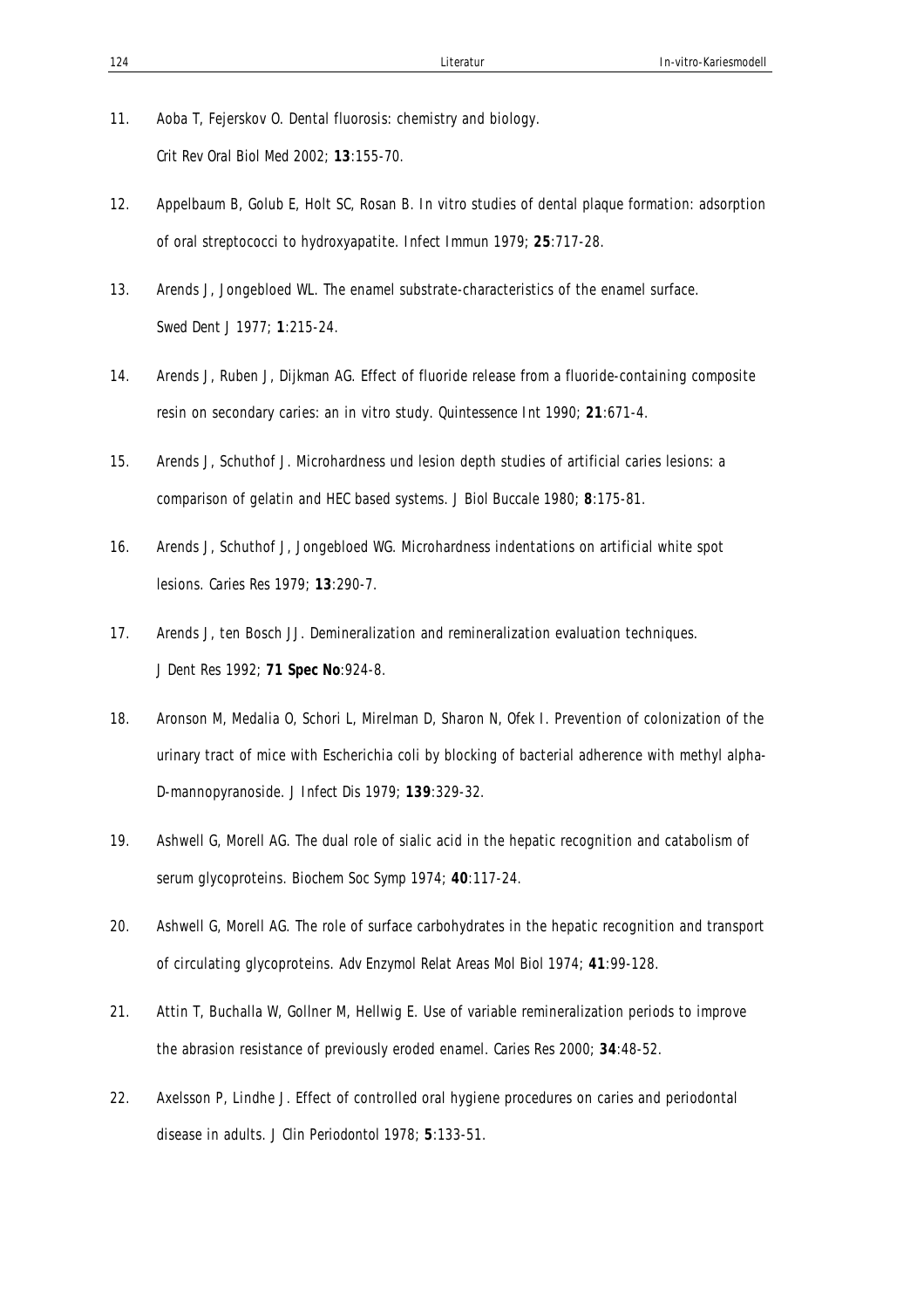- 23. Axelsson P, Nyström B, Lindhe J. The long-term effect of a plaque control program on tooth mortality, caries and periodontal disease in adults. Results after 30 years of maintenance. *J Clin Periodontol* 2004; **31**:749-57.
- 24. Azzopardi A, Bartlett DW, Watson TF, Sherriff M. The measurement and prevention of erosion and abrasion. *J Dent* 2001; **29**:395-400.
- 25. Baehni PC, Takeuchi Y. Anti-plaque agents in the prevention of biofilm-associated oral diseases. *Oral Dis* 2003; **9 (Suppl 1)**:23-9.
- 26. Bawden JW. After fluoride come sealants: a new epoch in control of dental caries. *N C Med J* 1984; **45**:491-2.
- 27. Beauchamp GK, Cowart BJ. Congenital and experiential factors in the development of human flavor preferences. *Appetite* 1985; **6**:357-72.
- 28. Beighton D, Manji F, Baelum V, Fejerskov O, Johnson MW, Wilton JMA. Associations between salivary levels of Streptococcus mutans, Streptococcus sobrinus, lactobacilli, and caries experience in Kenyan adolescents. *J Dent Res* 1989; **68**:1242-6.
- 29. Bellini HT, Arneberg P, von der Fehr FR. Oral hygiene and caries. A review. *Acta Odontol Scand* 1981; **39**:257-65.
- 30. Beltran-Aguilar ED, Griffin SO, Lockwood SA. Prevalence and trends in enamel fluorosis in the United States from the 1930s to the 1980s. *J Am Dent Assoc* 2002; **133**:157-65.
- 31. Benelli EM, Serra MC, Rodrigues AL, Cury JA. In situ anticariogenic potential of glass ionomer cement. *Caries Res* 1993; **27**:280-4.
- 32. Bennick A. Structural and genetic aspects of proline-rich proteins. *J Dent Res* 1987; **66**:457-61.
- 33. Bennick A, McLaughlin AC, Grey AA, Madapallimattam G. The location and nature of calciumbinding sites in salivary acidic proline-rich phosphoproteins. *J Biol Chem* 1981; **256**:4741-6.
- 34. Bernardi G, Kawasaki T. Chromatography of polypeptides and proteins on hydroxyapatite columns. *Biochem Biophys Acta* 1968; **160**:301-10.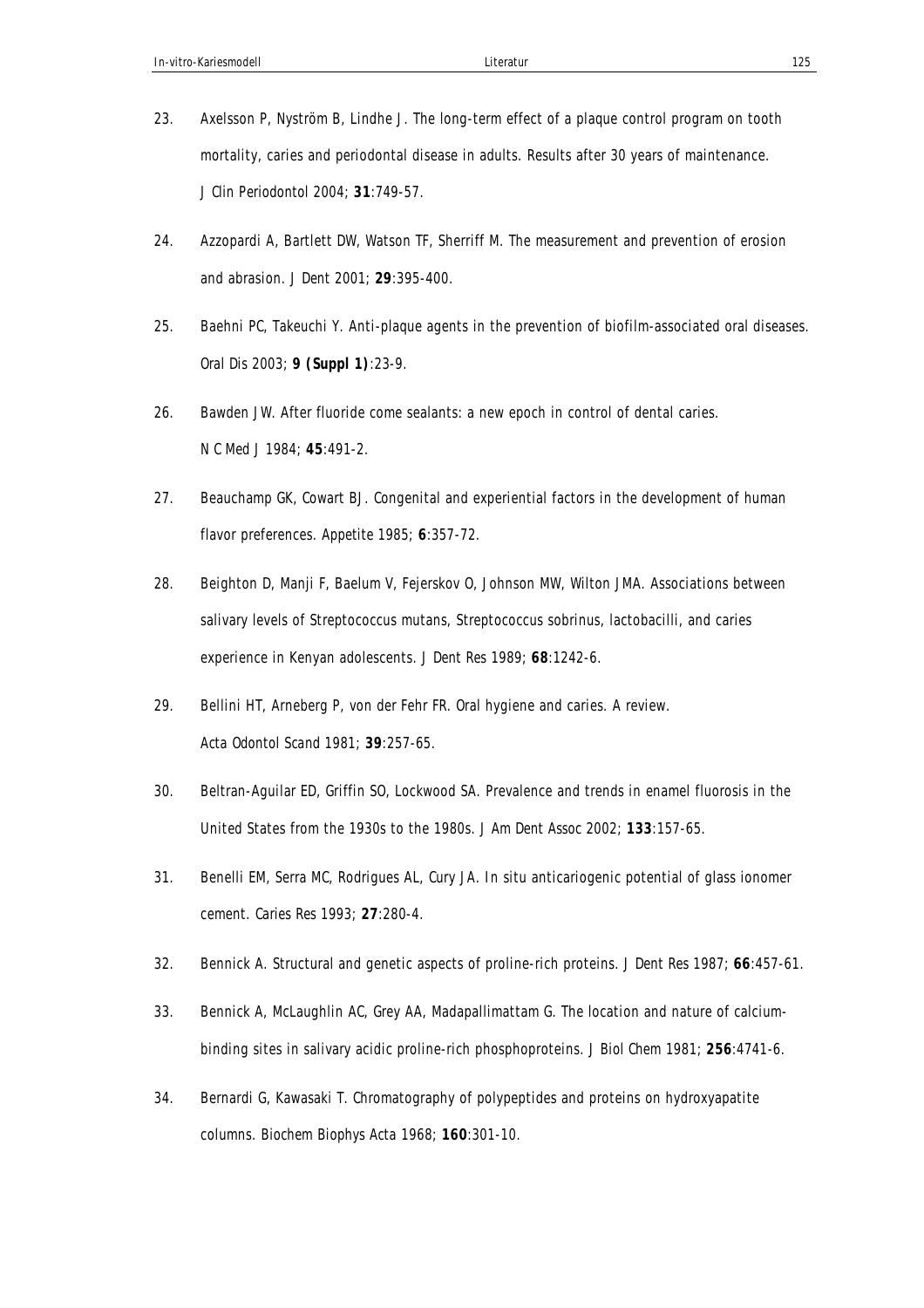- 35. Beuth J, Stoffel B, Pulverer G. Inhibition of bacterial adhesion and infections by lectin blocking. *Adv Exp Med Biol* 1996; **408**:51-6.
- 36. Bibby BG, Huang CT. Some observations on in vitro dental plaques. *J Dent Res* 1980; **59**:1946-52.
- 37. Bibby BG, Huang CT, Zero D, Mundorff SA, Little MF. Protective effect of milk against in vitro caries. *J Dent Res* 1980; **59**:1565-70.
- 38. Bohannan HM, Disney JA, Graves RC, Bader JD, Klein SP, Bell RM. Indications for sealant use in a community-based preventive dentistry program. *J Dent Educ* 1984; **48**:45-55.
- 39. Boksman L, McConnell RJ, Carson B, McCutcheon-Jones EF. A 2-year clinical evaluation of two pit and fissure sealants placed with and without the use of a bonding agent. *Quintessence Int* 1993; **24**:131-3.
- 40. Borem LM, Feigal RJ. Reducing microleakage of sealants under salivary contamination: digitalimage analysis evaluation. *Quintessence Int* 1994; **25**:283-9.
- 41. Bos R, van der Mei HC, Busscher HJ. Co-adhesion of oral microbial pairs under flow in the presence of saliva and lactose. *J Dent Res* 1996; **75**:809-15.
- 42. Bowden GH. Microbiology of root surface caries in humans. *J Dent Res* 1990; **69**:1205-10.
- 43. Bowden GH. Controlled environment model for accumulation of biofilms of oral bacteria. *Methods Enzymol* 1999; **310**:216-24.
- 44. Bowen WH. Dental caries in monkeys. *Adv Oral Biol* 1968; **3**:185-216.
- 45. Bowen WH, Cohen B, Cole MF, Colman G. Immunization against dental caries. *Br Dent J* 1975; **139**:45-58.
- 46. Bradshaw DJ, Marsh PD, Schilling KM, Cummins D. A modified chemostat system to study the ecology of oral biofilms. *J Appl Bacteriol* 1996; **80**:124-30.
- 47. Brailsford SR, Shah B, Simons D, Gilbert S, Clark D, Ines I, Adams SE, Allison C, Beighton D. The predominant aciduric microflora of root-caries lesions. *J Dent Res* 2001; **80**:1828-33.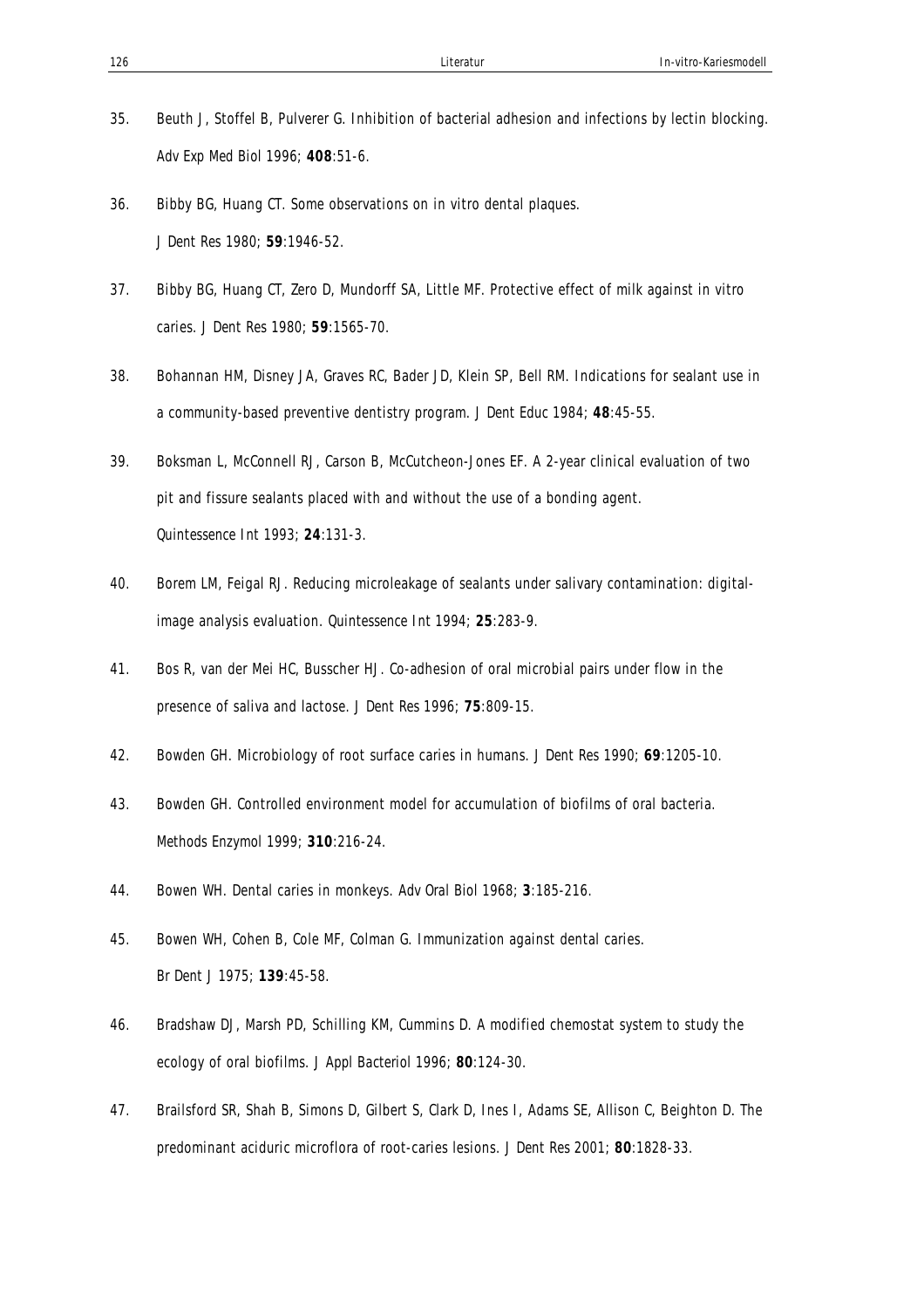- 48. Brandtzaeg P. Synthesis and secretion of secretory immunoglobulins: with special reference to dental diseases. *J Dent Res* 1976; **55**:C102-14.
- 49. Brandtzaeg P. Immunohistochemical studies on various aspects of glandular immunoglobulin transport in man. *Histochem J* 1977; **9**:553-72.
- 50. Brandtzaeg P. The oral secretory immune system with special emphasis on its relation to dental caries. *Proc Finn Dent Soc* 1983; **79**:71-84.
- 51. Bratthall D. Immunodiffusion studies on serological specificity of streptococci resembling Streptococcus mutans. *Odontol Revy* 1969; **20**:231-43.
- 52. Bratthall D. Demonstration of five serological groups of streptococcal strains resembling Streptococcus mutans. *Odontol Revy* 1970; **21**:143-52.
- 53. Bratthall D, Hansel-Petersson G, Sundberg H. Reasons for the caries decline: what do the experts believe? *Eur J Oral Sci* 1996; **104**:416-22.
- 54. Brocklehurst PR, Joshi RI, Northeast SE. The effect of air-polishing occlusal surfaces on the penetration of fissures by a sealant. *Int J Paediatr Dent* 1992; **2**:157-62.
- 55. Brockmann SL, Scott RL, Eick JD. A scanning electron microscopic study of the effect of air polishing on the enamel-sealant surface. *Quintessence Int* 1990; **21**:201-6.
- 56. Brown JP. Rat molar morphology and dental caries. *Caries Res* 1970; **4**:49-55.
- 57. Buischi YA, Axelsson P, Barbosa MdF, Mayer MP, do Prado MC, de Oliveira LB. Salivary Streptococcus mutans and caries prevalence in Brazilian schoolchildren. *Community Dent Oral Epidemiol* 1989; **17**:28-30.
- 58. Buonocore MG. Adhesives for pit and fissure caries control. *Dent Clin North Am* 1972; **16**:693-708.
- 59. Burger O, Ofek I, Tabak M, Weiss EI, Sharon N, Neeman I. A high molecular mass constituent of cranberry juice inhibits Helicobacter pylori adhesion to human gastric mucus. *FEMS Immunol Med Microbiol* 2000; **29**:295-301.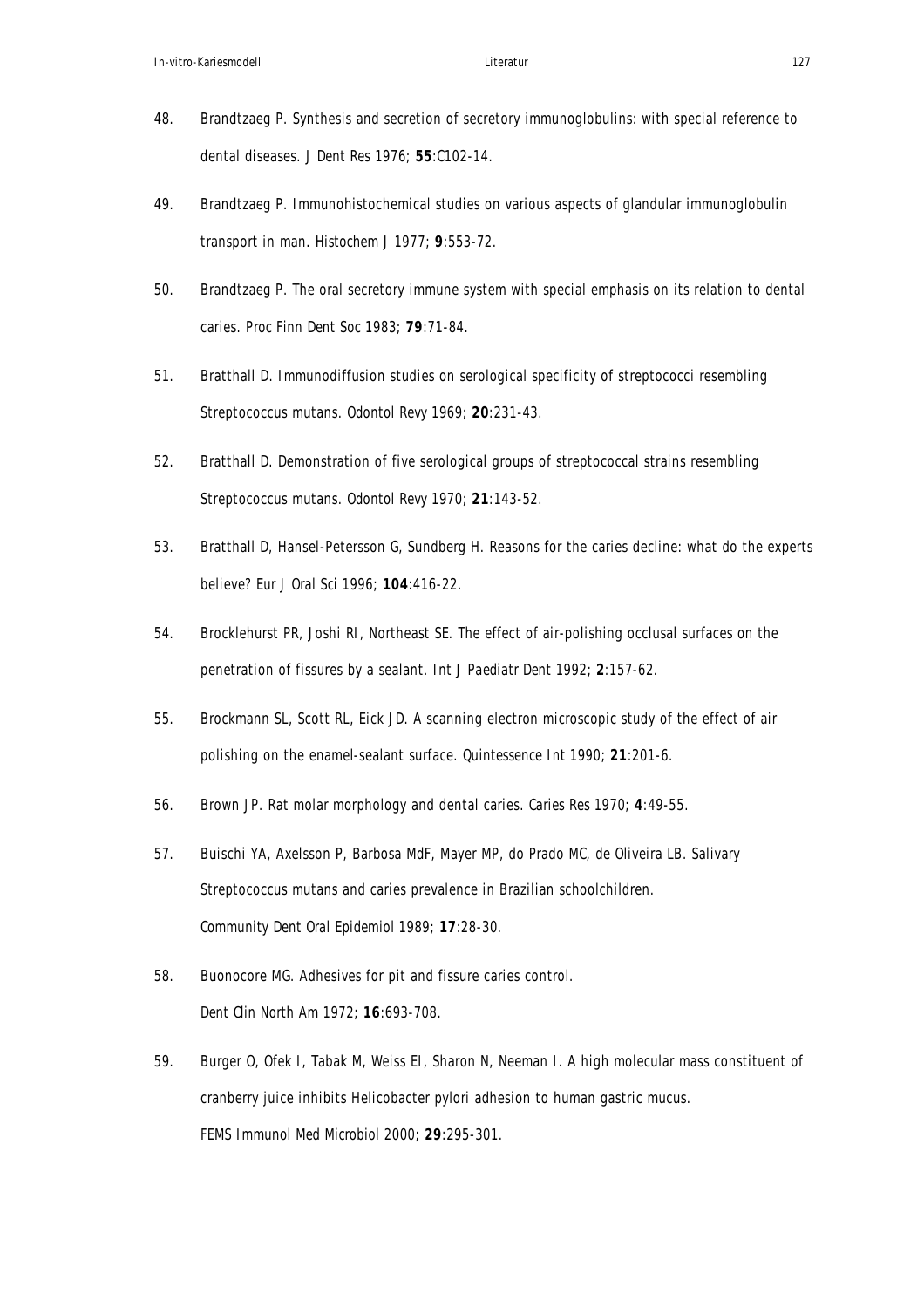- 60. Burger O, Weiss EI, Sharon N, Tabak M, Neeman I, Ofek I. Inhibition of Helicobacter pylori adhesion to human gastric mucus by a high-molecular-weight constituent of cranberry juice. *Crit Rev Food Sci Nutr* 2002; **42**:279-84.
- 61. Busscher HJ, Retief DH, Arends J. Relationship between surface-free energies of dental resins and bond strengths to etched enamel. *Dent Mater* 1987; **3**:60-3.
- 62. Busscher HJ, van der Mei HC. Physico-chemical interactions in initial microbial adhesion and relevance for biofilm formation. *Adv Dent Res* 1997; **11**:24-32.
- 63. Carlsson P, Olsson B, Bratthall D. The relationship between the bacterium Streptococcus mutans in the saliva and dental caries in children in Mozambique. *Arch Oral Biol* 1985; **30**:265-8.
- 64. Caufield PW, Dasanayake AP, Li Y, Pan Y, Hsu J, Hardin JM. Natural history of Streptococcus sanguinis in the oral cavity of infants: evidence for a discrete window of infectivity. *Infect Immun* 2000; **68**:4018-23.
- 65. Cevc G, Cevc P, Schara M, Skaleric U. The caries resistance of human teeth is determined by the spatial arrangement of hydroxyapatite microcrystals in the enamel. *Nature* 1980; **286**:425-6.
- 66. Charlton G. The oxygen tension of saliva within the parotid duct and on the floor of the mouth of humans. *J Dent Res* 1962; **41**:512.
- 67. Christersson CE, Fornalik MS, Baier RE, Glantz PO. In vitro attachment of oral microorganisms to solid surfaces: evaluation of a controlled flow method. *Scand J Dent Res* 1987; **95**:151-8.
- 68. Cisar JO, Takahashi Y, Ruhl S, Donkersloot JA, Sandberg AL. Specific inhibitors of bacterial adhesion: observations from the study of gram-positive bacteria that initiate biofilm formation on the tooth surface. *Adv Dent Res* 1997; **11**:168-75.
- 69. Clark WB, Bamman LL, Gibbons RJ. Comparative estimates of bacterial affinities and adsorption sites on hydroxyapatite surfaces. *Infect Immun* 1978; **19**:846-53.
- 70. Clarke JK. On the bacterial factor in the aetiology of dental caries. *Br J Exp Pathol* 1924:141-6.
- 71. Clasen AB, Øgaard B. Experimental intra-oral caries models in fluoride research. *Acta Odontol Scand* 1999; **57**:334-41.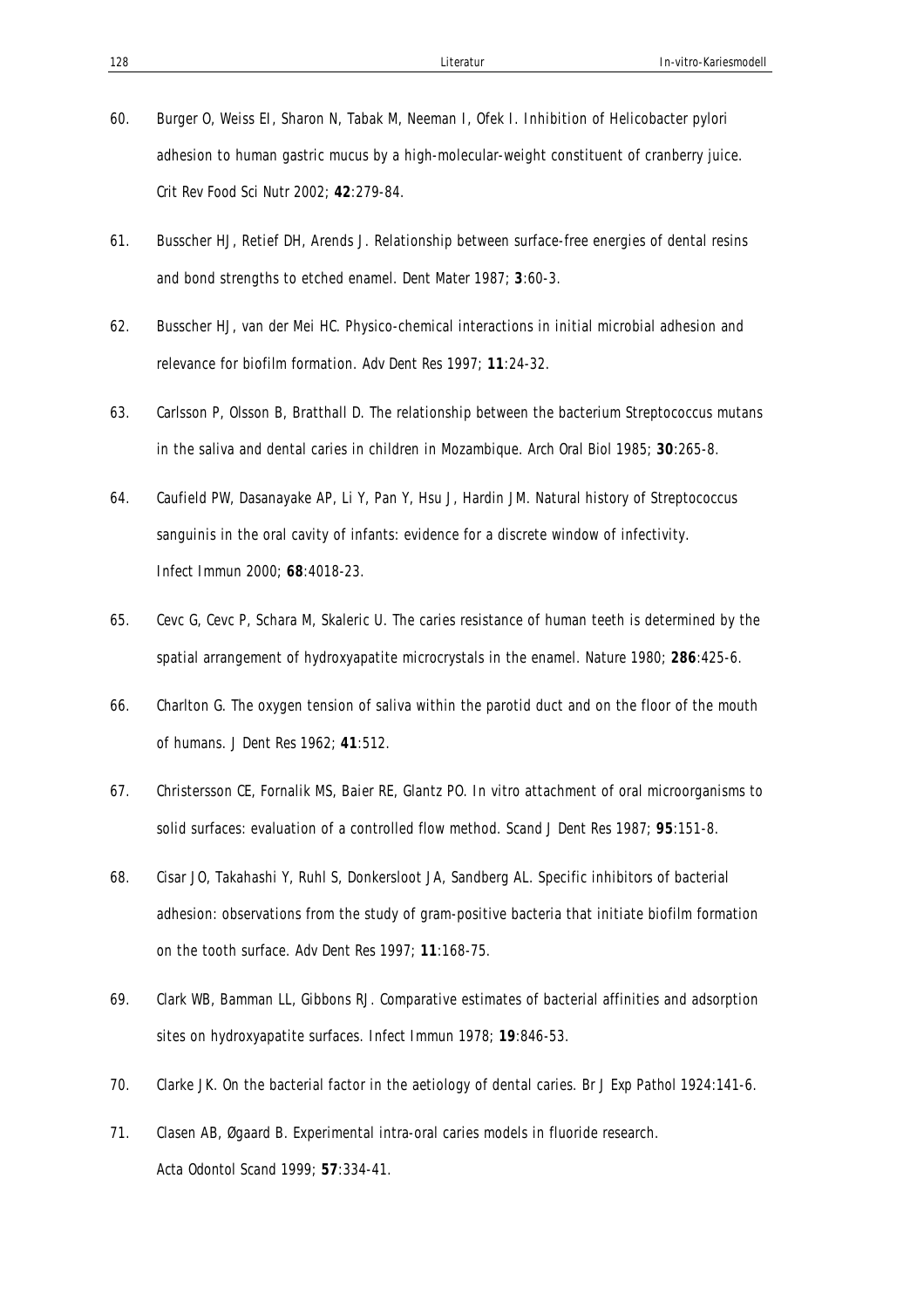- 72. Conry JP, Messer LB, Boraas JC, Aeppli DP, Bouchard TJ. Dental caries and treatment characteristics in human twins reared apart. *Arch Oral Biol* 1993; **38**:937-43.
- 73. Coombe RA, Tatevossian A, Wimpenny JWT. Bacterial thin films as in vitro models for dental plaque. In: Frank RM, Leach SA, editors. Surface and Colloid Phenomena in the Oral Cavity: Methodological Aspects. London: Information Retrieval; 1981. p. 239.
- 74. Coombe RA, Tatevossian A, Wimpenny JWT. Factors affecting the growth of thin bacterial films in vitro. In: ten Cate JM, Leach SA, Arends J, editors. Bacterial Adhesion and Preventive Dentistry. Oxford: IRL Press; 1984. p. 193.
- 75. Costerton JW. Introduction to biofilm. *Int J Antimicrob Agents* 1999; **11**:217-21.
- 76. Costerton JW, Lewandowski Z, DeBeer D, Caldwell D, Korber D, James G. Biofilms, the customized microniche. *J Bacteriol* 1994; **176**:2137-42.
- 77. Cowan MM, Taylor KG, Doyle RJ. Role of sialic acid in the kinetics of Streptococcus sanguis adhesion to artificial pellicle. *Infect Immun* 1987; **55**:1552-7.
- 78. Coykendall AL. Four types of Streptococcus mutans based on their genetic, antigenic and biochemical characteristics. *J Gen Microbiol* 1974; **83**:327-38.
- 79. Coykendall AL. Proposal to elevate the subspecies of Streptococcus mutans to species status, based on their molecular composition. *Int J Syst Bacteriol* 1977; **27**:26-30.
- 80. Coykendall AL. Streptococcus sobrinus nom. rev. and Streptococcus ferus nom. rev.: habitat for these and other mutans streptococci. *Int J Syst Bacteriol* 1984; **34**:332.
- 81. Cronin MJ, Dembling WZ, Low MA, Jacobs DM, Weber DA. A comparative clinical investigation of a novel toothbrush designed to enhance plaque removal efficacy. *Am J Dent* 2000; **13**:21A-6A.
- 82. Cueto EI, Buonocore MG. Adhesive sealing of pits and fissures for caries prevention. *J Dent Res* 1965; **44**:137-40.
- 83. Cueto EI, Buonocore MG. Sealing of pits and fissures with an adhesive resin: its use in caries prevention. *J Am Dent Assoc* 1967; **75**:121-8.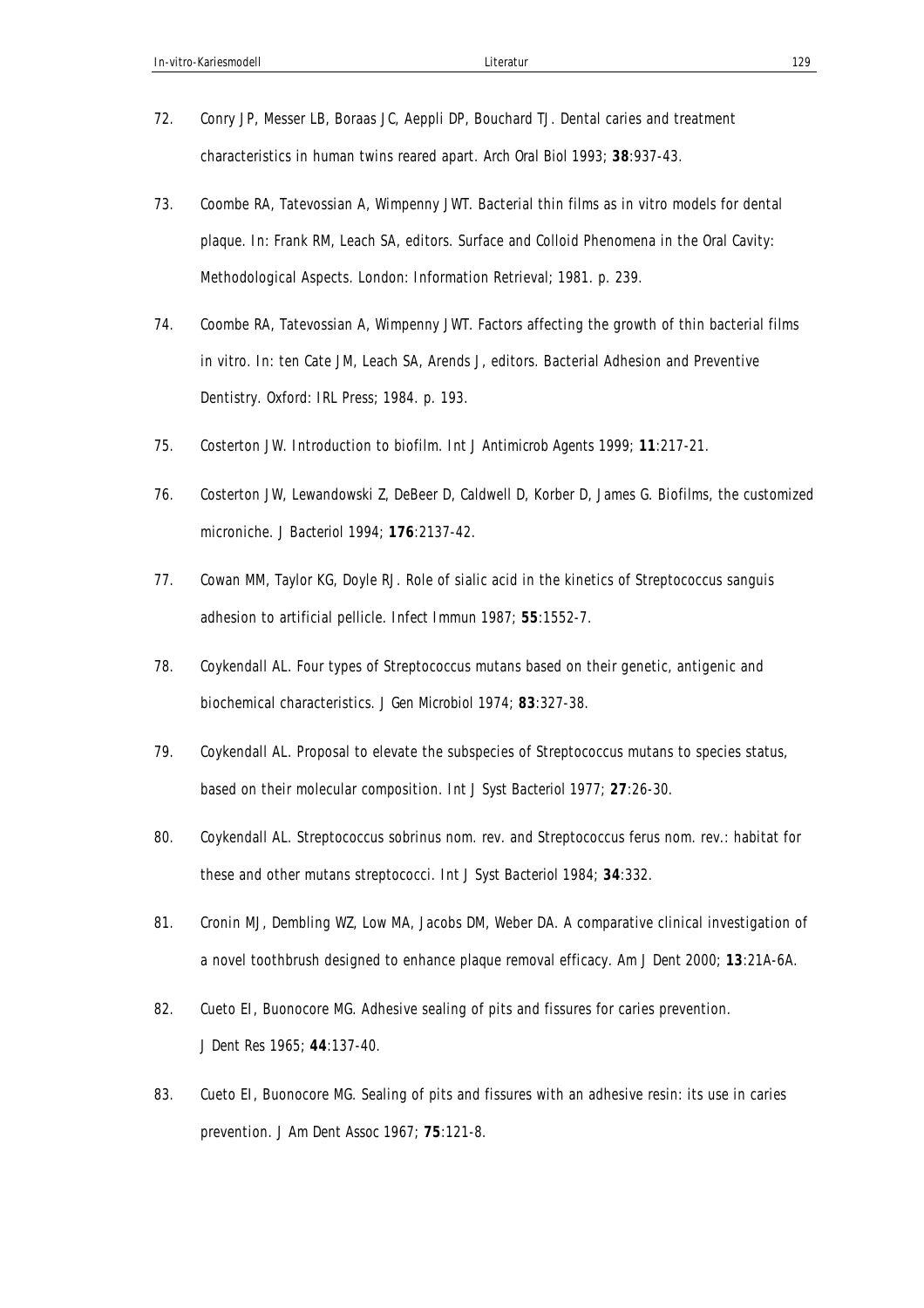- 84. Cvitkovitch DG, Li YH, Ellen RP. Quorum sensing and biofilm formation in streptococcal infections. *J Clin Invest* 2003; **112**:1626-32.
- 85. Czerkinsky C, Prince SJ, Michalek SM, Jackson S, Russell MW, Moldoveanu Z, McGhee JR, Mestecky J. IgA antibody-producing cells in peripheral blood after antigen ingestion: evidence for a common mucosal immune system in humans. *Proc Natl Acad Sci U S A* 1987; **84**:2449-53.
- 86. Davidson CL, Hoekstra IS, Arends J. Microhardness of sound, decalcified and etched tooth enamel related to the calcium content. *Caries Res* 1974; **8**:135-44.
- 87. Davies DG, Parsek MR, Pearson JP, Iglewski BH, Costerton JW, Greenberg EP. The involvement of cell-to-cell signals in the development of a bacterial biofilm. *Science* 1998; **280**:295-8.
- 88. Davila JM, Sisca RF, Tinanoff N, Provenza DV. Plastic sealing of proximal surfaces of teeth, a new technic. *J Baltimore Coll Dent Surg* 1975; **30**:40-7.
- 89. Davis BA, Raubertas RF, Pearson SK, Bowen WH. The effects of benzoate and fluoride on dental caries in intact and desalivated rats. *Caries Res* 2001; **35**:331-7.
- 90. De Craene GP, Martens LC, Dermaut LR, Surmont PA. A clinical evaluation of a light-cured fissure sealant (Helioseal). *ASDC J Dent Child* 1989; **56**:97-102.
- 91. De Paola F, Wellock D, Maitland A, Brudevold F. The relationship of cariostasis, oral hygiene, and past caries experience in children receiving three sprays annually with acidulated phosphatefluoride: three-year results. *J Am Dent Assoc* 1968; **77**:91-4.
- 92. De Rooij JF, Nancollas GH. The formation and remineralization of artificial white spot lesions: a constant composition approach. *J Dent Res* 1984; **63**:864-7.
- 93. Deery C, Heanue M, Deacon S, Robinson PG, Walmsley AD, Worthington H, Shaw W, Glenny AM. The effectiveness of manual versus powered toothbrushes for dental health: a systematic review. *J Dent* 2004; **32**:197-211.
- 94. Demuth DR, Golub EE, Malamud D. Streptococcal-host interactions. Structural and functional analysis of a Streptococcus sanguis receptor for a human salivary glycoprotein. *J Biol Chem* 1990; **265**:7120-6.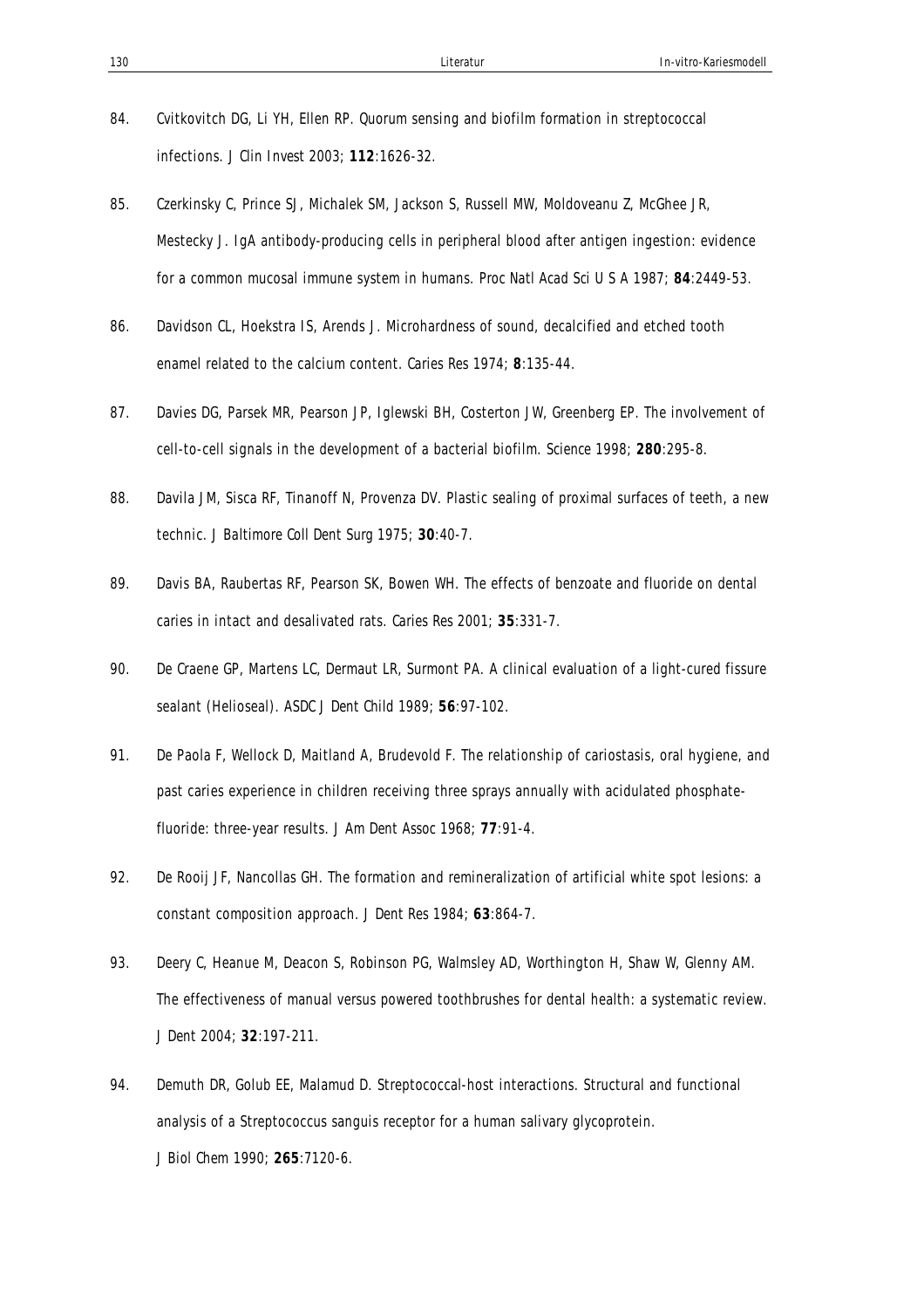- 95. Demuth DR, Lammey MS, Huck M, Lally ET, Malamud D. Comparison of Streptococcus mutans and Streptococcus sanguis receptors for human salivary agglutinin. *Microb Pathog* 1990; **9**:199-211.
- 96. Deng DM, ten Cate JM. Demineralization of dentin by Streptococcus mutans biofilms grown in the constant depth film fermentor. *Caries Res* 2004; **38**:54-61.
- 97. Derand T, Birkhed D, Edwardsson S. Secondary caries related to various marginal gaps around amalgam restorations in vitro. *Swed Dent J* 1991; **15**:133-8.
- 98. Dibdin GH, Shellis RP, Wilson CM. An apparatus for the continuous cuture of micro-organisms on solid surfaces with special reference to dental plaque. *J Appl Bacteriol* 1976; **40**:261-8.
- 99. Dietz VH. In vitro production of plaques and caries. *J Dent Res* 1943; **22**:423-40.
- 100. Dijkman GE, Arends J. Secondary caries in situ around fluoride-releasing light-curing composites: a quantitative model investigation on four materials with fluoride content between 0 and 26 vol%. *Caries Res* 1992; **26**:351-7.
- 101. Dijkman GE, de Vries J, Arends J. Secondary caries in dentine arround composites: a wavelengthindependent microradiographical study. *Caries Res* 1994; **28**:87-93.
- 102. Dionysopoulos P, Kotsanos N, Papadogiannis Y. Lesions in vitro associated with a Fl-containing amalgam and a stannous fluoride solution. *Oper Dent* 1990; **15**:178-85.
- 103. Disney JA, Bohannan HM. The role of occlusal sealants in preventive dentistry. *Dent Clin North Am* 1984; **28**:21-35.
- 104. Dolan MM, Murphy CV, Kavanagh BJ, Yankell SL. Development of an in-vitro plaque model from human salivary sediment suspensions. *Arch Oral Biol* 1972; **17**:147-54.
- 105. Donly KJ. Sealants: where we have been; where we are going. *Gen Dent* 2002; **50**:438-40.
- 106. Donly KJ, Ruiz M. In vitro demineralization inhibition of enamel caries utilizing an unfilled resin. *Clin Prev Dent* 1992; **14**:22-4.
- 107. Donoghue HD, Dibdin GH, Shellis RP, Rapson G, Wilson CM. Effect of nutrients upon Streptococcus mutans BHT and Streptococcus mitior LPA-1 growing in pure or mixed culture on human teeth in an artificial mouth. *J Appl Bacteriol* 1980; **49**:295-304.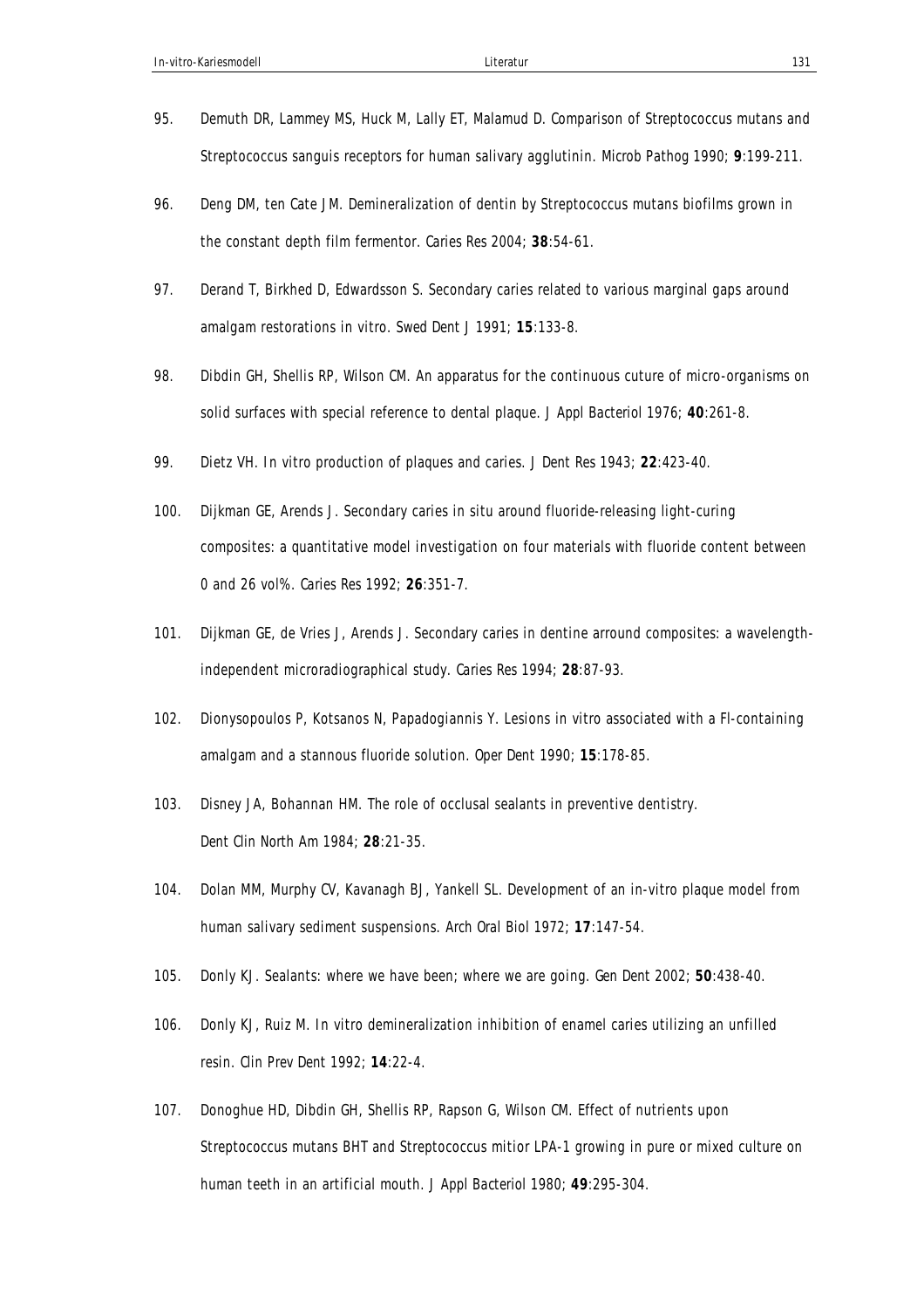- 108. Donoghue HD, Hudson DE, Perrons CJ, Dibdin GH, Rapson G, Shellis RP, Wilson CM. Effect of inoculation sequence and nutrients upon Streptococcus mutans BHT and Streptococcus mitior LPA-1 growing on human teeth in an artificial mouth. *J Appl Bacteriol* 1983; **54**:23-9.
- 109. Doyle RJ, Nesbitt WE, Taylor KG. On the mechanism of adherence of Streptococcus sanguis to hydroxyapatite. *FEMS Microbiol Lett* 1982; **15**:1-5.
- 110. Dreizen S, Brown LR. Xerostomia and dental caries. In: Stiles HM, Loesche WJ, O'Brian TC, editors. Microbial Aspects of Dental Caries. Washington: Information Retrieval Inc.; 1976. p. 263-73.
- 111. Duggal MS, Tahmassebi JF, Toumba KJ, Mavromati C. The effect of different etching times on the retention of fissure sealants in second primary and first permanent molars. *Int J Paediatr Dent* 1997; **7**:81-6.
- 112. Dummer PM, Edmunds DH, Green RM. Demineralisation of human enamel by Streptococcus mutans NCTC 10832 using a sequential batch culture technique. *Caries Res* 1982; **16**:193-6.
- 113. Duncan MJ, Hillman JD. DNA sequence and in vitro mutagenesis of the gene encoding the fructose-1,6-diphosphate-dependent L-(+)-lactate dehydrogenase of Streptococcus mutans. *Infect Immun* 1991; **59**:3930-4.
- 114. Dünninger P, Pieper K. Ergebnisse zur Prävalenz von Karies und Dentalfluorose. In: (IDZ) Institut der Deutschen Zahnärzte, Hrsg. Mundgesundheitszustand und -verhalten in der Bundesrepublik Deutschland. Ergebnisse des IDZ-Survey 1989. Köln: Deutscher Ärzteverlag; 1991. S. 205-60.
- 115. Eidelman E, Shapira J, Houpt M. The retention of fissure sealants using twenty-second etching time: three-year follow-up. *ASDC J Dent Child* 1988; **55**:119-20.
- 116. Eisenberg AD, Mundorff SA, Featherstone JD, Leverett DH, Adair SM, Billings RJ, Proskin HM. Associations of microbiological factors and plaque index with caries prevalence and water fluoridation status. *Oral Microbiol Immunol* 1991; **6**:139-45.
- 117. El-Kalla IH, Garcia-Godoy F. Effect of saliva contamination on micromorphological adaptation of single-bottle adhesives to etched enamel. *J Clin Pediatr Dent* 1999; **24**:69-74.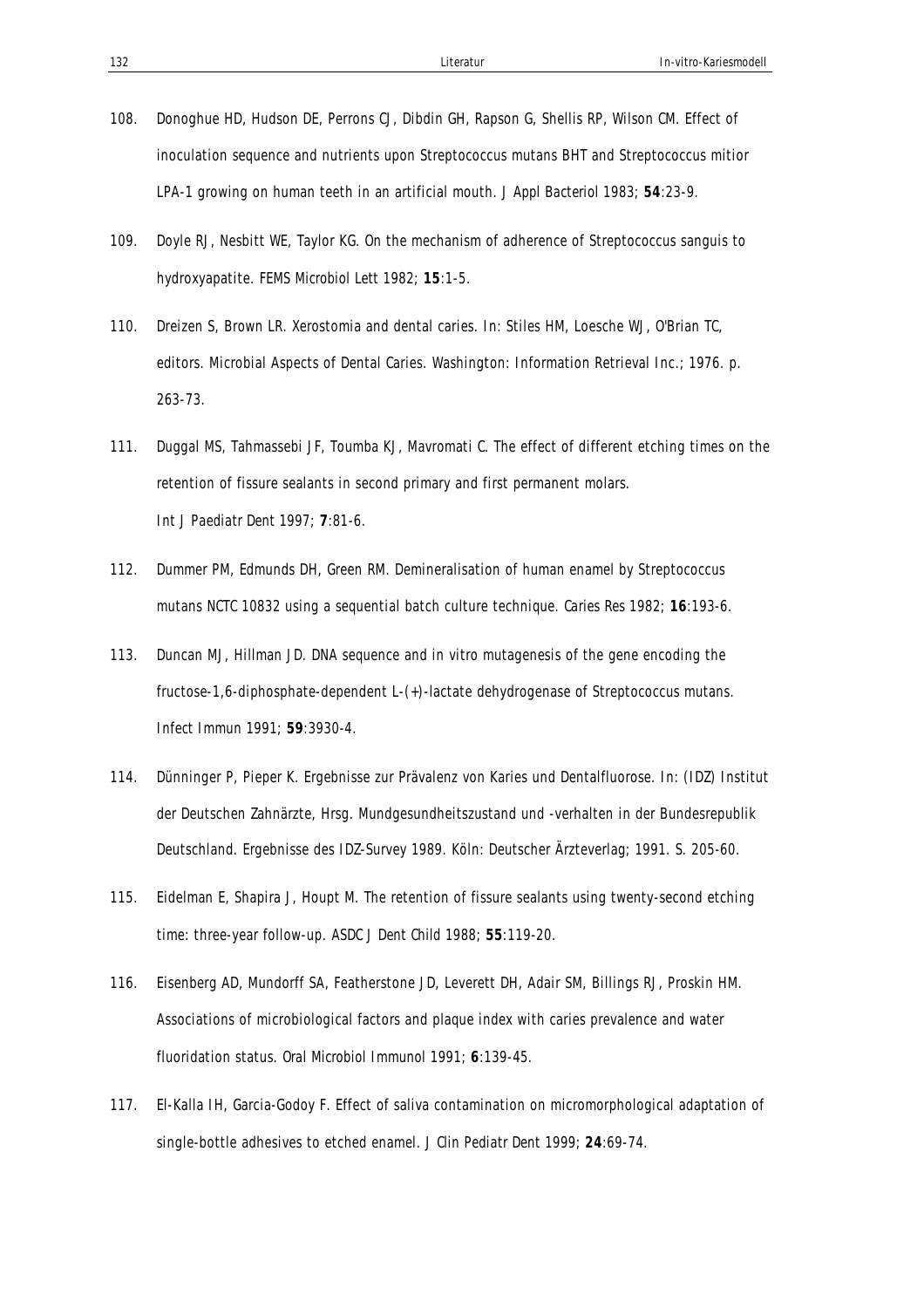- 118. Ellen RP, Sivendra R. In vitro attachment, salivary agglutination, and surface fibril density of fresh Actinomyces isolates from two distinct oral surfaces. *J Dent Res* 1985; **64**:799-803.
- 119. Emmings FG, Evans RT, Genco RJ. Antibody response in the parotid fluid and serum of Irus monkeys (Macaca fascicularis) after local immunization with Streptococcus mutans. *Infect Immun* 1975; **12**:281-92.
- 120. Ericsson Y. Progress in caries prevention. *Caries Res* 1978; **12 (Suppl)**:1-112.
- 121. Eskow RN, Loesche WJ. Oxygen tensions in the human oral cavity. *Arch Oral Biol* 1971; **16**:1127-8.
- 122. Fairpo CG. Total caries experience in monozygotic and like-sexed dizygotic twins of caucasoid origin aged 5 to 15 years. *Arch Oral Biol* 1979; **24**:491-4.
- 123. Fan MW. [Effect of neuraminidase on the adherence of S. mutans to salivary pellicle]. *Chung Hua Kou Chiang Hsueh Tsa Chih* 1993; **28**:209-11.
- 124. Fan MW, Bian Z, Peng ZX, Zhong Y, Chen Z, Peng B, Jia R. A DNA vaccine encoding a cell-surface protein antigen of Streptococcus mutans protects gnotobiotic rats from caries. *J Dent Res* 2002; **81**:784-7.
- 125. Featherstone JD, Cutress TW, Rodgers BE, Dennison PJ. Remineralization of artificial caries-like lesions in vivo by a self-administered mouthrinse or paste. *Caries Res* 1982; **16**:235-42.
- 126. Featherstone JD, Holmen L, Thylstrup A, Fredebo L, Shariati M. Chemical and histological changes during development of artificial caries. *Caries Res* 1985; **19**:1-10.
- 127. Featherstone JD, ten Cate JM, Shariati M, Arends J. Comparison of artificial caries-like lesions by quantitative microradiography and microhardness profiles. *Caries Res* 1983; **17**:385-91.
- 128. Feigal RJ. Sealants and preventive restorations: review of effectiveness and clinical changes for improvement. *Pediatr Dent* 1998; **20**:85-92.
- 129. Feigal RJ. The use of pit and fissure sealants. *Pediatr Dent* 2002; **24**:415-22.
- 130. Feigal RJ, Hitt J, Splieth C. Retaining sealant on salivary contaminated enamel. *J Am Dent Assoc* 1993; **124**:88-97.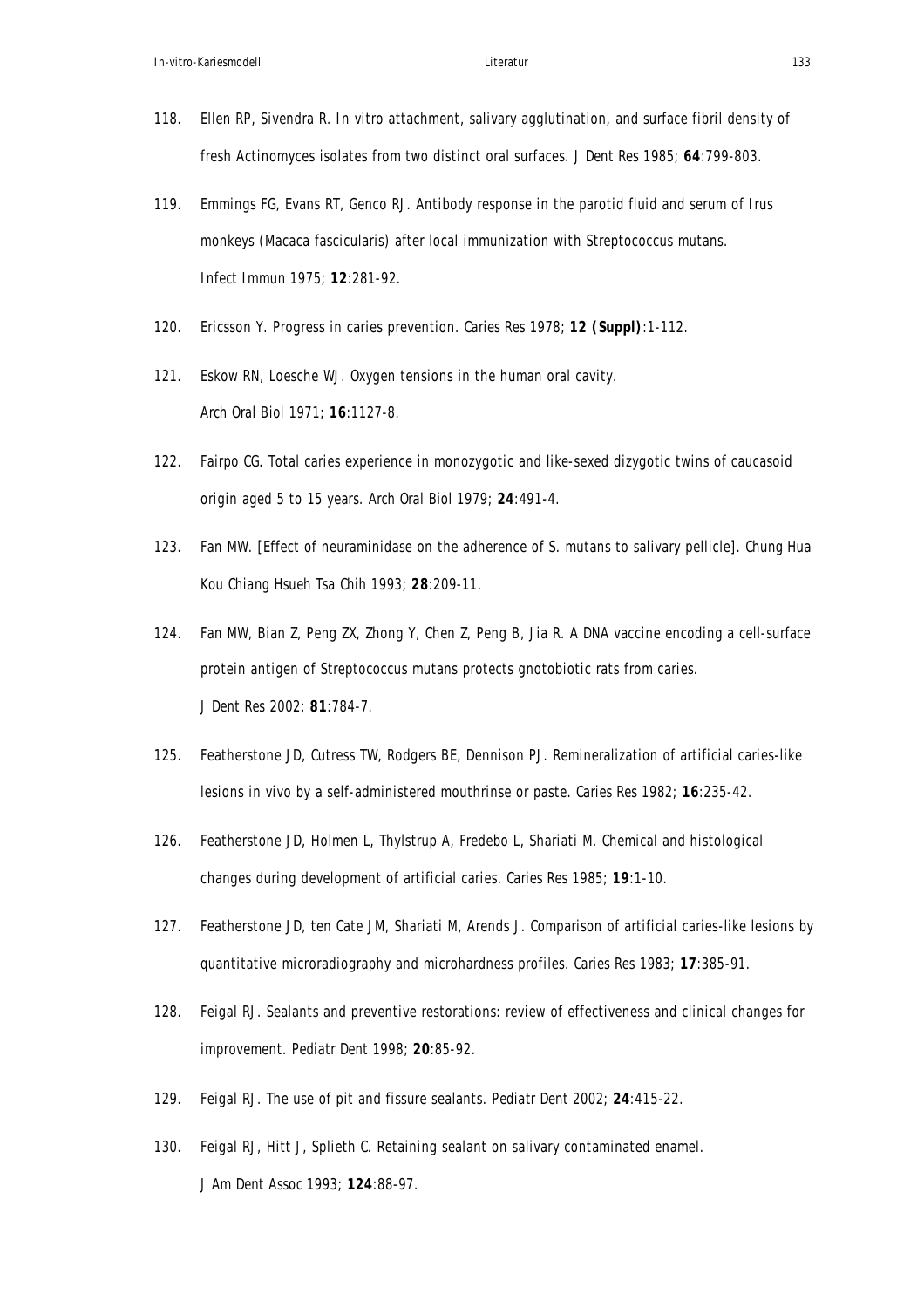- 131. Feigal RJ, Musherure P, Gillespie B, Levy-Polack M, Quelhas I, Hebling J. Improved sealant retention with bonding agents: a clinical study of two-bottle and single-bottle systems. *J Dent Res* 2000; **79**:1850-6.
- 132. Feigal RJ, Quelhas I. Clinical trial of a self-etching adhesive for sealant application: success at 24 months with Prompt L-Pop. *Am J Dent* 2003; **16**:249-51.
- 133. Feilzer AJ, De Gee AJ, Davidson CL. Setting stress in composite resin in relation to configuration of the restoration. *J Dent Res* 1987; **66**:1636-9.
- 134. Fejerskov O. Changing paradigms in concepts on dental caries: consequences for oral health care. *Caries Res* 2004; **38**:182-91.
- 135. Finn SB, Caldwell RC. Dental caries in twins. A comparison of the caries experience of monozygotic twins, dizygotic twins and unrelated children. *Arch Oral Biol* 1963; **8**:571-85.
- 136. Fitzgerald RJ. Dental research in gnotobiotic animals. *Caries Res* 1968; **2**:139-46.
- 137. Fitzgerald RJ, Keyes PH. Demonstration of the etiologic role of streptococci in experimental caries in the hamster. *J Am Dent Assoc* 1960; **61**:9-19.
- 138. Fontana M, Buller TL, Dunipace AJ, Stookey GK, Gregory RL. An In vitro microbial-caries model used to study the efficacy of antibodies to Streptococcus mutans surface proteins in preventing dental caries. *Clin Diagn Lab Immunol* 2000; **7**:49-54.
- 139. Fontana M, Dunipace AJ, Gregory RL, Noblitt TW, Li Y, Park KK, Stookey GK. An in vitro microbial model for studying secondary caries formation. *Caries Res* 1996; **30**:112-8.
- 140. Fontana M, González-Cabezas C, Haider A, Stookey GK. Inhibition of secondary caries lesion progression using fluoride varnish. *Caries Res* 2002; **36**:129-35.
- 141. Fontana M, González-Cabezas C, Wilson ME, Appert C. In vitro evaluation of a "smart" dental material for its efficacy in preventing secondary caries using a microbial artificial mouth model. *Am J Dent* 1999; **12**:S8-9.
- 142. Foreman FJ, Matis BA. Retention of sealants placed by dental technicians without assistance. *Pediatr Dent* 1991; **13**:59-61.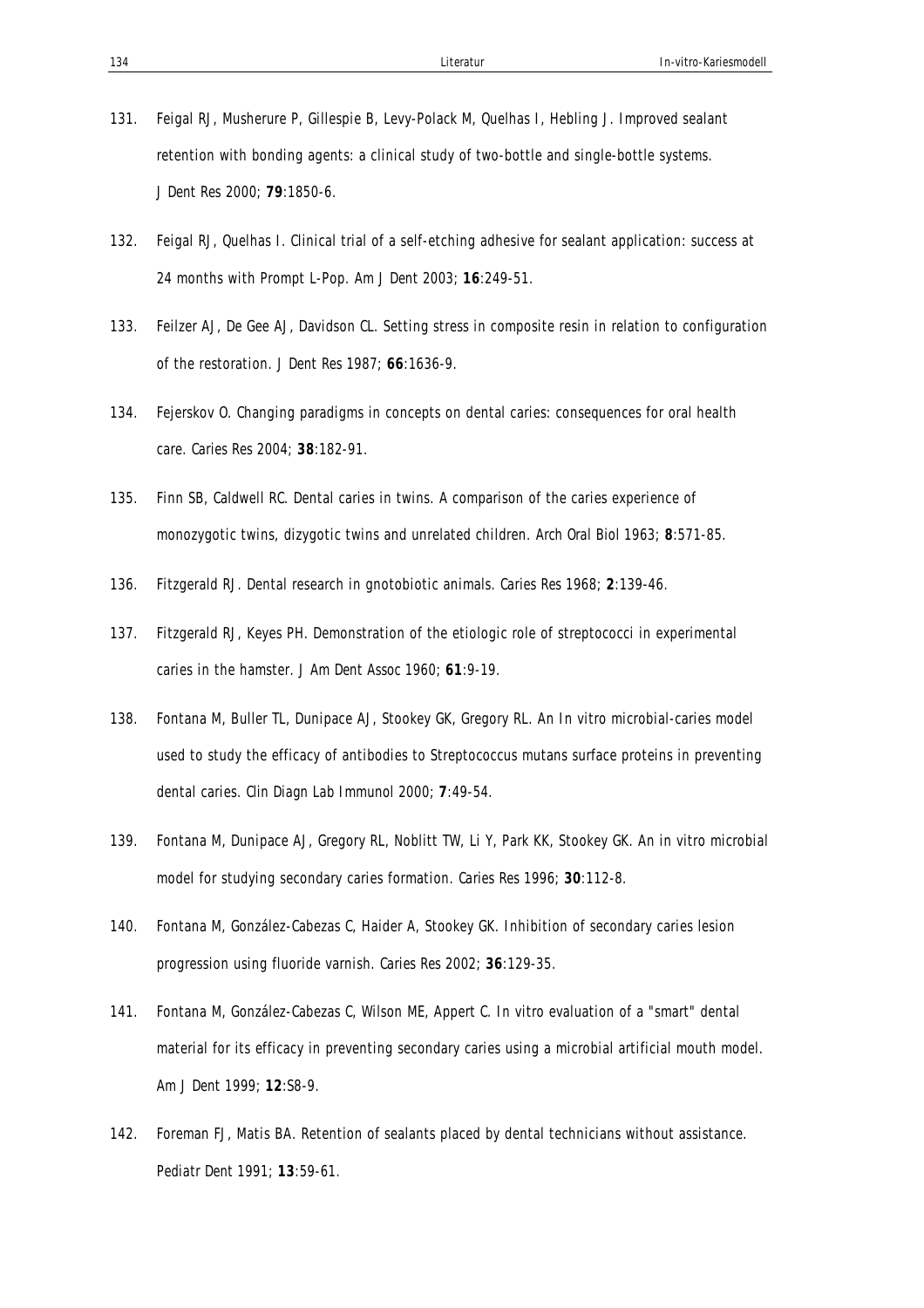- 143. Forester H, Hunter N, Knox KW. Characteristics of a high molecular weight extracellular protein of Streptococcus mutans. *J Gen Microbiol* 1983; **129**:2779-88.
- 144. Forrest JL, Miller SA. Manual versus powered toothbrushes: a summary of the Cochrane Oral Health Group's Systematic Review. Part II. *J Dent Hyg* 2004; **78**:349-54.
- 145. Frazier MC, Southard TE, Doster PM. Prevention of enamel demineralization during orthodontic treatment: an in vitro study using pit and fissure sealants. *Am J Orthod Dentofacial Orthop* 1996; **110**:459-65.
- 146. Fritz UB, Finger WJ, Stean H. Salivary contamination during bonding procedures with a onebottle adhesive system. *Quintessence Int* 1998; **29**:567-72.
- 147. Gallagher IH, Pearce EI, Cutress TW. Artificial caries produced by different oral bacterial cultures incubated with bovine dental enamel. *Arch Oral Biol* 1983; **28**:317-25.
- 148. Garcia-Godoy F, Abarzua I, De Goes MF, Chan DC. Fluoride release from fissure sealants. *J Clin Pediatr Dent* 1997; **22**:45-9.
- 149. Garn SM, Rowe NH, Cole PE. Sibling similarities in dental caries. *J Dent Res* 1976; **55**:914.
- 150. Garn SM, Rowe NH, Cole PE. Husband-wife similarities in dental caries experience. *J Dent Res* 1977; **56**:186.
- 151. Garrett JR, Proctor GB, Zhang XS, Shori DK, Schulte BA. Use of lectin-probes for correlative histochemical and biochemical assessments of the glycosylation patterns of secretory proteins, including kallikreins, in salivary glands and saliva. *Histol Histopathol* 1996; **11**:503-12.
- 152. Geddes DA, Cooke JA, Edgar WM, Jenkins GN. The effect of frequent sucrose mouthrinsing on the induction in vivo of caries-like changes in human dental enamel. *Arch Oral Biol* 1978; **23**:663-5.
- 153. Gibbons RJ. Adhesion of bacteria to surfaces of the mouth. In: Berkeley RCW, Lynch JM, Melling J, Rutter PR, Vincent B, editors. Microbial Adhesion to Surfaces. Chichester, England: Ellis Horwood, Ltd; 1980. p. 351-88.
- 154. Gibbons RJ. Adherent interactions which may affect microbial ecology in the mouth. *J Dent Res* 1984; **63**:378-85.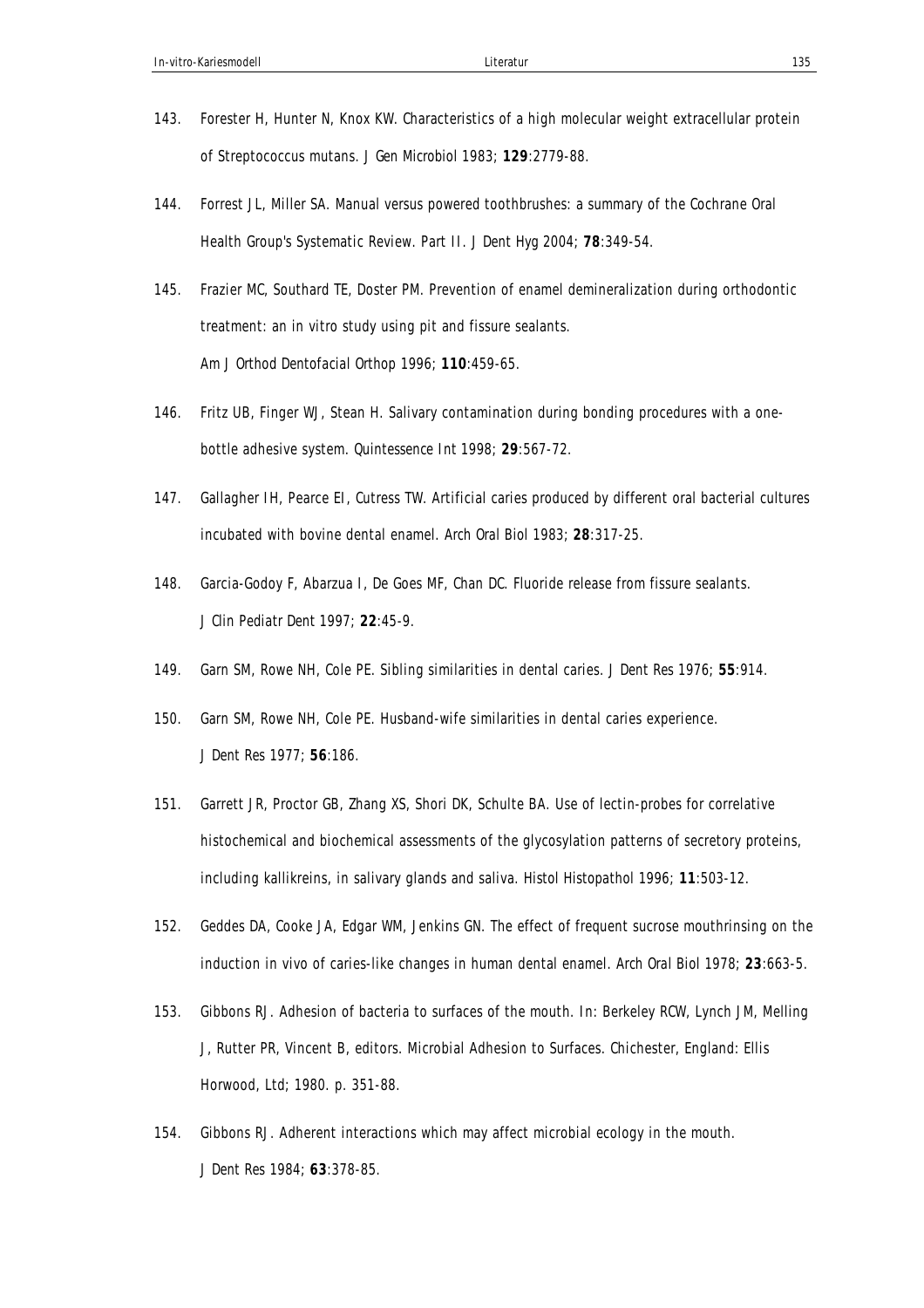- 155. Gibbons RJ. Bacterial adhesion to oral tissues: a model for infectious diseases. *J Dent Res* 1989; **68**:750-60.
- 156. Gibbons RJ, Cohen L, Hay DI. Strains of Streptococcus mutans and Streptococcus sobrinus attach to different pellicle receptors. *Infect Immun* 1986; **52**:555-61.
- 157. Gibbons RJ, Etherden I. Comparative hydrophobicities of oral bacteria and their adherence to salivary pellicles. *Infect Immun* 1983; **41**:1190-6.
- 158. Gibbons RJ, Etherden I, Moreno EC. Association of neuraminidase-sensitive receptors and putative hydrophobic interactions with high-affinity binding sites for Streptococcus sanguis C5 in salivary pellicles. *Infect Immun* 1983; **42**:1006-12.
- 159. Gibbons RJ, Etherden I, Moreno EC. Contribution of stereochemical interactions in the adhesion of Streptococcus sanguis C5 to experimental pellicle. *J Dent Res* 1985; **64**:96-101.
- 160. Gibbons RJ, Hay DI. Adsorbed salivary acidic proline-rich proteins contribute to the adhesion of Streptococcus mutans JBP to apatitic surfaces. *J Dent Res* 1989; **68**:1303-7.
- 161. Gibbons RJ, Qureshi JV. Inhibition of adsorption of Streptococcus mutans strains to salivatreated hydroxyapatite by galactose and certain amines. *Infect Immun* 1979; **26**:1214-7.
- 162. Gibbons RJ, van Houte J. Bacterial adherence in oral microbial ecology. *Ann Rev Microbiol* 1975; **29**:19-44.
- 163. Gilbert P, Das J, Foley I. Biofilm susceptibility to antimicrobials. *Adv Dent Res* 1997; **11**:160-7.
- 164. Gillet D, Nancy J, Dupuis V, Dorignac G. Microleakage and penetration depth of three types of materials in fissure sealant: self-etching primer vs etching: an in vitro study. *J Clin Pediatr Dent* 2002; **26**:175-8.
- 165. Gilmour AS, Edmunds DH. The polarized light microscopic appearance of caries-like lesions adjacent to restored cavities in the crowns and roots of extracted human teeth. *J Oral Rehabil* 1998; **25**:929-39.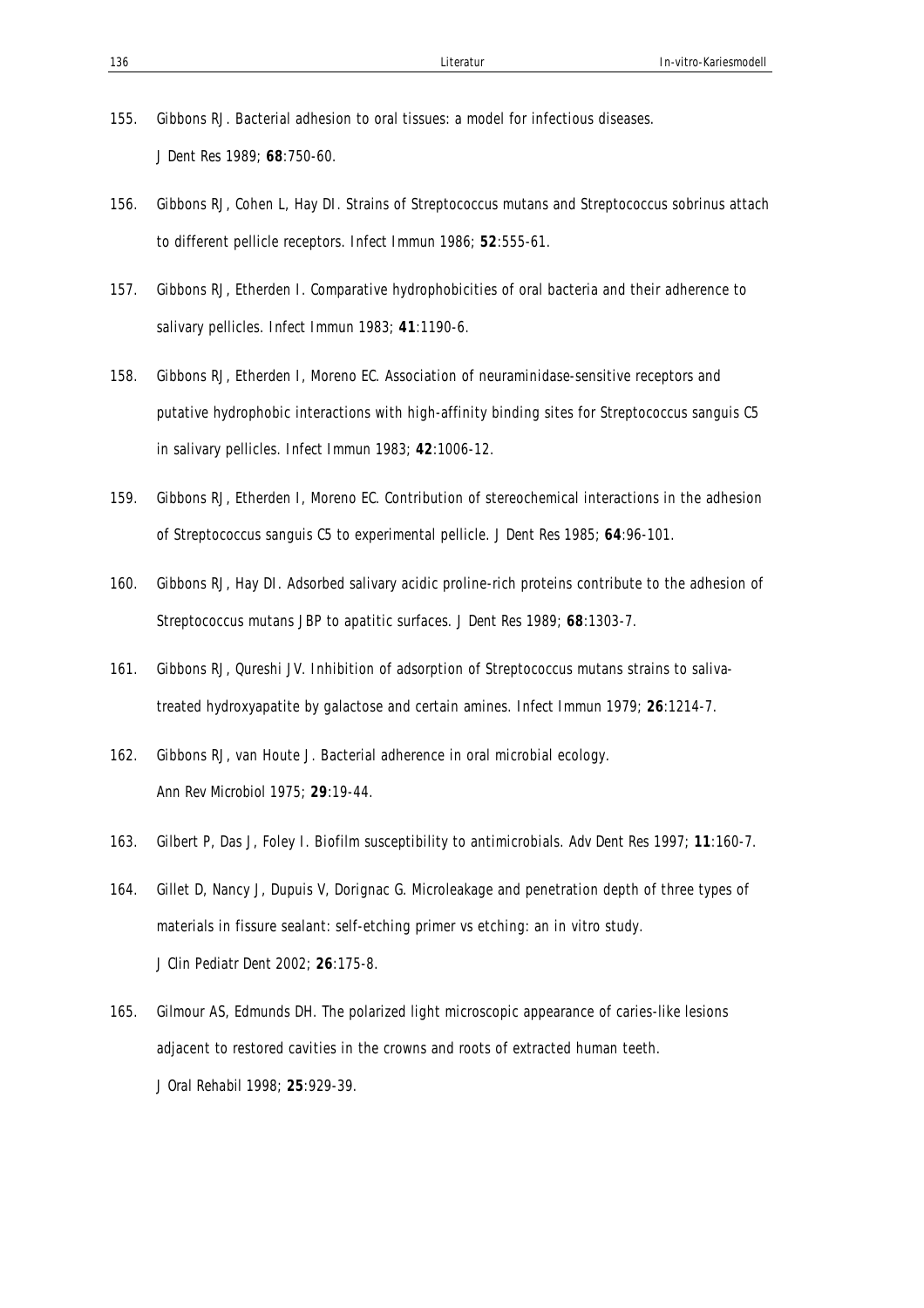- 166. Gilmour SM, Edmunds DH, Dummer PM. The production of secondary caries-like lesions on cavity walls and the assessment of microleakage using an in vitro microbial caries system. *J Oral Rehabil* 1990; **17**:573-8.
- 167. Glass RL. Fluoride dentifrices: the basis for the decline in caries prevalence. *J R Soc Med* 1986; **79 (Suppl 14)**:15-7.
- 168. Glasspoole EA, Erickson RL, Davidson CL. Protective effects of resin impregnation on demineralization of enamel. *Am J Dent* 1999; **12**:315-20.
- 169. González-Cabezas C, Fontana M, Dunipace AJ, Li Y, Fischer GM, Proskin HM, Stookey GK. Measurement of enamel remineralization using microradiography and confocal microscopy. A correlational study. *Caries Res* 1998; **32**:385-92.
- 170. González-Cabezas C, Fontana M, Gomes-Moosbauer D, Stookey GK. Early detection of secondary caries using quantitative, light-induced fluorescence. *Oper Dent* 2003; **28**:415-22.
- 171. Grahn E, Tenovuo J, Lehtonen OP, Eerola E, Vilja P. Antimicrobial systems of human whole saliva in relation to dental caries, cariogenic bacteria, and gingival inflammation in young adults. *Acta Odontol Scand* 1988; **46**:67-74.
- 172. Grant LP, Thompson A, Tanzer JM. Caries inhibition in rats by a remineralizing toothpaste. *J Clin Dent* 1999; **10**:30-3.
- 173. Greenspan J. Changing disease patterns and their significance in the training of undergraduate and postgraduate students. *Eur J Dent Educ* 1999; **3 (Suppl 1)**:44-51.
- 174. Grenby TH, Mistry M. Properties of maltodextrins and glucose syrups in experiments in vitro and in the diets of laboratory animals, relating to dental health. *Br J Nutr* 2000; **84**:565-74.
- 175. Grieve AR. The occurrence of secondary caries-like lesions in vitro. The effect of a fluoride cavity liner and a cavity varnish. *Br Dent J* 1973; **134**:530-6.
- 176. Grieve AR. The production of secondary caries-like lesions in vitro. *Caries Res* 1978; **12**:35-42.
- 177. Grieve AR, Jones JC. An in vitro study of marginal leakage associated with composite restaurations using an acidified agar technique. *J Oral Rehabil* 1980; **7**:215-23.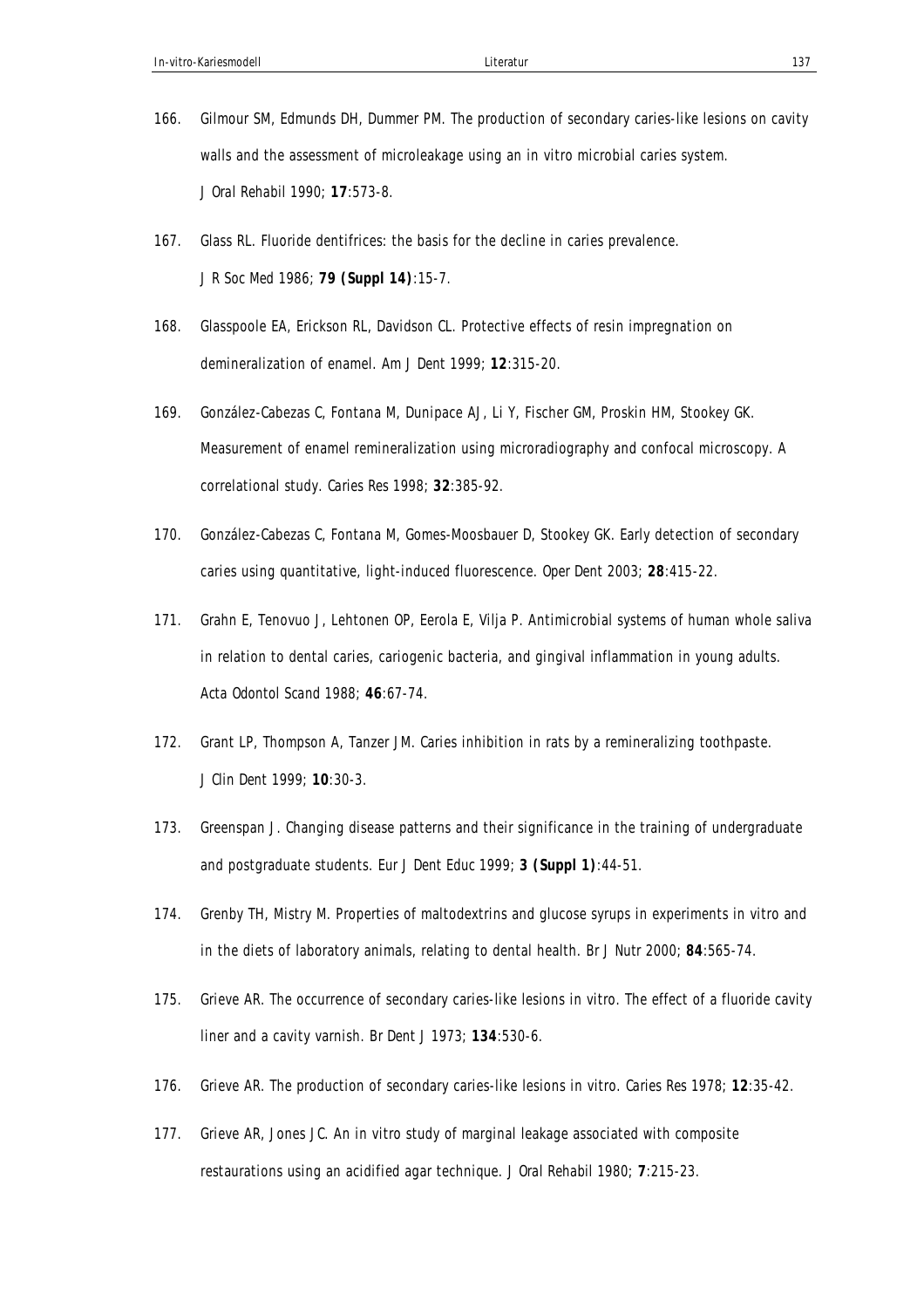- 178. Groeneveld A, Arends J. Influence of pH and demineralization time on mineral content, thickness of surface layer and depth of artificial caries lesions. *Caries Res* 1975; **9**:36-44.
- 179. Groeneveld A, Theuns HM, Kalter PG. Microradiography of developing artificial dental caries-like lesions in man. *Arch Oral Biol* 1978; **23**:75-83.
- 180. Guggenheim B, Guggenheim M, Gmur R, Giertsen E, Thurnheer T. Application of the Zürich biofilm model to problems of cariology. *Caries Res* 2004; **38**:212-22.
- 181. Guggenheim B, Lutz F, Schmid R. Caries and plaque inhibition in rats by five topically applied dentifrices. *Eur J Oral Sci* 1997; **105**:258-63.
- 182. Gülzow HJ. Die Mundhygiene in ihren Beziehungen zum marginalen Parodontium und zur Kariesfrequenz. *Dtsch Zahn Mund Kieferheilkd Zentralbl* 1965; **44**:97-105.
- 183. Gülzow HJ, Hellwig E, Hetzer G. Empfehlungen zur Kariesprophylaxe mit Fluoriden. *Deutsche Gesellschaft für Zahn-, Mund- und Kieferheilkunde (http://www.dgzmk.de/stellung/9804.htm)* 2000.
- 184. Gülzow HJ, Labermeier M, Pohl U. Mundhygiene bei Wehrpflichtigen aus Nord- und Süddeutschland. *Kariesprophylaxe* 1981; **3**:41-6.
- 185. Gustafsson BE, Quensel CE, Lanke LS, Lundqvist C, Grahnén H, Bonow BE, Krasse B. The Vipeholm dental caries study. The effect of different levels of carbohydrate intake on caries activity in 436 individuals observed for five years. *Acta Odontol Scand* 1954; **11**:232-64.
- 186. Gwinnett AJ, Buonocore MG. Adhesives and caries prevention: a preliminary report. *Br Dent J* 1965; **119**:77-80.
- 187. Hajishengallis G, Nikolova E, Russell MW. Inhibition of Streptococcus mutans adherence to saliva-coated hydroxyapatite by human secretory immunoglobulin A (S-IgA) antibodies to cell surface protein antigen I/II: reversal by IgA1 protease cleavage. *Infect Immun* 1992; **60**:5057-64.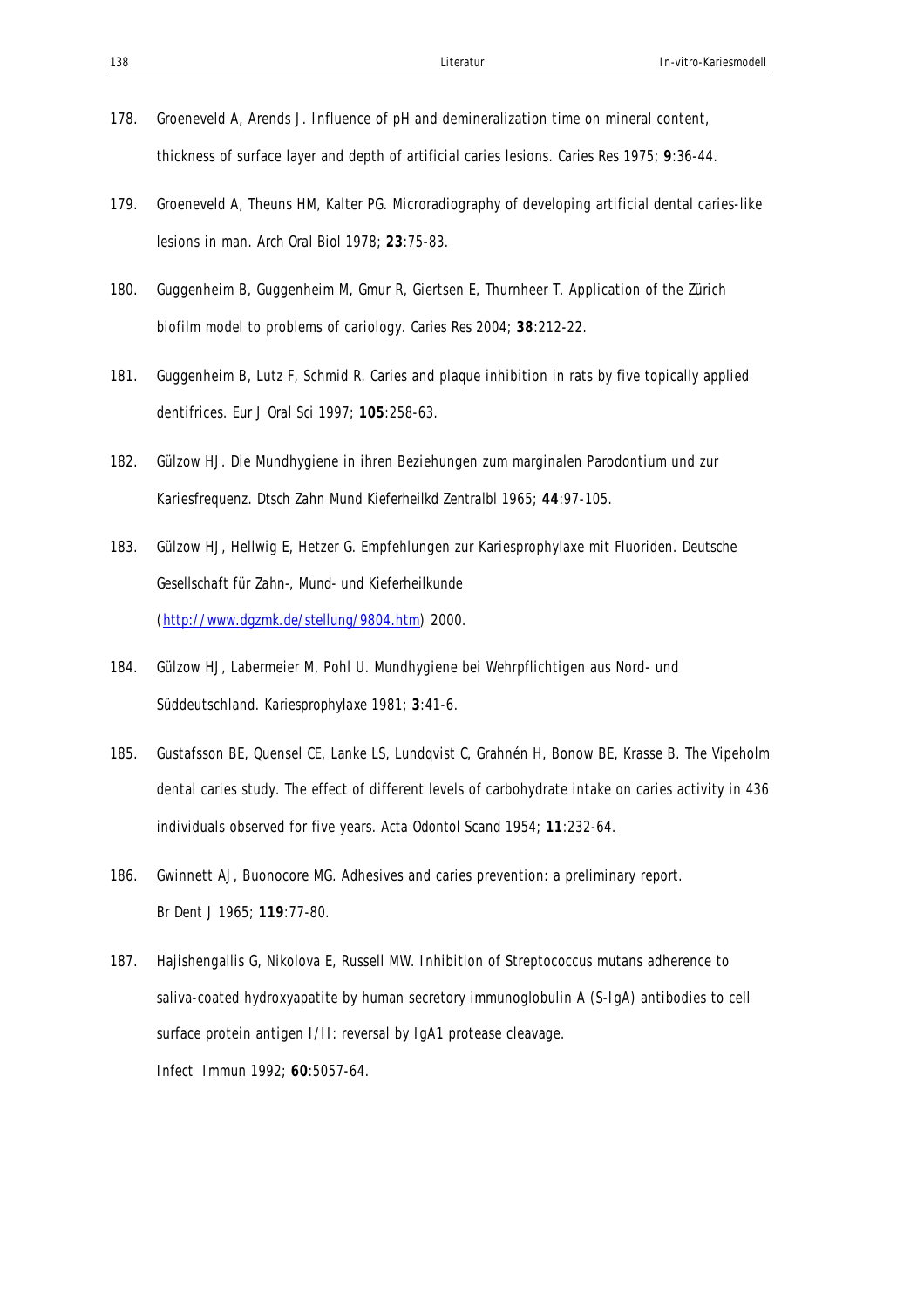- 188. Hajishengallis G, Russell MW, Michalek SM. Comparison of an adherence domain and a structural region of Streptococcus mutans antigen I/II in protective immunity against dental caries in rats after intranasal immunization. *Infect Immun* 1998; **66**:1740-3.
- 189. Haller B, Blunck U. Übersicht und Wertung der aktuellen Bondingsysteme. *Zahnärztl Mitt* 2003; **93**:808-17.
- 190. Hals E, Nernaes A. Histopathology of in vitro caries developing around silver amalgam fillings. *Caries Res* 1971; **5**:58-77.
- 191. Hals E, Simonsen LT. Histopathology of experimental in vivo caries around silver amalgam fillings. *Caries Res* 1972; **6**:16-33.
- 192. Hamilton I, Bowden G. Effect of fluoride on oral microorganisms. In: Eksstrand J, Fejerskov O, Silverstone LM, editors. Fluoride in Dentistry. Copenhagen: Munksgaard; 1988. p. 77-103.
- 193. Hamilton-Miller JM. Anti-cariogenic properties of tea (Camellia sinensis). *J Med Microbiol* 2001; **50**:299-302.
- 194. Hannig C, Hannig M, Attin T. Enzymes in the acquired enamel pellicle. *Eur J Oral Sci* 2005; **113**:2-13.
- 195. Hannig M. Bildung, Funktion und Bedeutung der Pellikel. *Oralprophylaxe* 1994; **16**:39-46.
- 196. Hannig M. Transmission electron microscopy of early plaque formation on dental materials in vivo. *Eur J Oral Sci* 1999; **107**:55-64.
- 197. Hannig M. Ultrastructural investigation of pellicle morphogenesis at two different intraoral sites during a 24-h period. *Clin Oral Investig* 1999; **3**:88-95.
- 198. Hannig M, Bock H, Bott B, Hoth-Hannig W. Inter-crystallite nanoretention of self-etching adhesives at enamel imaged by transmission electron microscopy. *Eur J Oral Sci* 2002; **110**:464-70.
- 199. Hannig M, Gräfe A, Atalay S, Bott B. Microleakage and SEM evaluation of fissure sealants placed by use of self-etching priming agents. *J Dent* 2004; **32**:75-81.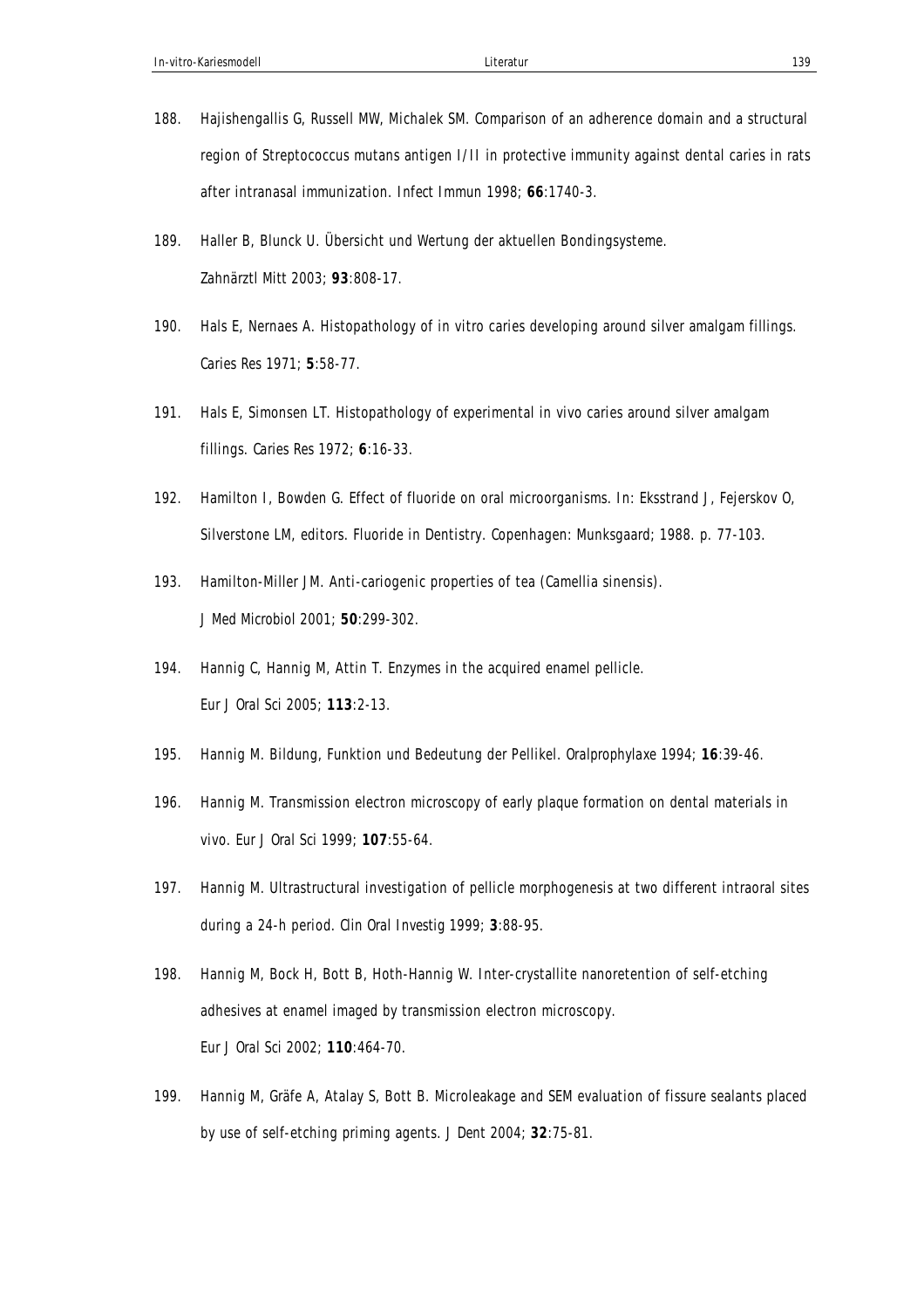- 200. Harris R. Biology of the children of Hopewood House, Bowral, Australia. 4. Observations on dental caries experience extending over five years (1957-1961). *J Dent Res* 1963; **42**:1387-99.
- 201. Hatta H, Tsuda K, Ozeki M, Kim M, Yamamoto T, Otake S, Hirasawa M, Katz J, Childers NK, Michalek SM. Passive immunization against dental plaque formation in humans: effect of a mouth rinse containing egg yolk antibodies (IgY) specific to Streptococcus mutans. *Caries Res* 1997; **31**:268-74.
- 202. Hawkey PM. Action against antibiotic resistance: no time to lose. *Lancet* 1998; **351**:1298-9.
- 203. Hebling J, Feigal RJ. Use of one-bottle adhesive as an intermediate bonding layer to reduce sealant microleakage on saliva-contaminated enamel. *Am J Dent* 2000; **13**:187-91.
- 204. Hellden L, Salonen L, Gustafsson I. Oral health status in an adult Swedish population. Prevalence of teeth, removable dentures and occlusal supporting zones. *Swed Dent J* 1989; **13**:45-60.
- 205. Herkstroter FM, Noordmans J, Ten Bosch JJ. Wavelength-independent microradiography used for quantification of mineral changes in thin enamel and dentin samples with natural surfaces, pseudo-thick tooth sections, and whole teeth. *J Dent Res* 1990; **69**:1824-7.
- 206. Herles S, Olsen S, Afflitto J, Gaffar A. Chemostat flow cell system: an in vitro model for the evaluation of antiplaque agents. *J Dent Res* 1994; **73**:1748-55.
- 207. Hicks MJ, Flaitz CM. Caries-like lesion formation around fluoride-releasing sealant and glass ionomer. *Am J Dent* 1992; **5**:329-34.
- 208. Hicks MJ, Flaitz CM. Caries formation in vitro around a fluoride-releasing pit and fissure sealant in primary teeth. *ASDC J Dent Child* 1998; **65**:161-8.
- 209. Hicks MJ, Flaitz CM. Occlusal caries formation in vitro: comparison of resin-modified glass ionomer with fluoride-releasing sealant. *J Clin Pediatr Dent* 2000; **24**:309-14.
- 210. Hicks MJ, Flaitz CM, Garcia-Godoy F. Fluoride-releasing sealant and caries-like enamel lesion formation in vitro. *J Clin Pediatr Dent* 2000; **24**:215-9.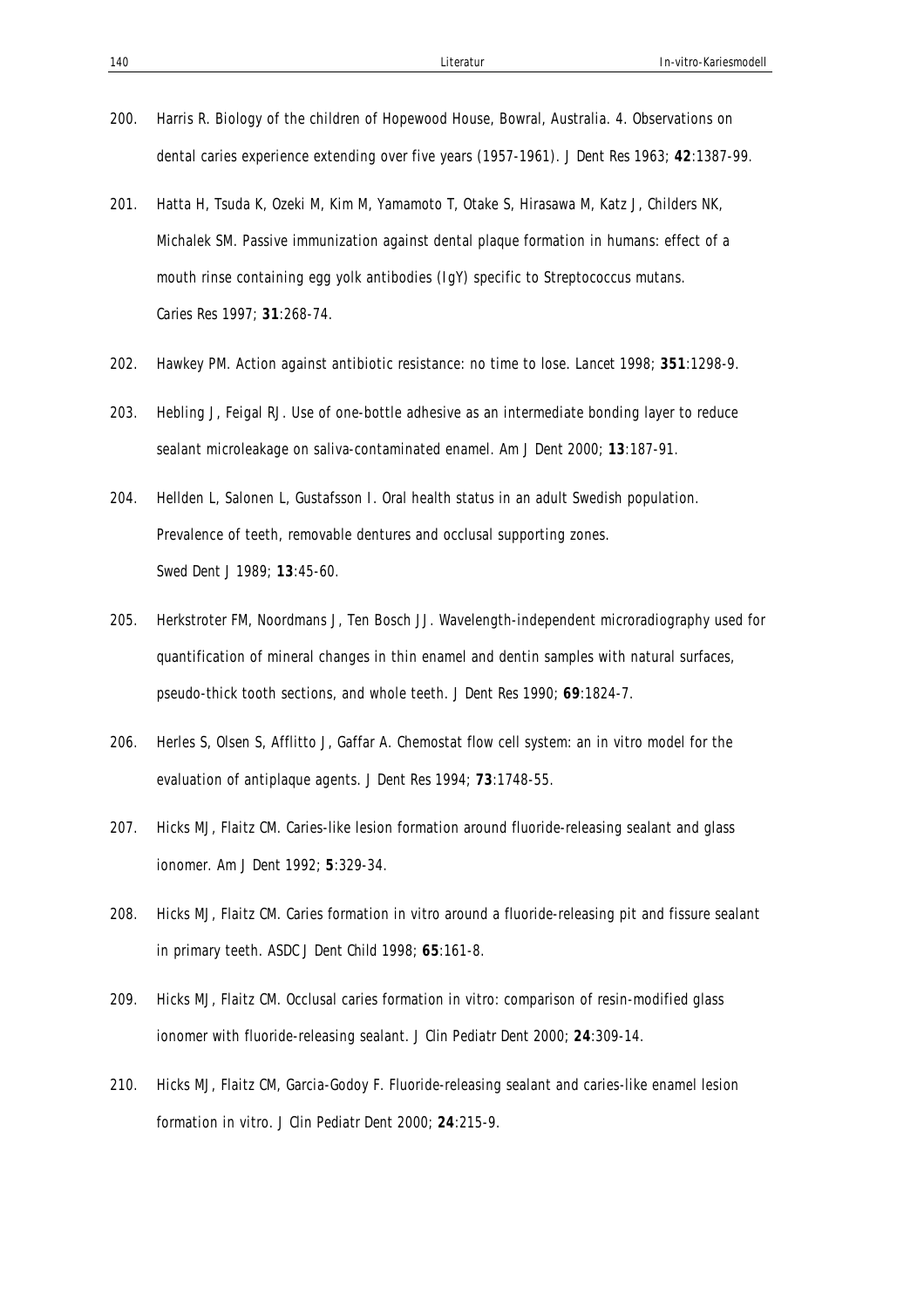- 211. Hicks MJ, Flaitz CM, Westerman GH, Blankenau RJ, Powell GL, Berg JH. Caries-like lesion initiation and progression around laser-cured sealants. *Am J Dent* 1993; **6**:176-80.
- 212. Hicks MJ, Silverstone LM. The effect of sealant application and sealant loss on caries-like lesion formation in vitro. *Pediatr Dent* 1982; **4**:111-4.
- 213. Hicks MJ, Silverstone LM. Fissure sealants and dental enamel. A histological study of microleakage in vitro. *Caries Res* 1982; **16**:353-60.
- 214. Hicks MJ, Silverstone LM. Internal morphology of surface zones from acid-eched caries-like lesions: a scanning electron microscopic study. *J Dent Res* 1985; **64**:1296-301.
- 215. Hillman JD. Genetically modified Streptococcus mutans for the prevention of dental caries. *Antonie Van Leeuwenhoek* 2002; **82**:361-6.
- 216. Hillman JD, Brooks TA, Michalek SM, Harmon CC, Snoep JL, van Der Weijden CC. Construction and characterization of an effector strain of Streptococcus mutans for replacement therapy of dental caries. *Infect Immun* 2000; **68**:543-9.
- 217. Hillman JD, Chen A, Duncan M, Lee SW. Evidence that L-(+)-lactate dehydrogenase deficiency is lethal in Streptococcus mutans. *Infect Immun* 1994; **62**:60-4.
- 218. Hillman JD, Duncan MJ, Stashenko KP. Cloning and expression of the gene encoding the fructose-1,6-diphosphate-dependent L-(+)-lactate dehydrogenase of Streptococcus mutans. *Infect Immun* 1990; **58**:1290-5.
- 219. Hillman JD, Dzuback AL, Andrews SW. Colonization of the human oral cavity by a Streptococcus mutans mutant producing increased bacteriocin. *J Dent Res* 1987; **66**:1092-4.
- 220. Hillman JD, Johnson KP, Yaphe BI. Isolation of a Streptococcus mutans strain producing a novel bacteriocin. *Infect Immun* 1984; **44**:141-4.
- 221. Hillman JD, Novak J, Sagura E, Gutierrez JA, Brooks TA, Crowley PJ, Hess M, Azizi A, Leung K, Cvitkovitch D, Bleiweis AS. Genetic and biochemical analysis of mutacin 1140, a lantibiotic from Streptococcus mutans. *Infect Immun* 1998; **66**:2743-9.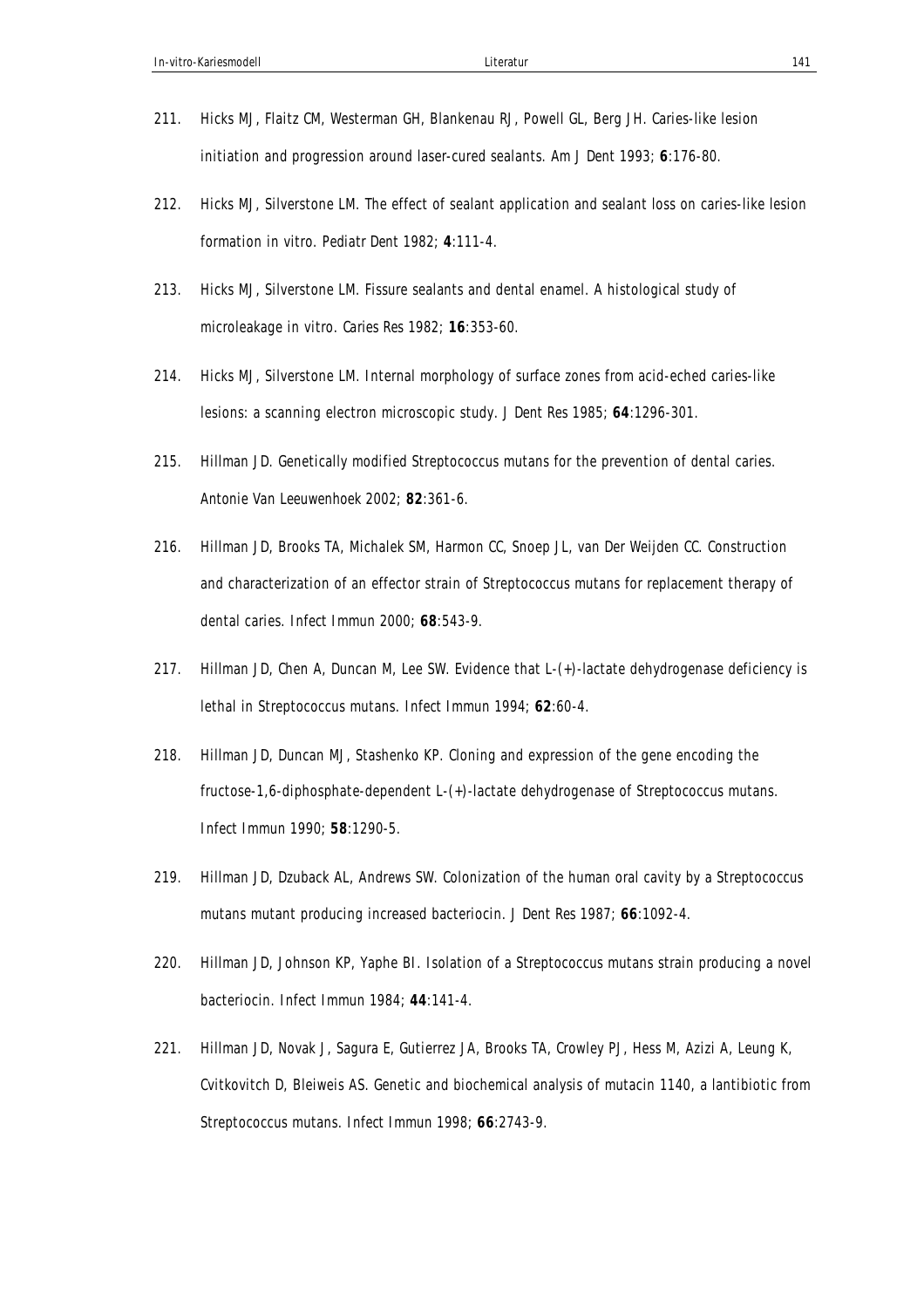- 222. Hillman JD, Socransky SS. Replacement therapy of the prevention of dental disease. *Adv Dent Res* 1987; **1**:119-25.
- 223. Hillman JD, Yaphe BI, Johnson KP. Colonization of the human oral cavity by a strain of Streptococcus mutans. *J Dent Res* 1985; **64**:1272-4.
- 224. Hitt JC, Feigal RJ. Use of a bonding agent to reduce sealant sensitivity to moisture contamination: an in vitro study. *Pediatr Dent* 1992; **14**:41-6.
- 225. Hocini H, Iscaki S, Bouvet JP, Pillot J. Unexpectedly high levels of some presumably protective secretory immunoglobulin A antibodies to dental plaque bacteria in salivas of both cariesresistant and caries-susceptible subjects. *Infect Immun* 1993; **61**:3597-604.
- 226. Holly FJ, Gray JA. Mechanism of incipient carious lesion growth utilizing a physical model based on diffusion concepts. *Arch Oral Biol* 1968; **13**:319-34.
- 227. Holst A, Braune K, Sullivan A. A five-year evaluation of fissure sealants applied by dental assistants. *Swed Dent J* 1998; **22**:195-201.
- 228. Horowitz HS, Heifetz SB, McCune RJ. The effectiveness of an adhesive sealant in preventing occlusal caries: findings after two years in Kalispell, Montana. *J Am Dent Assoc* 1974; **89**:885-90.
- 229. Horowitz HS, Heifetz SB, Poulsen S. Adhesive sealant clinical trial: an overview of results after four years in Kalispell, Montana. *J Prev Dent* 1976; **3**:38-9.
- 230. Horowitz HS, Heifetz SB, Poulsen S. Retention and effectiveness of a single application of an adhesive sealant in preventing occlusal caries: final report after five years of a study in Kalispell, Montana. *J Am Dent Assoc* 1977; **95**:1133-9.
- 231. Horowitz SL, Osborne RH, De George FV. Caries experience in twins. *Science* 1958; **128**:300-1.
- 232. Hudson DE, Donoghue HD, Perrons CJ. A laboratory microcosm (artificial mouth) for the culture and continuous pH measurement of oral bacteria on surfaces. *J Appl Bacteriol* 1986; **60**:301-10.
- 233. Hunt HR, Hoppert CA, Erwin WG. Inheritance of susceptibility to caries in albino rats. *J Dent Res* 1944; **23**:385-401.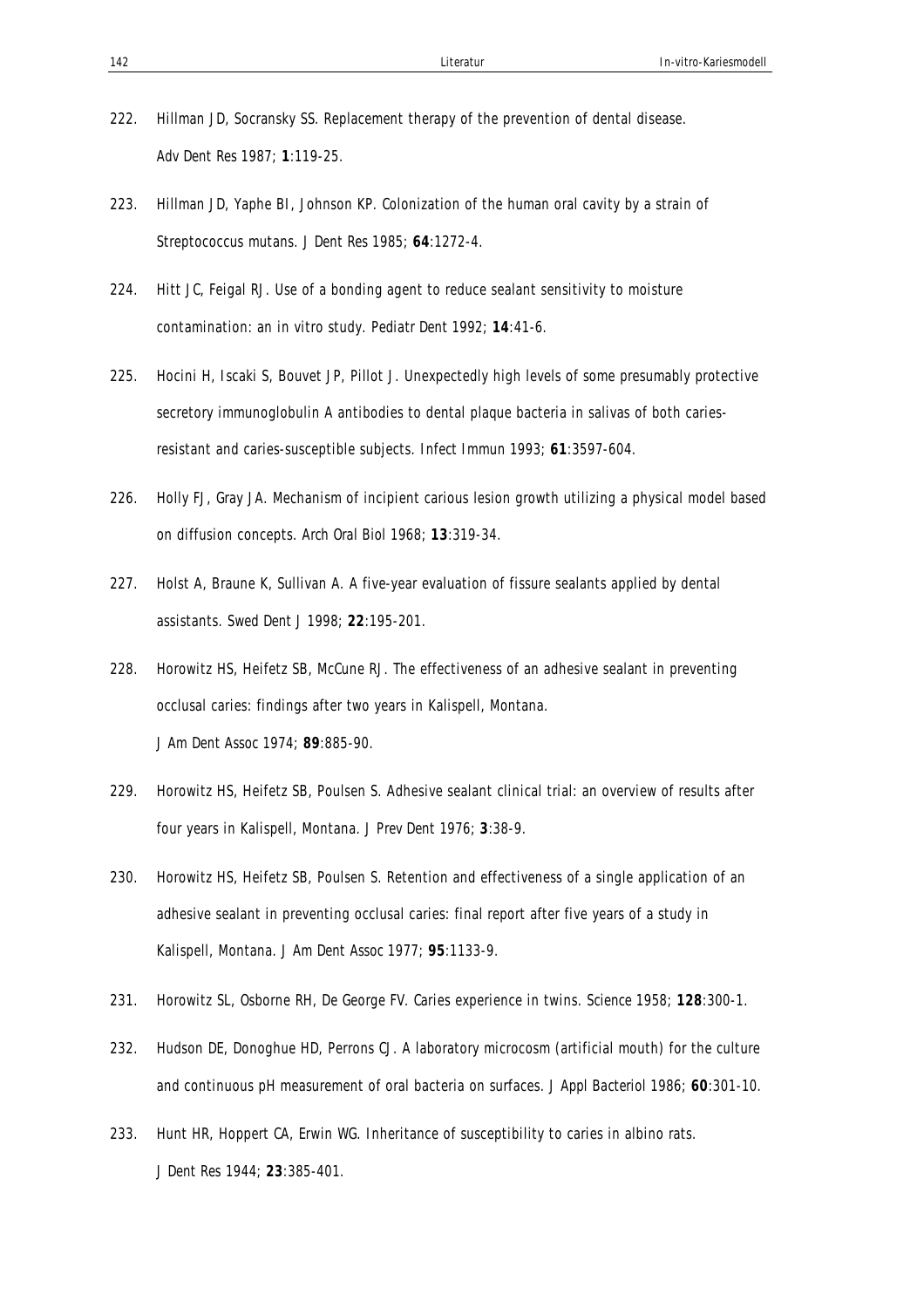- 234. Hunt HR, Hoppert CA, Rosen S. Genetic factors in experimental rat caries. In: Sobnaes RF, editor. Advances in Experimental Caries Research. Washington DC: American Society of Advanced Science; 1955. p. 66-81.
- 235. Idone V, Brendtro S, Gillespie R, Kocaj S, Peterson E, Rendi M, Warren W, Michalek S, Krastel K, Cvitkovitch D, Spatafora G. Effect of an orphan response regulator on Streptococcus mutans sucrose-dependent adherence and cariogenesis. *Infect Immun* 2003; **71**:4351-60.
- 236. Imfeld T, Hirsch RS, Mühlemann HR. Telemetric recordings of interdental plaque pH during different meal patterns. *Br Dent J* 1978; **144**:40-5.
- 237. Imfeld T, Lutz F. Intraplaque acid formation assessed in vivo in children and young adults. *Pediatr Dent* 1980; **2**:87.
- 238. Imfeld TN. Identification of low caries risk dietary components. *Monogr Oral Sci* 1983; **11**:1-198.
- 239. Ingram GS, Fejerskov O. A scanning electron microscope study of artificial caries lesion formation. *Caries Res* 1986; **20**:32-9.
- 240. Ingram GS, Silverstone LM. A chemical and histological study of artificial caries in human dental enamel in vitro. *Caries Res* 1981; **15**:393-8.
- 241. International-Human-Genome-Sequencing-Consortium. Finishing the euchromatic sequence of the human genome. *Nature* 2004; **431**:931-45.
- 242. Irinoda Y, Matsumura Y, Kito H, Nakano T, Toyama T, Nakagaki H, Tsuchiya T. Effect of sealant viscosity on the penetration of resin into etched human enamel. *Oper Dent* 2000; **25**:274-82.
- 243. Irvin RT, Bautista DL. Hope for the post-antibiotic era? *Nat Biotechnol* 1999; **17**:20.
- 244. Isaac S, Brudevold F, Smith FA, Gardner DE. The relation of fluoride in the drinking water to the distribution of fluoride in enamel. *J Dent Res* 1958; **37**:318-25.
- 245. Jenkinson HF, Lamont RJ. Streptococcal adhesion and colonization. *Crit Rev Oral Biol Med* 1997; **8**:175-200.
- 246. Johnson WW, Armanazi Y, Sharp H. Sealant leakage with and without isolation. *J Tenn Dent Assoc* 1997; **77**:32-4.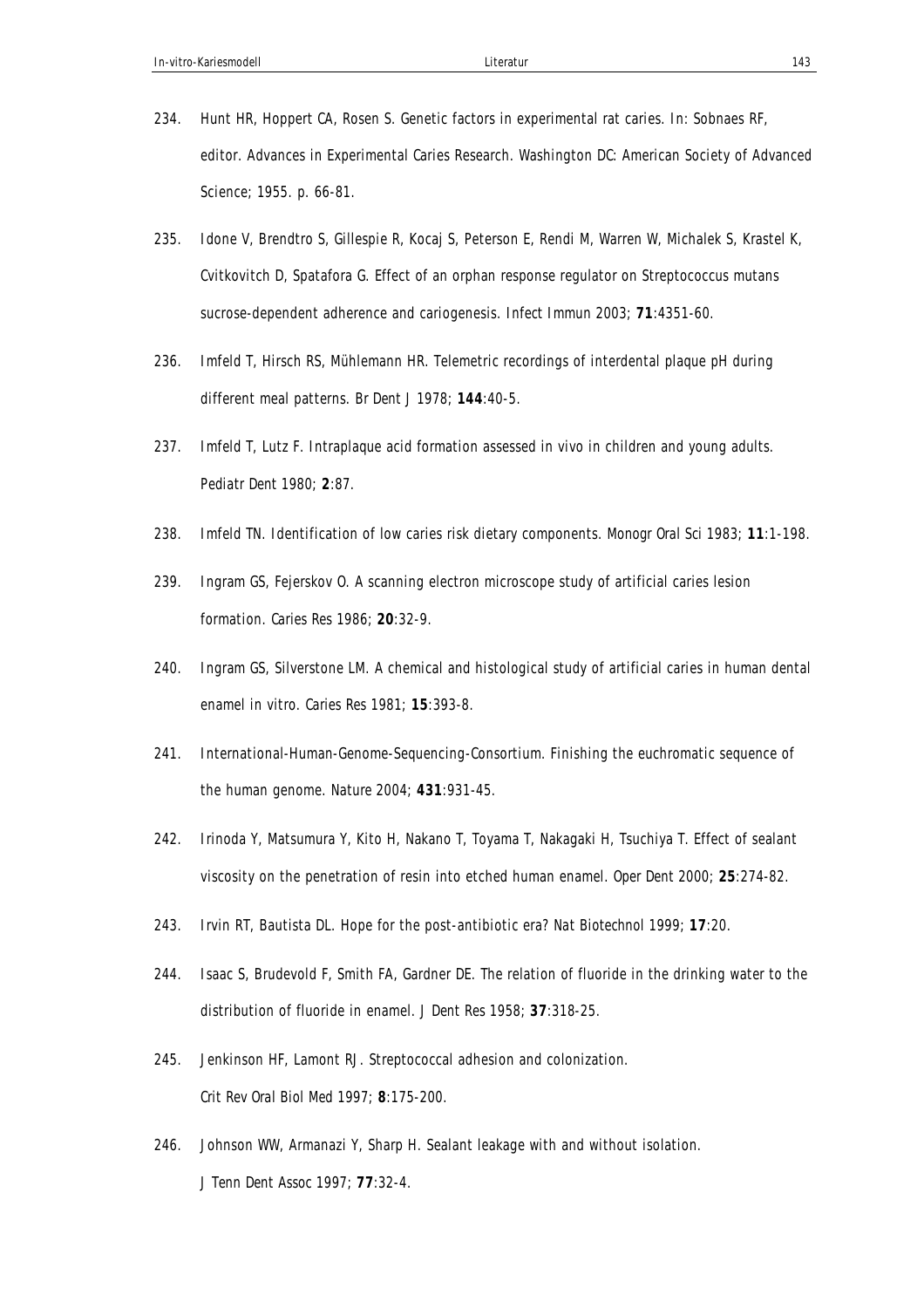- 247. Jones AH. The next step in infectious disease: taming bacteria. *Med Hypotheses* 2003; **60**:171-4.
- 248. Jordan HV, Keyes PH. In vitro methods for the study of plaque formation and carious lesions. *Arch Oral Biol* 1966; **11**:793-802.
- 249. Kage A. Glykanseitenketten als humorale Schutzfaktoren in der Mundhöhle Pathobiochemie und klinische Relevanz [Habilitationsschrift]. Berlin: Humboldt-Universität zu Berlin; 2000.
- 250. Kage A, Fimmel JP, Bernimoulin S, Hägewald S, Nitschke R, Kage R, Köttgen E. Oligosaccharides in mucosal host defense: model, method, and first data. In: Mestecky J, editor. Advances in Mucosal Immunology. New York: Plenum Press; 1995. p. 1177-82.
- 251. Kanbe T, Cutler JE. Evidence for adhesin activity in the acid-stable moiety of the phosphomannoprotein cell wall complex of Candida albicans. *Infect Immun* 1994; **62**:1662-8.
- 252. Kashket S, DePaola DP. Cheese consumption and the development and progression of dental caries. *Nutr Rev* 2002; **60**:97-103.
- 253. Katz J, Harmon CC, Buckner GP, Richardson GJ, Russell MW, Michalek SM. Protective salivary immunoglobulin A responses against Streptococcus mutans infection after intranasal immunization with S. mutans antigen I/II coupled to the B subunit of cholera toxin. *Infect Immun* 1993; **61**:1964-71.
- 254. Katz J, Russell MW, Harmon CC, Buckner GP, White PL, Richardson GJ, Michalek SM. Induction of salivary IgA responses to Streptococcus mutans antigen I/II after intranasal immunization. *Adv Exp Med Biol* 1995; **371B**:1153-6.
- 255. Kelly C, Evans P, Ma JK, Bergmeier LA, Taylor W, Brady LJ. Sequencing and characterization of the 185 kDa cell surface antigen of Streptococcus mutans. *Arch Oral Biol* 1990; **35**:33S-8S.
- 256. Kelly CG, Younson JS. Anti-adhesive strategies in the prevention of infectious disease at mucosal surfaces. *Expert Opin Investig Drugs* 2000; **9**:1711-21.
- 257. Kelly CG, Younson JS, Hikmat BY, Todryk SM, Czisch M, Haris PI, Flindall IR, Newby C, Mallet AI, Ma JK, Lehner T. A synthetic peptide adhesion epitope as a novel antimicrobial agent. *Nat Biotechnol* 1999; **17**:42-7.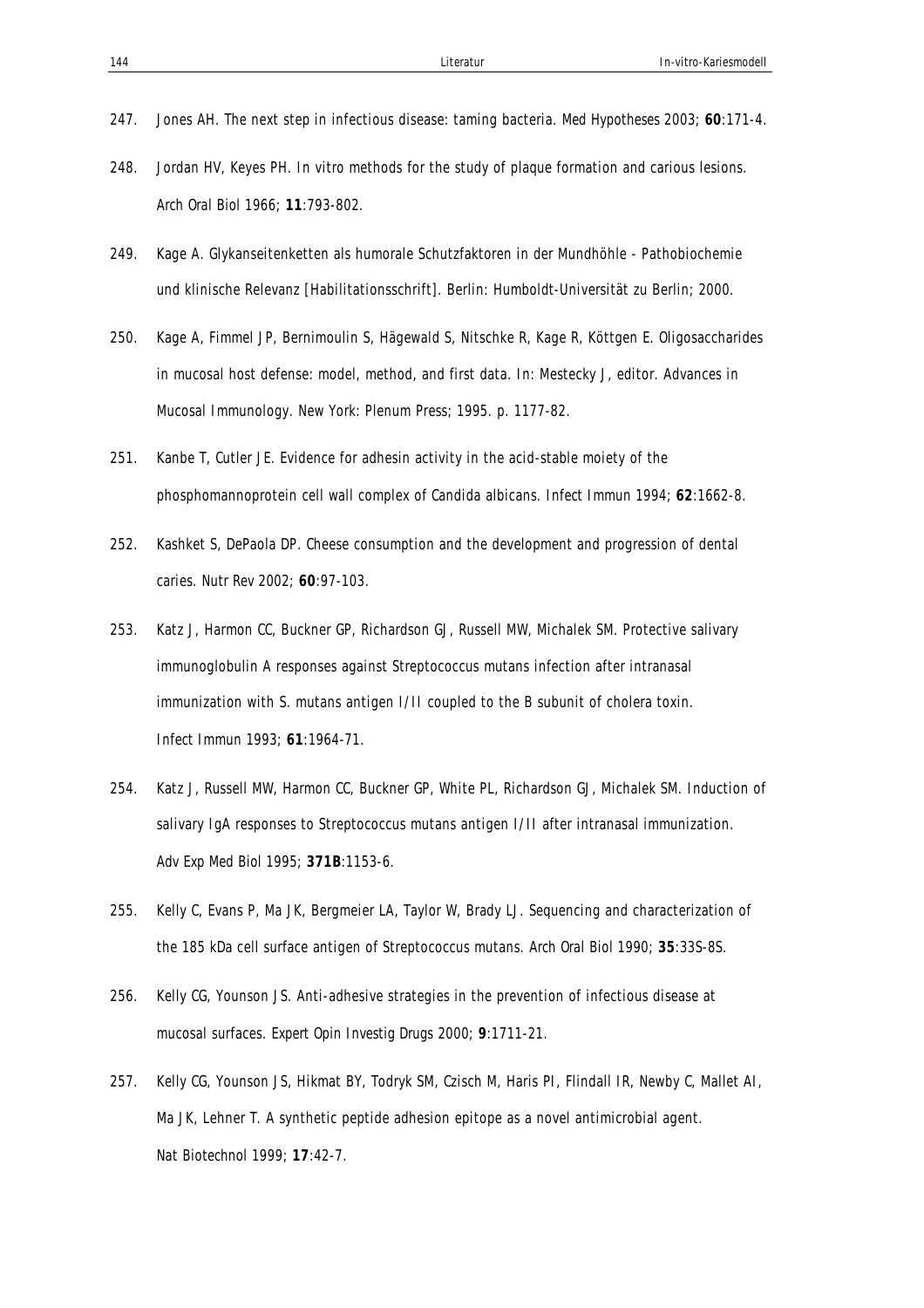- 258. Kersten S, Lutz F, Schüpbach P. Fissure sealing: optimization of sealant penetration and sealing properties. *Am J Dent* 2001; **14**:127-31.
- 259. Keyes PH. Dental caries in the molar teeth of rats. I. Distribution of lesions induced by highcarbohydrate low-fat diets. *J Dent Res* 1958; **37**:1077-99.
- 260. Keyes PH. The infectious and transmissible nature of experimental caries. *Arch Oral Biol* 1960:304-20.
- 261. Keyes PH. Recent advances in dental caries research: bacteriology. *Int Dent J* 1962; **12**:443-64.
- 262. Keyes PH. Research in dental caries. *J Am Dent Assoc* 1968; **76**:1357-73.
- 263. Kidd EA. Microleakage in relation to amalgam and composite restorations. A laboratory study. *Br Dent J* 1976; **141**:305-10.
- 264. Kidd EA. The histopathology of artificial lesions created in vitro in relation to unfilled and filled cavities. *Caries Res* 1977; **11**:173-7.
- 265. Kidd EA, Fejerskov O. Prevention of dental caries and the control of disease progression: concepts of preventive and non-operative treatment. In: Fejerskov O, Kidd EA, editors. Dental Caries. The Disease and its Clinical Management. Copenhagen: Blackwell Munksgaard; 2003. p. 167-9.
- 266. Kidd EA, Joyston-Bechal S. Histopathological appearance of caries-like lesions of enamel created artificially in vitro in acidified gels containing fluoride. *Caries Res* 1980; **14**:40-4.
- 267. Kidd EA, Thylstrup A, Fejerskov O, Bruun C. Influence of fluoride in surface enamel and degree of dental fluorosis on caries development in vitro. *Caries Res* 1980; **14**:196-202.
- 268. Kidd EA, Toffenetti F, Mjör IA. Secondary caries. *Int Dent J* 1992; **42**:127-38.
- 269. Kielbassa AM, Müller U, Garcia-Godoy F. In situ study on the caries-preventive effects of fluoride-releasing materials. *Am J Dent* 1999; **12 (Spec No)**:S13-4.
- 270. Kielbassa AM, Wrbas KT, Schulte Monting J, Hellwig E. Correlation of transversal microradiography and microhardness on in situ-induced demineralization in irradiated and nonirradiated human dental enamel. *Arch Oral Biol* 1999; **44**:243-51.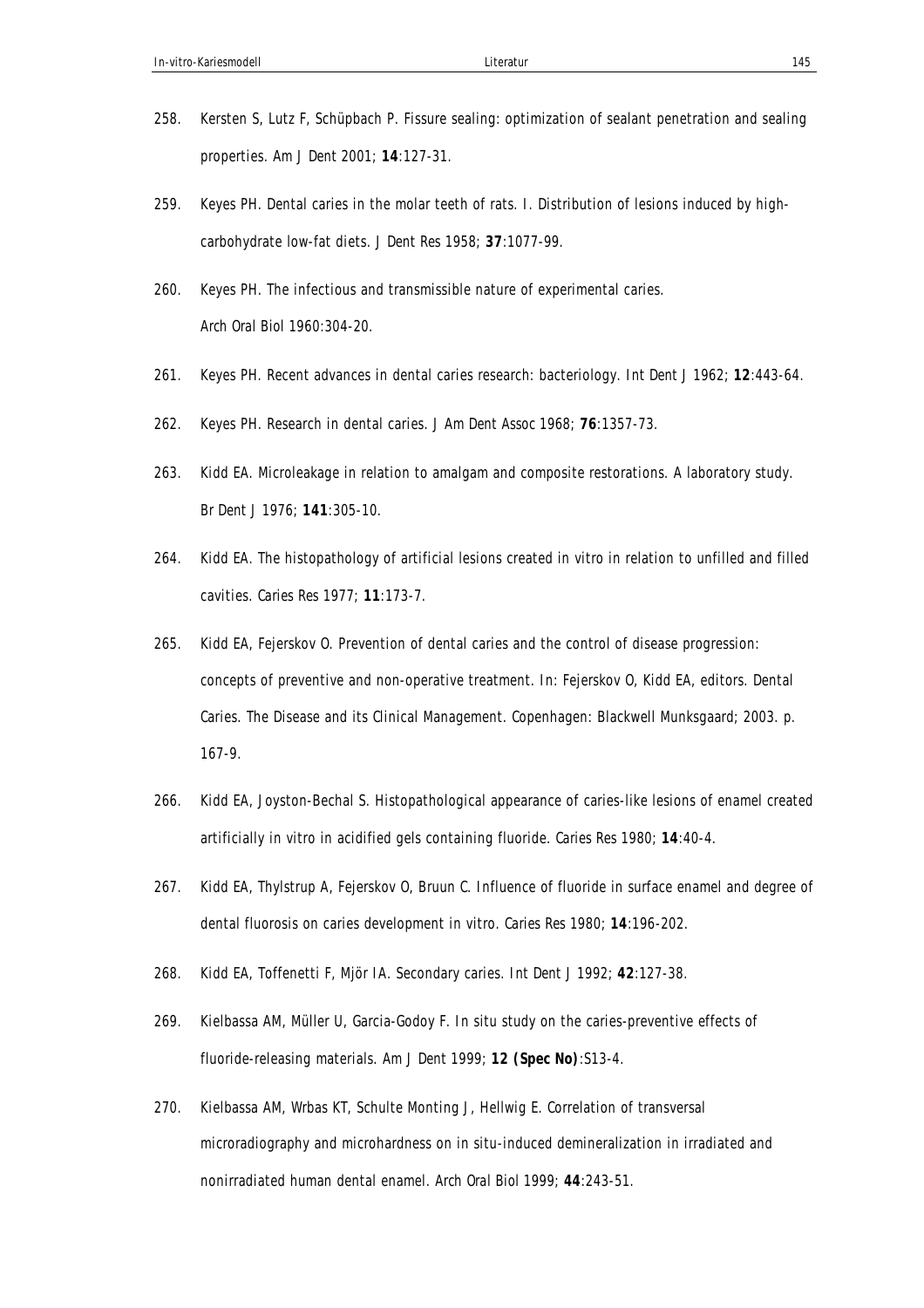- 271. Kifer PE, Hunt HR, Hoppert CA, Witkop CJ. A comparison between the widths of the fissures of the lower molars of caries-resistant and caries-susceptible albino rats (Rattus norvegicus). *J Dent Res* 1956; **35**:620-9.
- 272. Kim UK, Breslin PA, Reed D, Drayna D. Genetics of human taste perception. *J Dent Res* 2004; **83**:448-53.
- 273. Kishimoto E, Hay DI, Gibbons RJ. A human salivary protein which promotes adhesion of Streptococcus mutans serotype c strains to hydroxyapatite. *Infect Immun* 1989; **57**:3702-7.
- 274. Klimek VJ, Hellwig E, Ahrens G. Der Einfluß von Plaque auf die Fluoridstabilität im Schmelz nach Applikation von Aminfluorid im künstlichen Mund. *Dtsch Zahnärztl Zeitschr* 1982; **37**:836-40.
- 275. Klimm W. Kariologie. München: Carl Hanser Verlag; 1997.
- 276. Koch MJ, Garcia-Godoy F, Mayer T, Staehle HJ. Clinical evaluation of Helioseal F fissure sealant. *Clin Oral Investig* 1997; **1**:199-202.
- 277. Kocourek J, Horejsi V. Defining a lectin. *Nature* 1981; **290**:188.
- 278. Koga T, Oho T, Shimazaki Y, Nakano Y. Immunization against dental caries. *Vaccine* 2002; **20**:2027-44.
- 279. Koga T, Okahashi N, Takahashi I, Kanamoto T, Asakawa H, Iwaki M. Surface hydrophobicity, adherence, and aggregation of cell surface protein antigen mutants of Streptococcus mutans serotype c. *Infect Immun* 1990; **58**:289-96.
- 280. Kolenbrander PE. Intergeneric coaggregation among human oral bacteria and ecology of dental plaque. *Annu Rev Microbiol* 1988; **42**:627-56.
- 281. Kolenbrander PE. Coaggregation of human oral bacteria: potential role in the accretion of dental plaque. *J Appl Bacteriol* 1993; **(74 Suppl)**:79s-86s.
- 282. Kolenbrander PE, Ganeshkumar N, Cassels FJ, Hughes CV. Coaggregation: specific adherence among human oral plaque bacteria. *FASEB J* 1993; **7**:406-13.
- 283. Kolenbrander PE, London J. Adhere today, here tomorrow: oral bacterial adherence. *J Bacteriol* 1993; **175**:3247-52.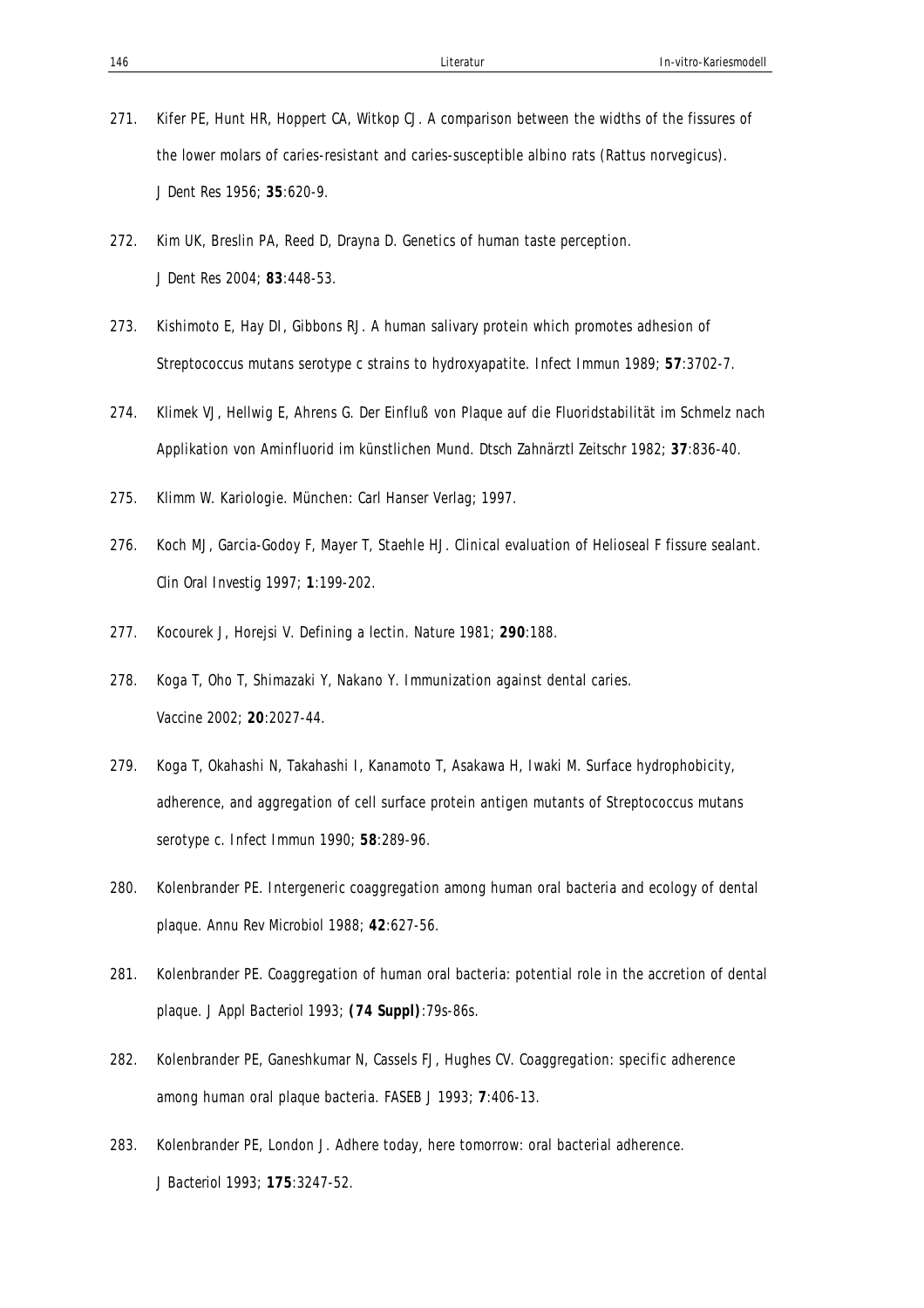- 284. Kondo W, Sato M, Ozawa H. Haemagglutinating activity of Leptotrichia buccalis cells and their adherence to saliva-coated enamel powder. *Arch Oral Biol* 1976; **21**:363-9.
- 285. König KG. Möglichkeiten der Kariesprophylaxe beim Menschen und ihre Untersuchung im kurzfristigen Rattenexperiment. Bern: Verlag Hans Huber; 1965.
- 286. König KG. Karies und Parodontopathien. Stuttgart: Thieme Verlag; 1987.
- 287. König KG, Mühlemann HR. The cariogenicity of refined and unrefined sugar in animal experiments. *Arch Oral Biol* 1967; **12**:1297-8.
- 288. Kornfeld R, Kornfeld S. Assembly of asparagine-linked oligosaccharides. *Annu Rev Biochem* 1985; **54**:631-64.
- 289. Kotsanos N, Darling AI. Influence of posteruptive age of enamel on its susceptibility to artificial caries. *Caries Res* 1991; **25**:241-50.
- 290. Kotsanos N, Darling AI, Levers BG. A model for the production of artificial caries in the mouth in man. *Arch Oral Biol* 1986; **31**:491-5.
- 291. Köttgen E, Reutter W, Tauber R. Endogene Lectine des Menschen und ihre Zuckerliganden. Zellbiologische und klinische Bedeutung. *Med Klin (Munich)* 2003; **98**:717-38.
- 292. Koulourides T, Bodden R, Keller S, Manson-Hing L, Lastra J, Housch T. Cariogenicity of nine sugars tested with an intraoral device in man. *Caries Res* 1976; **10**:427-41.
- 293. Krasse B. Human streptococci and experimental caries in hamsters. *Arch Oral Biol* 1966; **11**:429-36.
- 294. Kristoffersson K, Axelsson P, Birkhed D, Bratthall D. Caries prevalence, salivary Streptococcus mutans and dietary scores in 13-year-old Swedish schoolchildren. *Community Dent Oral Epidemiol* 1986; **14**:202-5.
- 295. Kristoffersson K, Grondahl HG, Bratthall D. The more Streptococcus mutans, the more caries on approximal surfaces. *J Dent Res* 1985; **64**:58-61.
- 296. Kruger C, Pearson SK, Kodama Y, Vacca Smith A, Bowen WH, Hammarstrom L. The effects of eggderived antibodies to glucosyltransferases on dental caries in rats. *Caries Res* 2004; **38**:9-14.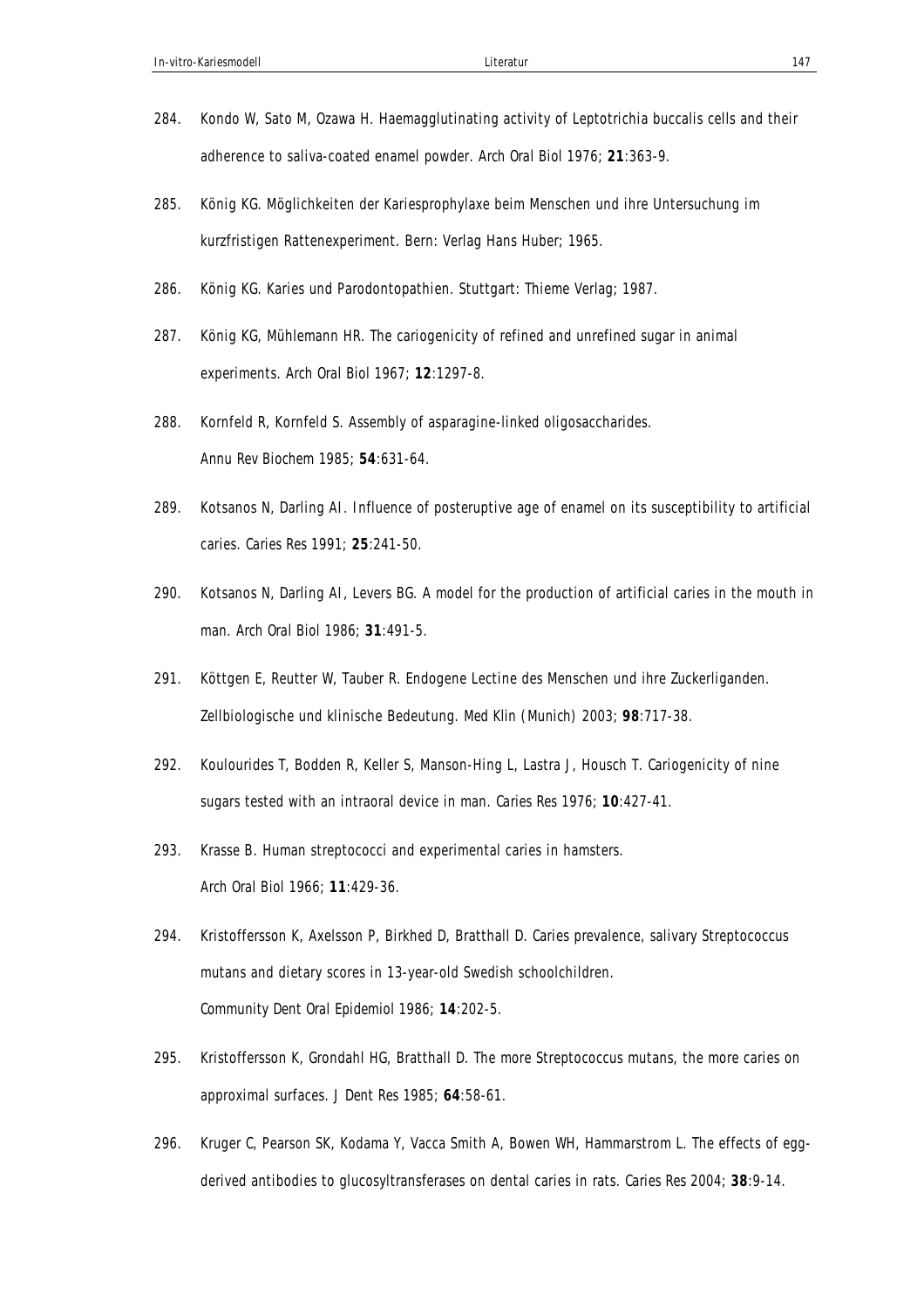- 297. Labella R, Lambrechts P, van Meerbeek B, Vanherle G. Polymerization shrinkage and elasticity of flowable composites and filled adhesives. *Dent Mater* 1999; **15**:128-37.
- 298. Lagerlöf F, Dawes R, Dawes C. Salivary clearance of sugar and its effects on pH changes by Streptococcus mitior in an artificial mouth. *J Dent Res* 1984; **63**:1266-70.
- 299. Lamont RJ, Demuth DR, Davis CA, Malamud D, Rosan B. Salivary-agglutinin-mediated adherence of Streptococcus mutans to early plaque bacteria. *Infect Immun* 1991; **59**:3446-50.
- 300. Lamont RJ, Rosan B. Adherence of mutans streptococci to other oral bacteria. *Infect Immun* 1990; **58**:1738-43.
- 301. Larsen T, Fiehn NE. Development of a flow method for susceptibility testing of oral biofilms in vitro. *Apmis* 1995; **103**:339-44.
- 302. Lee SF, Progulske-Fox A, Erdos GW, Piacentini DA, Ayakawa GY, Crowley PJ, Bleiweis AS. Construction and characterization of isogenic mutants of Streptococcus mutans deficient in major surface protein antigen P1 (I/II). *Infect Immun* 1989; **57**:3306-13.
- 303. Legler DW, McGhee JR, Lynch DP, Mestecky JF, Schaefer ME, Carson J, Bradley EL, Jr. Immunodeficiency disease and dental caries in man. *Arch Oral Biol* 1981; **26**:905-10.
- 304. Lehner T. Immunological aspects of dental caries and periodontal disease. *Br Med Bull* 1975; **31**:125-30.
- 305. Lehner T. Immunization against dental caries. *Vaccine* 1985; **3**:65-8.
- 306. Lehner T, Challacombe SJ, Caldwell J. Immunologic basis for vaccination against dental caries in rhesus monkeys. *J Dent Res* 1976; **55**:C166-80.
- 307. Lehner T, Challacombe SJ, Caldwell J. Oral immunization with Streptococcus mutans in rhesus monkeys and the development of immune response and dental caries. *Immunology* 1980; **41**:857-64.
- 308. Lehner T, Russell MW, Caldwell J. Immunisation with a purified protein from Streptococcus mutans against dental caries in rhesus monkeys. *Lancet* 1980; **1**:995-6.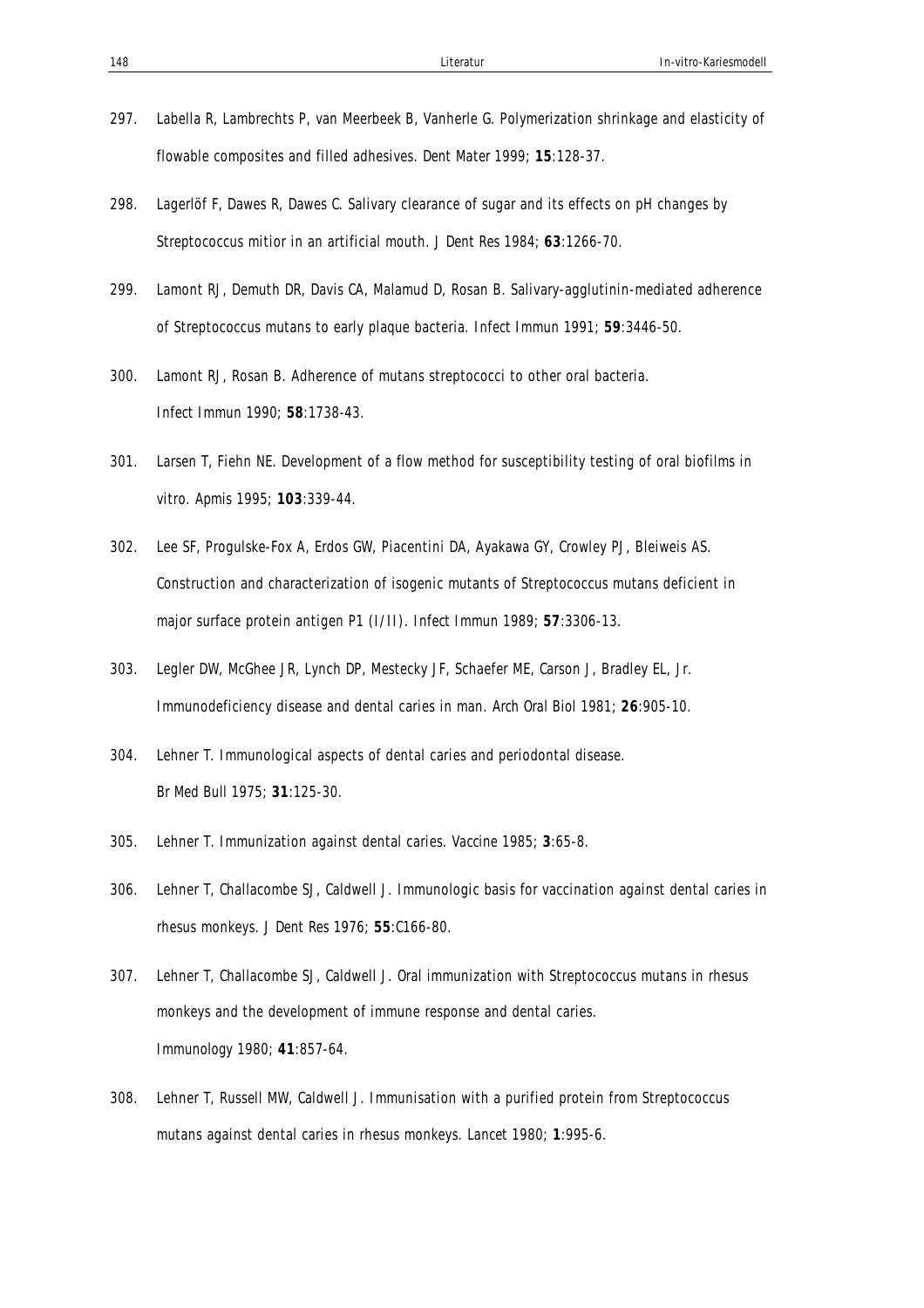- 309. Lehner T, Russell MW, Challacombe SJ, Scully CM, Hawkes JE. Passive immunisation with serum and immunoglobulins against dental caries in rhesus monkeys. *Lancet* 1978; **1**:693-5.
- 310. Lembke A, Pause B. Über die kariostatische Wirksamkeit von D(+)-Galaktose. *Z Stomatol* 1989; **86**:179-89.
- 311. Leverett DH, Handelman SL, Brenner CM, Iker HP. Use of sealants in the prevention and early treatment of carious lesions: cost analysis. *J Am Dent Assoc* 1983; **106**:39-42.
- 312. Levine MJ, Herzberg MC, Levine MS, Ellison SA, Stinson MW, Li HC, van Dyke T. Specificity of salivary-bacterial interactions: role of terminal sialic acid residues in the interaction of salivary glycoproteins with Streptococcus sanguis and Streptococcus mutans. *Infect Immun* 1978; **19**:107-15.
- 313. Levine MJ, Reddy MS, Tabak LA, Loomis RE, Bergey EJ, Jones PC, Cohen RE, Stinson MW, Al Hashimi I. Structural aspects of salivary glycoproteins. *J Dent Res* 1987; **66**:436-41.
- 314. Levine MJ, Tabak A, Reddy MS, Mandel ID. Nature of salivary pellicles in microbial adherence. Role of salivary mucins. In: Microbiology ASf, editor. Molecular Basis of Oral Microbiol Adhesion. Washington: Mergenhagen SE, Rosan B; 1985. p. 125-30.
- 315. Levine RS, Coulter WA. A preliminary report on human enamel demineralization in an artificial mouth. *Arch Oral Biol* 1976; **21**:137-9.
- 316. Li YH, Lau PC, Lee JH, Ellen RP, Cvitkovitch DG. Natural genetic transformation of Streptococcus mutans growing in biofilms. *J Bacteriol* 2001; **183**:897-908.
- 317. Li YH, Tang N, Aspiras MB, Lau PC, Lee JH, Ellen RP, Cvitkovitch DG. A quorum-sensing signaling system essential for genetic competence in Streptococcus mutans is involved in biofilm formation. *J Bacteriol* 2002; **184**:2699-708.
- 318. Lie T. Growth of dental plaque on hydroxyapatite splints. A method of studying early plaque morphology. *J Periodont Res* 1974; **9**:135-46.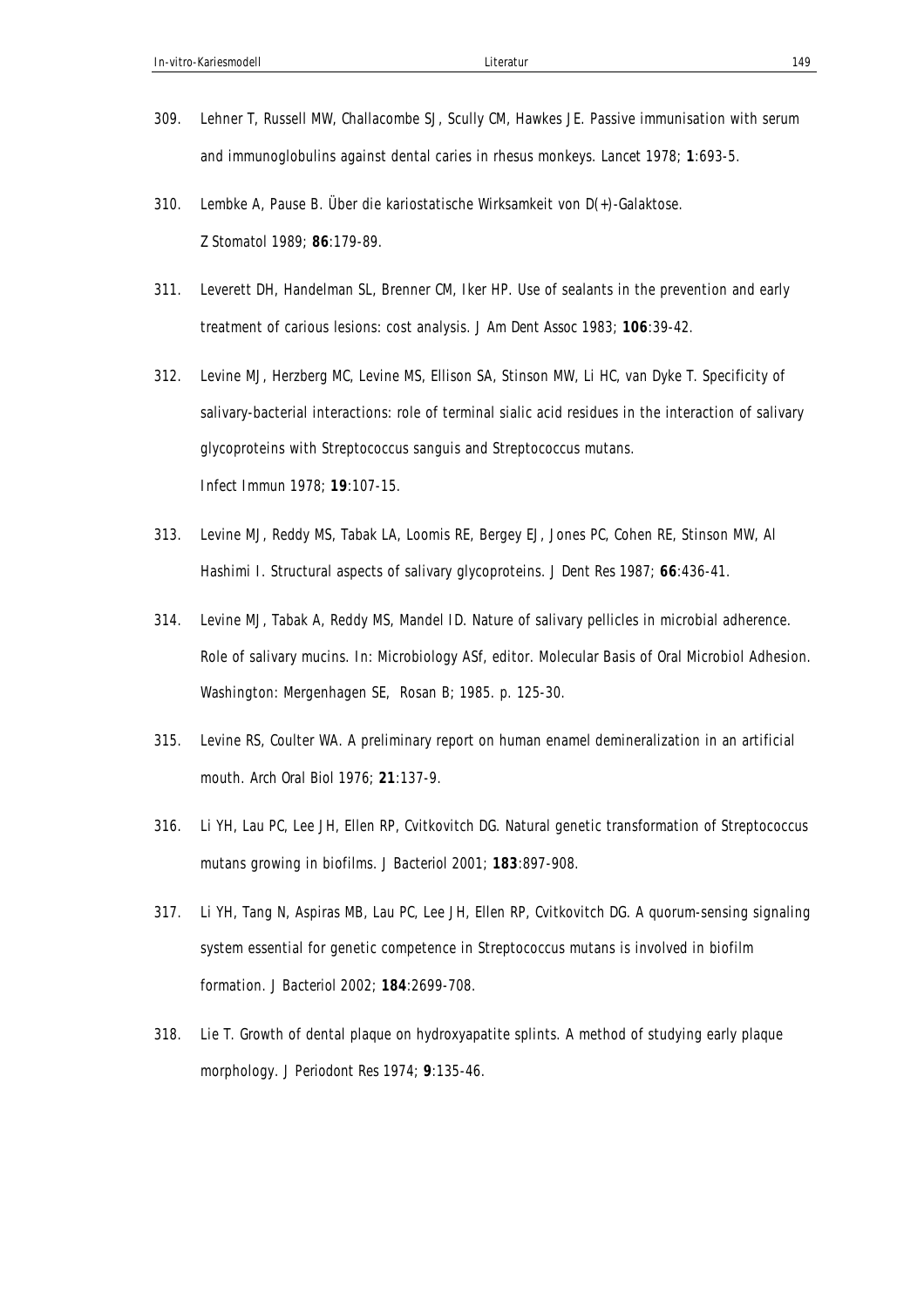- 319. Ligtenberg AJ, Veerman EC, de Graaff J, Nieuw Amerongen AV. Saliva-induced aggregation of oral streptococci and the influence of blood group reactive substances. *Arch Oral Biol* 1990; **35**:141S-3S.
- 320. Ligtenberg AJ, Veerman EC, Nieuw Amerongen AV. A role for Lewis a antigens on salivary agglutinin in binding to Streptococcus mutans. *Antonie Van Leeuwenhoek* 2000; **77**:21-30.
- 321. Liljemark WF, Bloomquist CG, Fenner LJ, Antonelli PJ, Coulter MC. Effect of neuraminidase on the adherence to salivary pellicle of Streptococcus sanguis and Streptococcus mitis. *Caries Res* 1989; **23**:141-5.
- 322. Liljemark WF, Bloomquist CG, Germaine GR. Effect of bacterial aggregation on the adherence of oral streptococci to hydroxyapatite. *Infect Immun* 1981; **31**:935-41.
- 323. Liljemark WF, Fenner LJ, Bloomquist CG. In vivo colonization of salivary pellicle by Haemophilus, Actinomyces and Streptococcus species. *Caries Res* 1986; **20**:481-97.
- 324. Liljemark WF, Schauer SV. Studies on the bacterial components which bind Streptococcus sanguis and Streptococcus mutans to hydroxyapatite. *Arch Oral Biol* 1975; **20**:609-15.
- 325. Lindquist B, Emilson CG. Colonization of Streptococcus mutans and Streptococcus sobrinus genotypes and caries development in children to mothers harboring both species. *Caries Res* 2004; **38**:95-103.
- 326. Listgarten MA, Mayo HE, Tremblay R. Development of dental plaque on epoxy resin crowns in man. A light and electron microscopic study. *J Periodontol* 1975; **46**:10-26.
- 327. Llodra JC, Bravo M, Delgado-Rodriguez M, Baca P, Galvez R. Factors influencing the effectiveness of sealants - a meta-analysis. *Community Dent Oral Epidemiol* 1993; **21**:261-8.
- 328. Locker D, Jokovic A, Kay EJ. Prevention. Part 8: The use of pit and fissure sealants in preventing caries in the permanent dentition of children. *Br Dent J* 2003; **195**:375-8.
- 329. Loesche WJ. Chemotherapy of dental plaque infections. *Oral Sci Rev* 1976; **9**:65-107.
- 330. Loesche WJ. Dental Caries. A Treatable Infection. Springfield, Illinois: The University of Michigan School of Dentistry; 1982.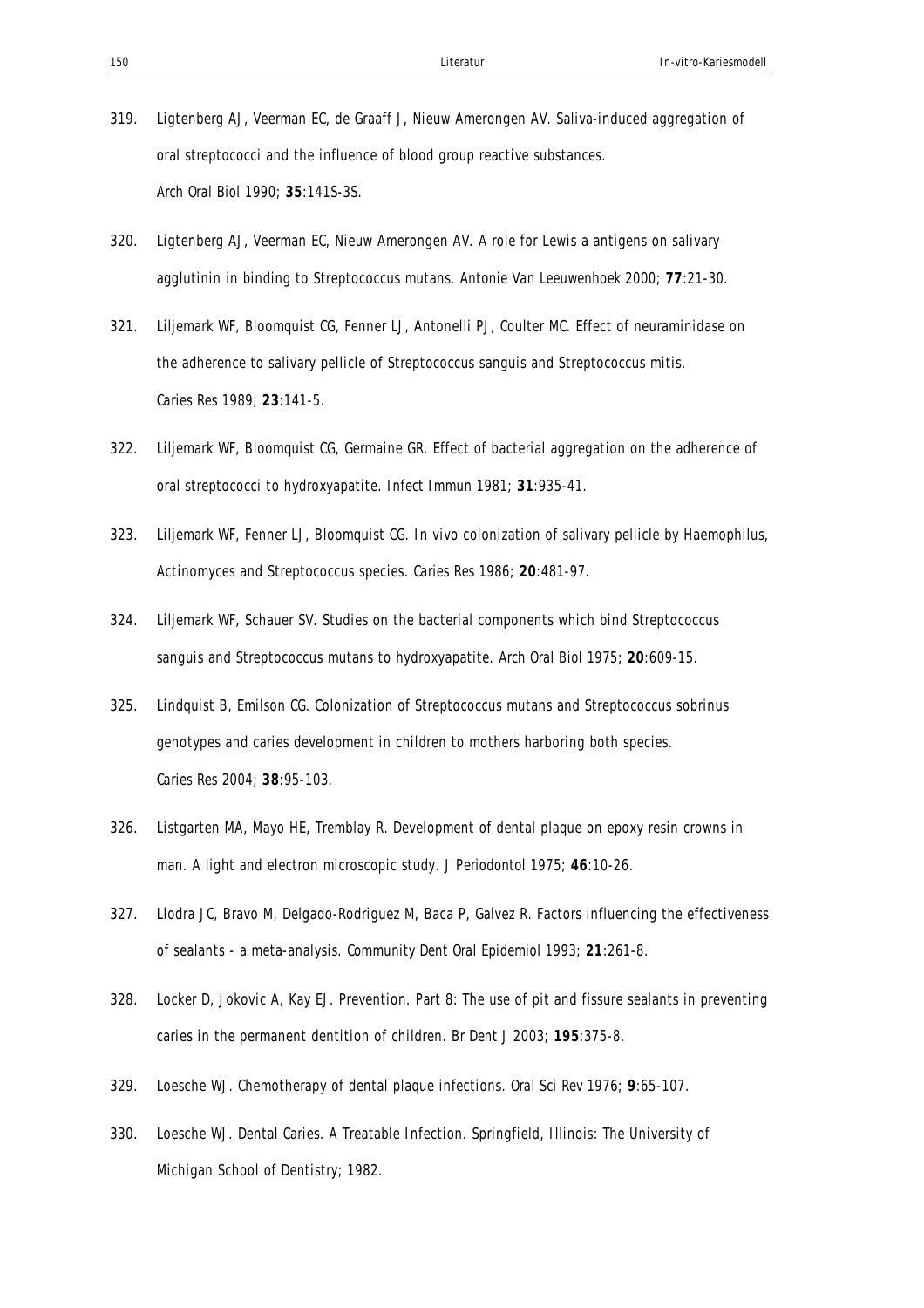- 331. Loesche WJ. Role of Streptococcus mutans in human dental decay. *Microbiol Rev* 1986; **50**:353-80.
- 332. Loesche WJ, Eklund S, Earnest R, Burt B. Longitudinal investigation of bacteriology of human fissure decay: epidemiological studies in molars shortly after eruption. *Infect Immun* 1984; **46**:765-72.
- 333. Loimaranta V, Carlen A, Olsson J, Tenovuo J, Syvaoja EL, Korhonen H. Concentrated bovine colostral whey proteins from Streptococcus mutans/Strep. sobrinus immunized cows inhibit the adherence of Strep. mutans and promote the aggregation of mutans streptococci. *J Dairy Res* 1998; **65**:599-607.
- 334. Loris R. Principles of structures of animal and plant lectins. *Biochim Biophys Acta* 2002; **1572**:198-208.
- 335. Loth J. Entwicklung und Erprobung einer neuartigen künstlichen Mundhöhle zur In-vitro-Kariesforschung [Dissertation]. Berlin: Humboldt-Universität; 2004.
- 336. Lundström A. Nature versus nurture in dento-facial variation. *Eur J Orthod* 1984; **6**:77-91.
- 337. Lussi A, Hellwig E. Erosive potential of oral care products. *Caries Res* 2001; **35 (Suppl 1)**:52-6.
- 338. Ma JK. The caries vaccine: a growing prospect. *Dent Update* 1999; **26**:374-80.
- 339. Ma JK, Hikmat BY, Wycoff K, Vine ND, Chargelegue D, Yu L, Hein MB, Lehner T. Characterization of a recombinant plant monoclonal secretory antibody and preventive immunotherapy in humans. *Nat Med* 1998; **4**:601-6.
- 340. Ma JK, Hunjan M, Smith R, Kelly C, Lehner T. An investigation into the mechanism of protection by local passive immunization with monoclonal antibodies against Streptococcus mutans. *Infect Immun* 1990; **58**:3407-14.
- 341. Ma JK, Smith R, Lehner T. Use of monoclonal antibodies in local passive immunization to prevent colonization of human teeth by Streptococcus mutans. *Infect Immun* 1987; **55**:1274-8.
- 342. Macpherson LM, Stephen KW. The effect on human salivary fluoride concentration of consuming fluoridated salt-containing baked food items. *Arch Oral Biol* 2001; **46**:983-8.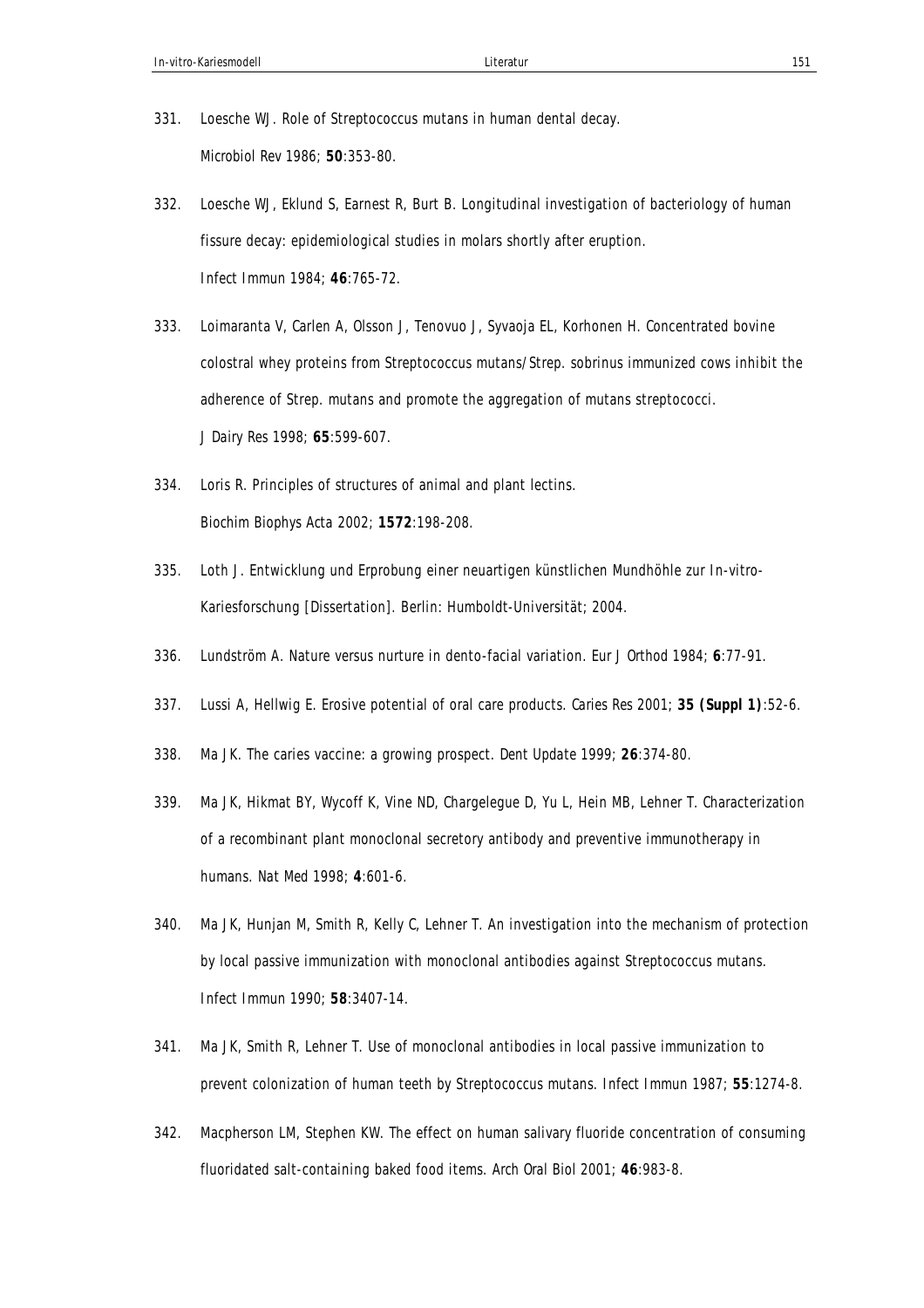- 343. Maetani T, Miyoshi R, Nahara Y, Kawazoe Y, Hamada T. Plaque accumulation on Teflon-coated metal. *J Prosthet Dent* 1984; **51**:353-7.
- 344. Mandel ID. The functions of saliva. *J Dent Res* 1987; **66**:623-7.
- 345. Mandel ID. Nature vs. nurture in dental caries. *J Am Dent Assoc* 1994; **125**:1345-51.
- 346. Mandel ID. Caries prevention: current strategies, new directions. *J Am Dent Assoc* 1996; **127**:1477-88.
- 347. Marsh PD. Microbial ecology of dental plaque and its significance in health and disease. *Adv Dent Res* 1994; **8**:263-71.
- 348. Marsh PD. Microbiologic aspects of dental plaque and dental caries. *Dent Clin North Am* 1999; **43**:599-614, v-vi.
- 349. Marsh PD. Are dental diseases examples of ecological catastrophes? *Microbiol* 2003; **149**:279-94.
- 350. Marsh PD, Bradshaw DJ. Dental plaque as a biofilm. *J Ind Microbiol* 1995; **15**:169-75.
- 351. Marsh PD, Bradshaw DJ. Physiological approaches to the control of oral biofilms. *Adv Dent Res* 1997; **11**:176-85.
- 352. Marsh PD, Hunter JR, Bowden GH, Hamilton IR, McKee AS, Hardie JM, Ellwood DC. The influence of growth rate and nutrient limitation on the microbial composition and biochemical properties of a mixed culture of oral bacteria grown in a chemostat. *J Gen Microbiol* 1983; **129**:755-70.
- 353. Marthaler TM. Epidemiological and clinical dental findings in relation to intake of carbohydrates. *Caries Res* 1967; **1**:222-38.
- 354. Marthaler TM. Changes in the prevalence of dental caries: how much can be attributed to changes in diet? *Caries Res* 1990; **24 (Suppl 1)**:3-15.
- 355. Marthaler TM. Changes in dental caries 1953-2003. *Caries Res* 2004; **38**:173-81.
- 356. Marthaler TM, O'Mullane DM, Vrbic V. The prevalence of dental caries in Europe 1990-1995. ORCA Saturday afternoon symposium 1995. *Caries Res* 1996; **30**:237-55.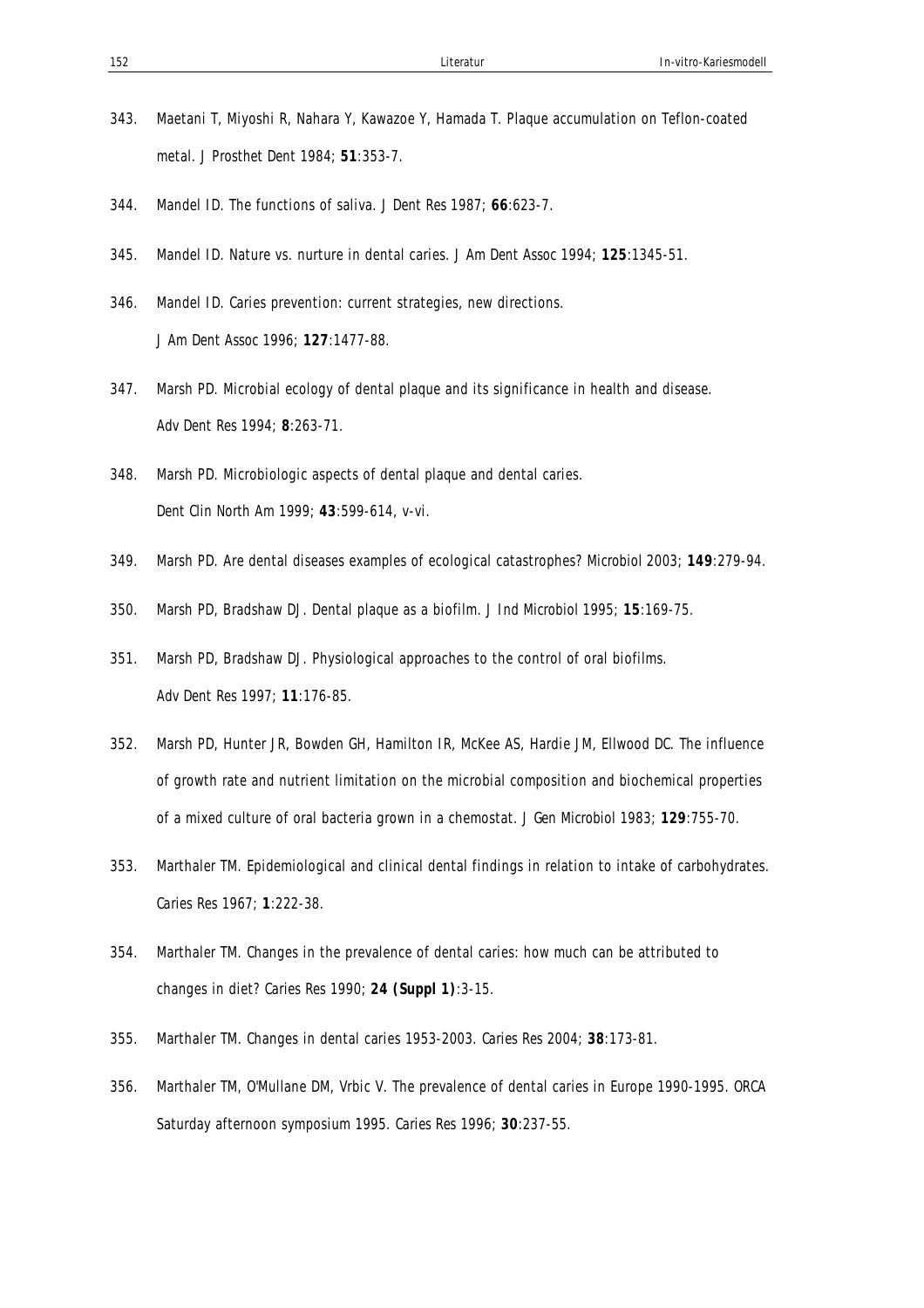- 357. Martinsson T, Petersson A. Socio-odontologic investigation of school children with high and low caries frequency. *Odontol Rev* 1972; **23**:371-88.
- 358. Mathiesen AT, Øgaard B, Rølla G. Oral hygiene as a variable in dental caries experience in 14 year-olds exposed to fluoride. *Caries Res* 1996; **30**:29-33.
- 359. Matsumura M, Izumi T, Matsumoto M, Tsuji M, Fujiwara T, Ooshima T. The role of glucan-binding proteins in the cariogenicity of Streptococcus mutans. *Microbiol Immunol* 2003; **47**:213-5.
- 360. Mayhall CW. Concerning the composition and source of the acquired enamel pellicle of human teeth. *Arch Oral Biol* 1970; **15**:1327-41.
- 361. Mayhall JT. The incidence and importance of buccal pits in the mandibular molars of Northwestern Ontario Indians. *Ont Dent* 1977; **54**:12-3.
- 362. McBride BC, Gisslow MT. Role of sialic acid in saliva-induced aggregation of Streptococcus sanguis. *Infect Immun* 1977; **18**:35-40.
- 363. McGhee, Michalek SM, Webb J, Navia JM, Rahman AF, Legler DW. Effective immunity to dental caries: protection of gnotobiotic rats by local immunization with Streptococcus mutans. *J Immunol* 1975; **114**:300-5.
- 364. McGhee JR, Mestecky J, Arnold RR, Michalek SM, Prince SJ, Babb JL. Induction of secretory antibodies in humans following ingestion of Streptococcus mutans. *Adv Exp Med Biol* 1978; **107**:177-84.
- 365. McGhee JR, Michakel SM, Navia JM, Narkates AJ. Effective immunity to dental caries: studies of active and passive immunity to Streptococcus mutans in malnourished rats. *J Dent Res* 1976; **55**:C206-14.
- 366. Meckel AH. The formation and properties of organic films on teeth. *Arch Oral Biol* 1965; **10**:585-97.
- 367. Mejare I, Lingström P, Petersson LG, Holm AK, Twetman S, Kallestal C, Nordenram G, Lagerlöf F, Soder B, Norlund A, Axelsson S, Dahlgren H. Caries-preventive effect of fissure sealants: a systematic review. *Acta Odontol Scand* 2003; **61**:321-30.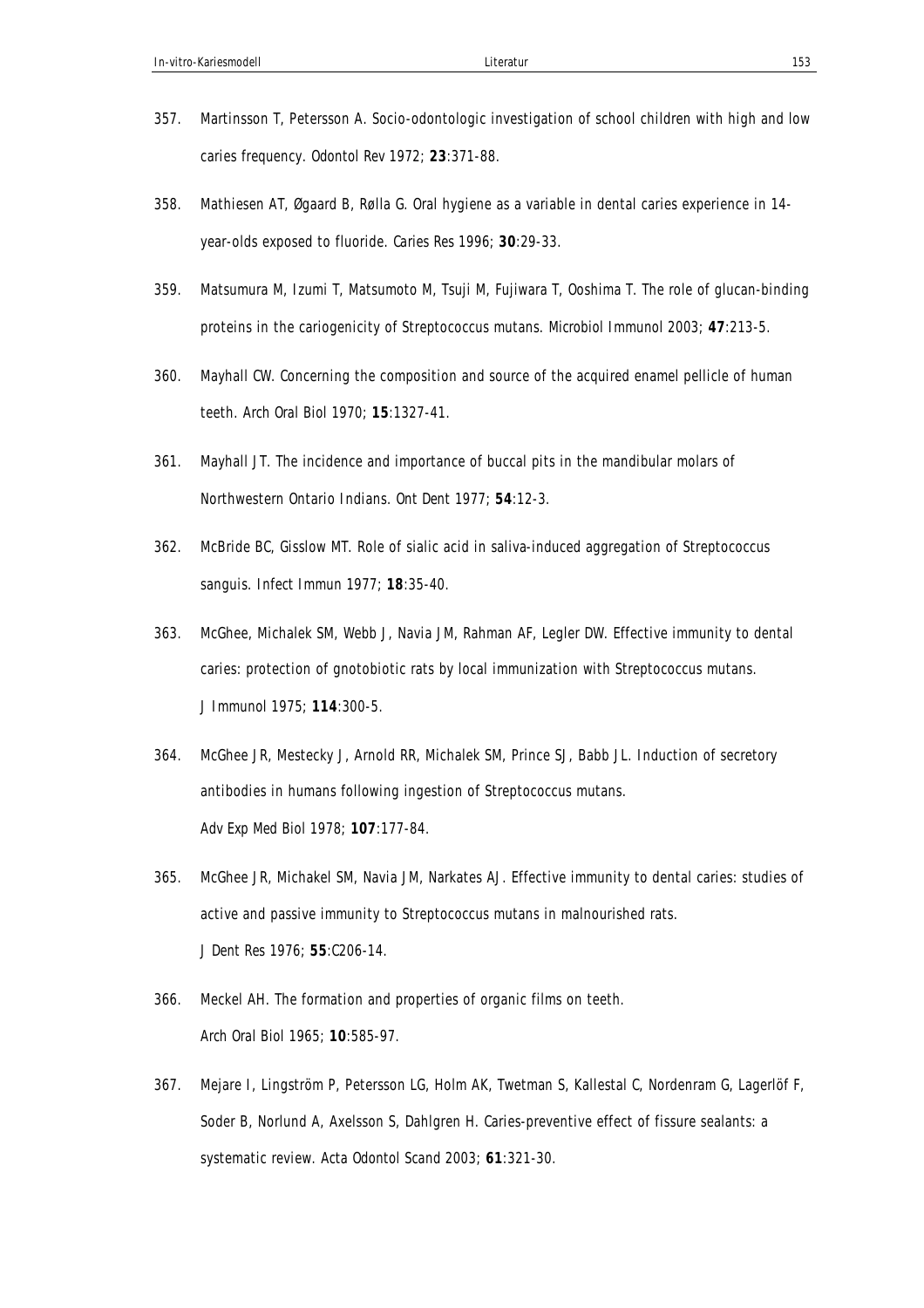- 368. Menghini GD, Steiner M, Marthaler TM, Weber RM. Rückgang der Kariesprävalenz bei Schweizer Rekruten von 1970 bis 1996. *Schweiz Monatsschr Zahnmed* 2001; **111**:410-16.
- 369. Mertz-Fairhurst EJ, Della-Giustina VE, Brooks JE, Williams JE, Fairhurst CW. A comparative study of two pit and fissure sealants: results after 4 1/2 years in Augusta, Ga. *J Am Dent Assoc* 1981; **103**:235-8.
- 370. Messer LB, Calache H, Morgan MV. The retention of pit and fissure sealants placed in primary school children by Dental Health Services, Victoria. *Aust Dent J* 1997; **42**:233-9.
- 371. Mestecky J, McGhee JR, Arnold RR, Michalek SM, Prince SJ, Babb JL. Selective induction of an immune response in human external secretions by ingestion of bacterial antigen. *J Clin Invest* 1978; **61**:731-7.
- 372. Michalek SM, Childers NK. Development and outlook for a caries vaccine. *Crit Rev Oral Biol Med* 1990; **1**:37-54.
- 373. Michalek SM, McGhee JR, Arnold RR, Mestecky J. Effective immunity to dental caries: selective induction of secretory immunity by oral administration of Streptococcus mutans in rodents. *Adv Exp Med Biol* 1978; **107**:261-9.
- 374. Michalek SM, McGhee JR, Mestecky J, Arnold RR, Bozzo L. Caries immunization through ingestion of Streptococcus mutans. *Dent Abstr* 1976; **21**:522-3.
- 375. Michalek SM, McGhee JR, Mestecky J, Arnold RR, Bozzo L. Ingestion of Streptococcus mutans induces secretory immunoglobulin A and caries immunity. *Science* 1976; **192**:1238-40.
- 376. Michalek SM, Morisaki I, Gregory RL, Kiyono H, Hamada S, McGhee JR. Oral adjuvants enhance IgA responses to Streptococcus mutans. *Mol Immunol* 1983; **20**:1009-18.
- 377. Michalek SM, Morisaki I, Harmon CC, Hamada S, McGhee JR. Effective immunity to dental caries: gastric intubation of Streptococcus mutans whole cells or cell walls induces protective immunity in gnotobiotic rats. *Infect Immun* 1983; **39**:645-54.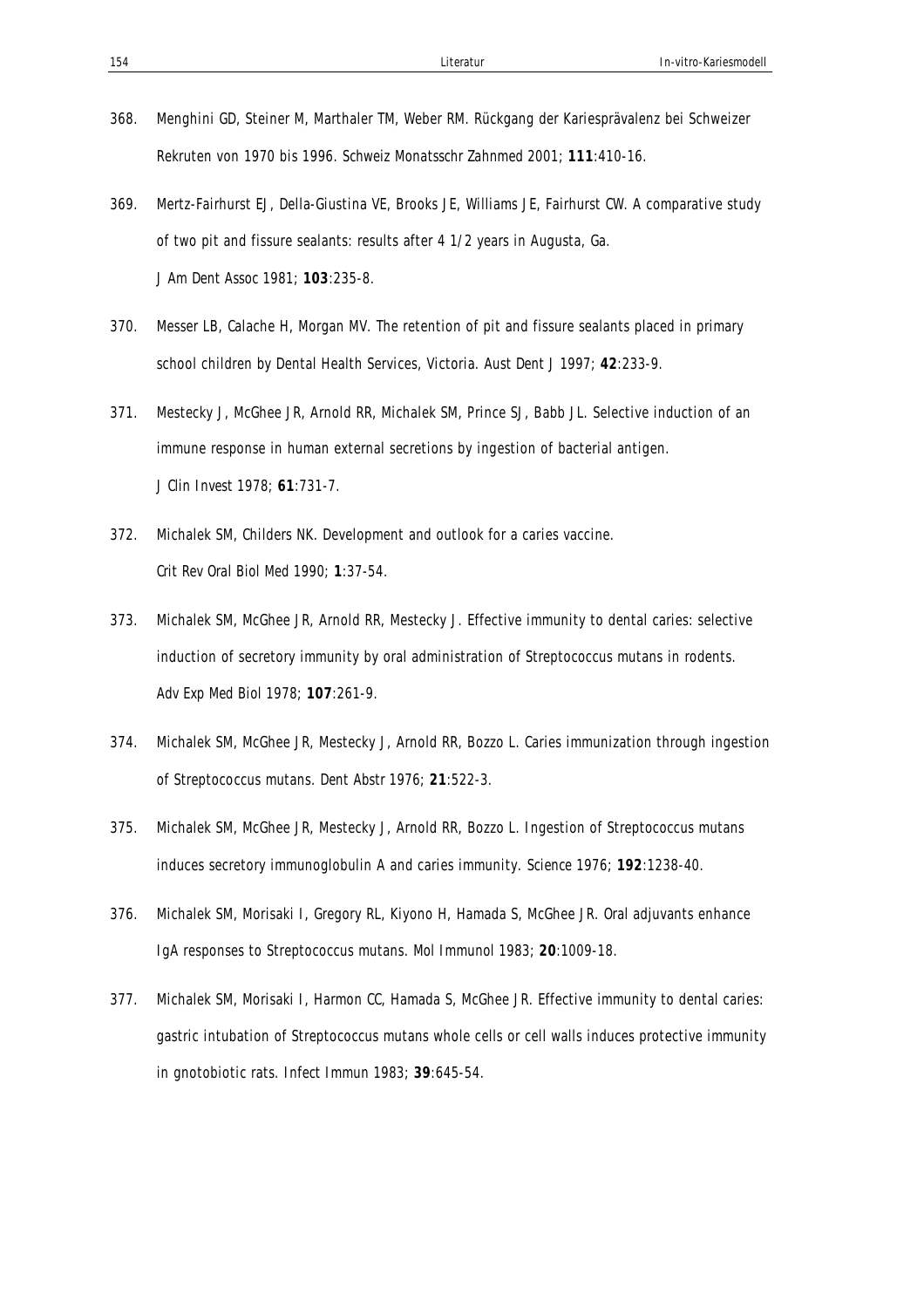- 378. Michalek SM, Rahman AF, McGhee JR. Rat immunoglobulins in serum and secretions: comparison of IgM, IgA and IgG in serum, colostrum, milk and saliva of protein malnourished and normal rats. *Proc Soc Exp Biol Med* 1975; **148**:1114-8.
- 379. Mikx FHM. Het tandplaque-onderzoek van Antoni van Leewenhoek in 1683. *Ned Tijdschr Tandheelk* 1983; **9**:421-4.
- 380. Milgrom P, Weinstein P, Melnick S, Beach B, Spadafora A. Oral hygiene instruction and health risk assessment in dental practice. *J Public Health Dent* 1989; **49**:24-31.
- 381. Miller WD. Die Mikroorganismen der Mundhöhle. 1 ed. Leipzig: G. Thieme; 1892.
- 382. Mirth DB, Miller CJ, Kingman A, Bowen WH. Inhibition of saliva-induced aggregation of Streptococcus mutans by wheat germ agglutinin. *Caries Res* 1979; **13**:121-31.
- 383. Mirth DB, Miller CJ, Kingman A, Bowen WH. Binding of salivary aggregation factors of Streptococcus mutans by concanavalin A and fructose-binding protein. *Caries Res* 1981; **15**:1-8.
- 384. Mitoma M, Oho T, Michibata N, Okano K, Nakano Y, Fukuyama M, Koga T. Passive immunization with bovine milk containing antibodies to a cell surface protein antigen-glucosyltransferase fusion protein protects rats against dental caries. *Infect Immun* 2002; **70**:2721-4.
- 385. Moisset A, Schatz N, Lepoivre Y, Amadio S, Wachsmann D, Scholler M, Klein JP. Conservation of salivary glycoprotein-interacting and human immunoglobulin G-cross-reactive domains of antigen I/II in oral streptococci. *Infect Immun* 1994; **62**:184-93.
- 386. Morphis TL, Toumba KJ, Lygidakis NA. Fluoride pit and fissure sealants: a review. *Int J Paediatr Dent* 2000; **10**:90-8.
- 387. Mouricout M. Swine and cattle enterotoxigenic Escherichia coli-mediated diarrhea. Development of therapies based on inhibition of bacteria-host interactions. *Eur J Epidemiol* 1991; **7**:588-604.
- 388. Mühlemann HR. Karies und Parodontopathien beim Menschen in genetischer Sicht. *Schweiz Monatsschr Zahnmed* 1972; **82**:942-59.
- 389. Mukasa H, Slade HD. Mechanism of adherence of Streptococcus mutans to smooth surfaces. *Infect Immun* 1973; **3**:555-62.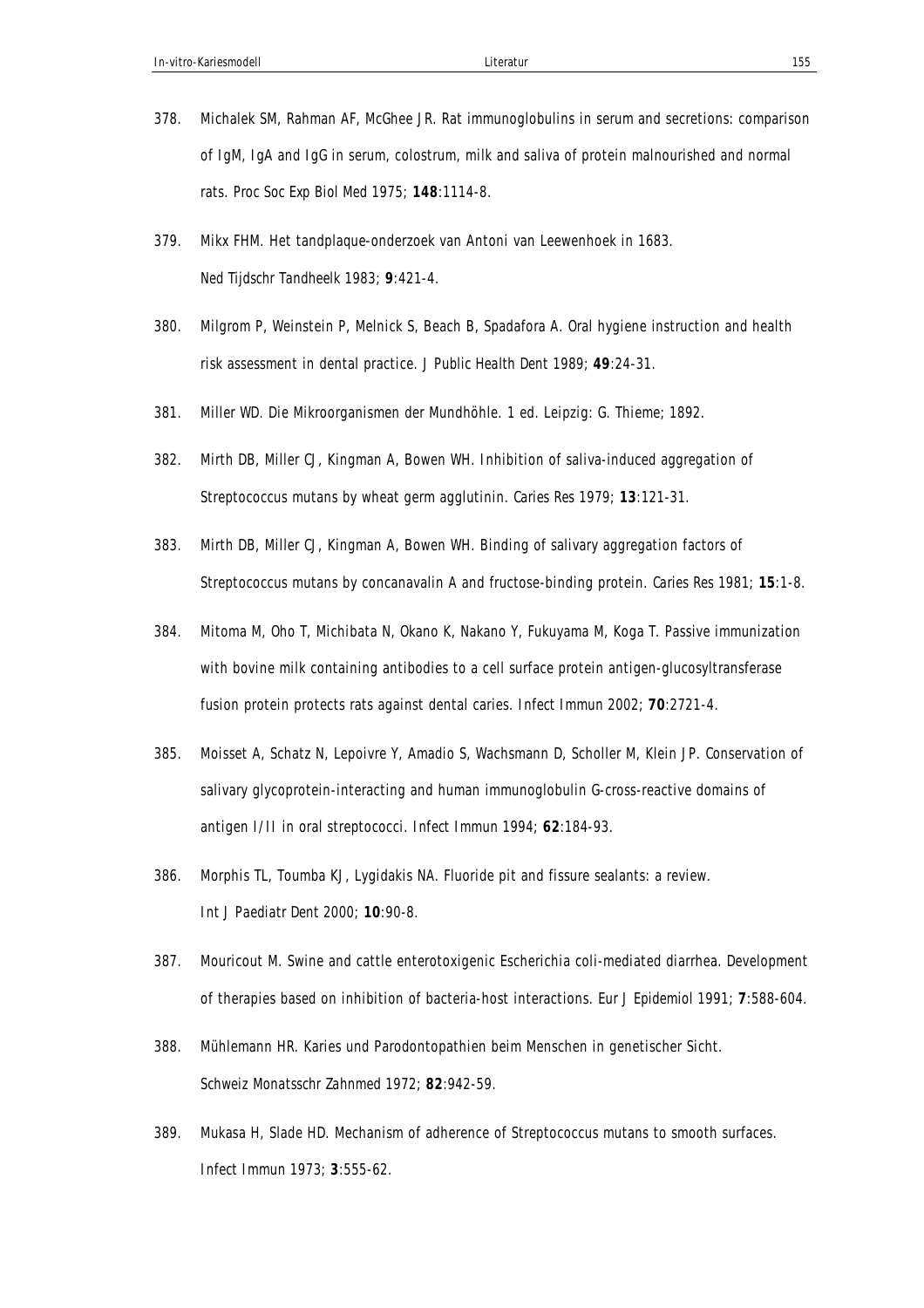- 390. Munro GH, Evans P, Todryk S, Buckett P, Kelly CG, Lehner T. A protein fragment of streptococcal cell surface antigen I/II which prevents adhesion of Streptococcus mutans. *Infect Immun* 1993; **61**:4590-8.
- 391. Murray JJ. Comments on results reported at the Second International Conference 'Changes in caries prevalence'. *Int Dent J* 1994; **44**:457-8.
- 392. Murray PA, Levine MJ, Tabak LA, Reddy MS. Specificity of salivary-bacterial interactions: II. Evidence for a lectin on Streptococcus sanguis with specificity for a NeuAc alpha 2,3Gal beta 1,3GalNAc sequence. *Biochem Biophys Res Commun* 1982; **106**:390-6.
- 393. Murray PA, Levine MJ, Tabak LA, Reddy MS. Neuraminidase activity: a biochemical marker to distinguish Streptococcus mitis from Streptococcus sanguis. *J Dent Res* 1984; **63**:111-3.
- 394. Mysore JV, Wigginton T, Simon PM, Zopf D, Heman-Ackah LM, Dubois A. Treatment of Helicobacter pylori infection in rhesus monkeys using a novel antiadhesion compound. *Gastroenterology* 1999; **117**:1316-25.
- 395. Naylor MN. Second International Conference on Declining Caries. *Int Dent J* 1994; **44**:363-458.
- 396. Naylor MN, Wilson RF, Melville MRB. Mono- and di-saccharide solutions and the formation of plaque in-vitro. In: McHugh, WD, editor. Dental Plaque. Edinburgh: Livingstone; 1970.
- 397. Neeser JR, Grafstrom RC, Woltz A, Brassart D, Fryder V, Guggenheim B. A 23 kDa membrane glycoprotein bearing NeuNAc alpha 2-3Gal beta 1-3GalNAc O-linked carbohydrate chains acts as a receptor for Streptococcus sanguis OMZ 9 on human buccal epithelial cells. *Glycobiology* 1995; **5**:97-104.
- 398. Nelson DG, Shariati M, Glena R, Shields CP, Featherstone JD. Effect of pulsed low energy infrared laser irradiation on artificial caries-like lesion formation. *Caries Res* 1986; **20**:289-99.
- 399. Neta T, Takada K, Hirasawa M. Low-cariogenicity of trehalose as a substrate. *J Dent* 2000; **28**:571-6.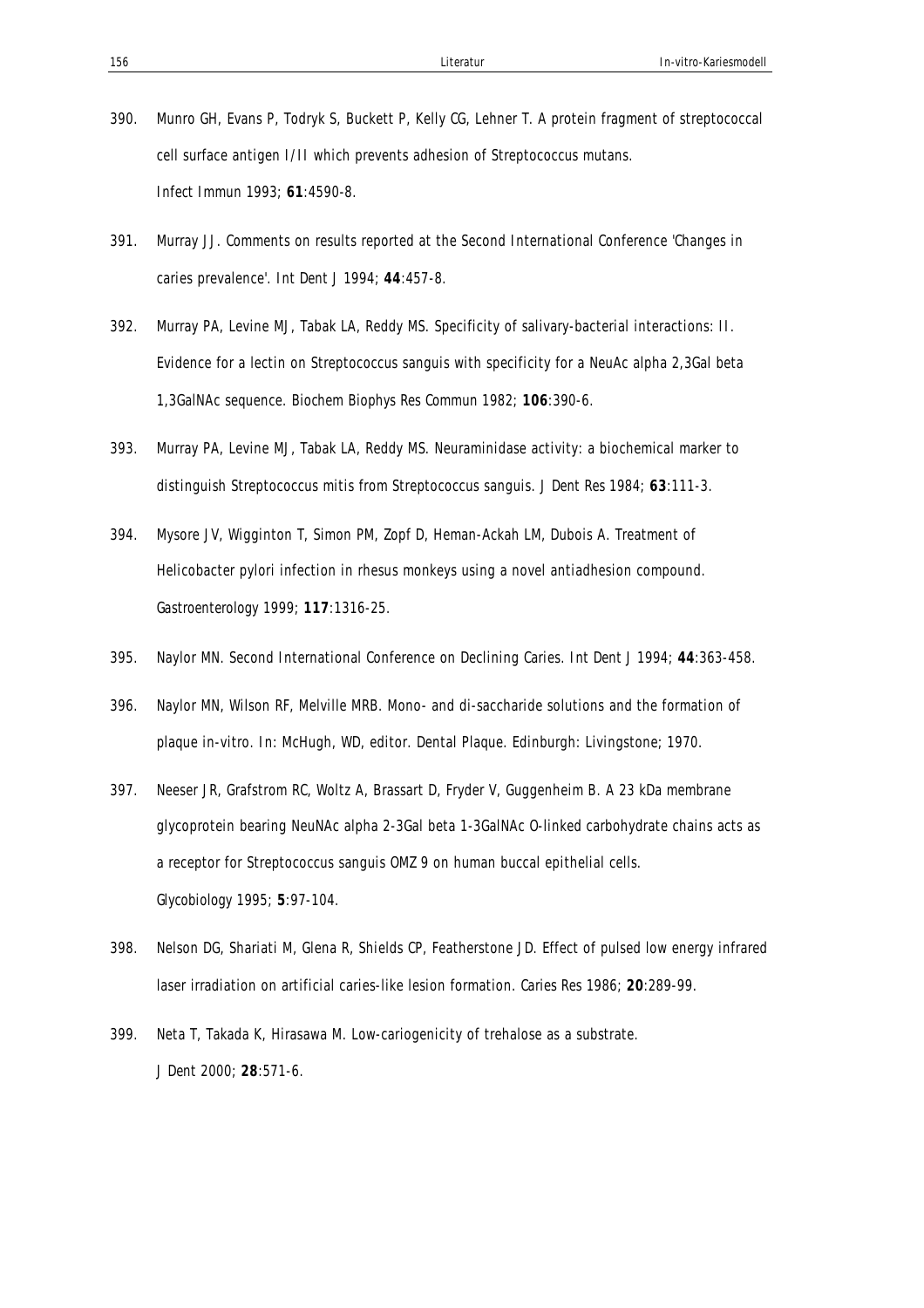- 400. Netuschil L, Reich E, Unteregger G, Sculean A, Brecx M. A pilot study of confocal laser scanning microscopy for the assessment of undisturbed dental plaque vitality and topography. *Arch Oral Biol* 1998; **43**:277-85.
- 401. Newbrun E. Sucrose, the arch criminal of dental caries. *Odont Rev* 1967; **18**:373-86.
- 402. Newbrun E. Sugar and dental caries: a review of human studies. *Science* 1982; **217**:418-23.
- 403. Newbrun E. Cariology. 3 ed. Chicago: Quintessence; 1989.
- 404. Newbrun E. Preventing dental caries: breaking the chain of transmission. *J Am Dent Assoc* 1992; **123**:55-9.
- 405. Newbrun E, Hoover C, Mettraux G, Graf H. Comparison of dietary habits and dental health of subjects with hereditary fructose intolerance and control subjects. *J Am Dent Assoc* 1980; **101**:619-26.
- 406. Niederman R. Manual versus powered toothbrushes: the Cochrane review. *J Am Dent Assoc* 2003; **134**:1240-4.
- 407. Nieuw Amerongen AV, Oderkerk CH, Driessen AA. Role of mucins from human hole saliva in the protection of tooth enamel against demineralization in vitro. *Caries Res* 1987; **21**:297-309.
- 408. Nikawa H, Yamashiro H, Makihira S, Nishimura M, Egusa H, Furukawa M, Setijanto D, Hamada T. In vitro cariogenic potential of Candida albicans. *Mycoses* 2003; **46**:471-8.
- 409. Nikiforuk G. Understanding Dental Caries. Vol 1. Etiology and Mechanisms. Basic and Clinical Aspects. Basel: Karger; 1985.
- 410. Noorda WD, De Koning W, Prudell-Lewis DJ, van de Poel ACM. De "Kunstmond", een model voor plaque-en cariesonderzoek. *Ned Tijdschr Tandheelk* 1984; **91**:8-13.
- 411. Noorda WD, Purdell-Lewis DJ, de Koning W, van Montfort AM, Weerkamp AH. A new apparatus for continuous cultivation of bacterial plaque on solid surfaces and human dental enamel. *J Appl Bacteriol* 1985; **58**:563-9.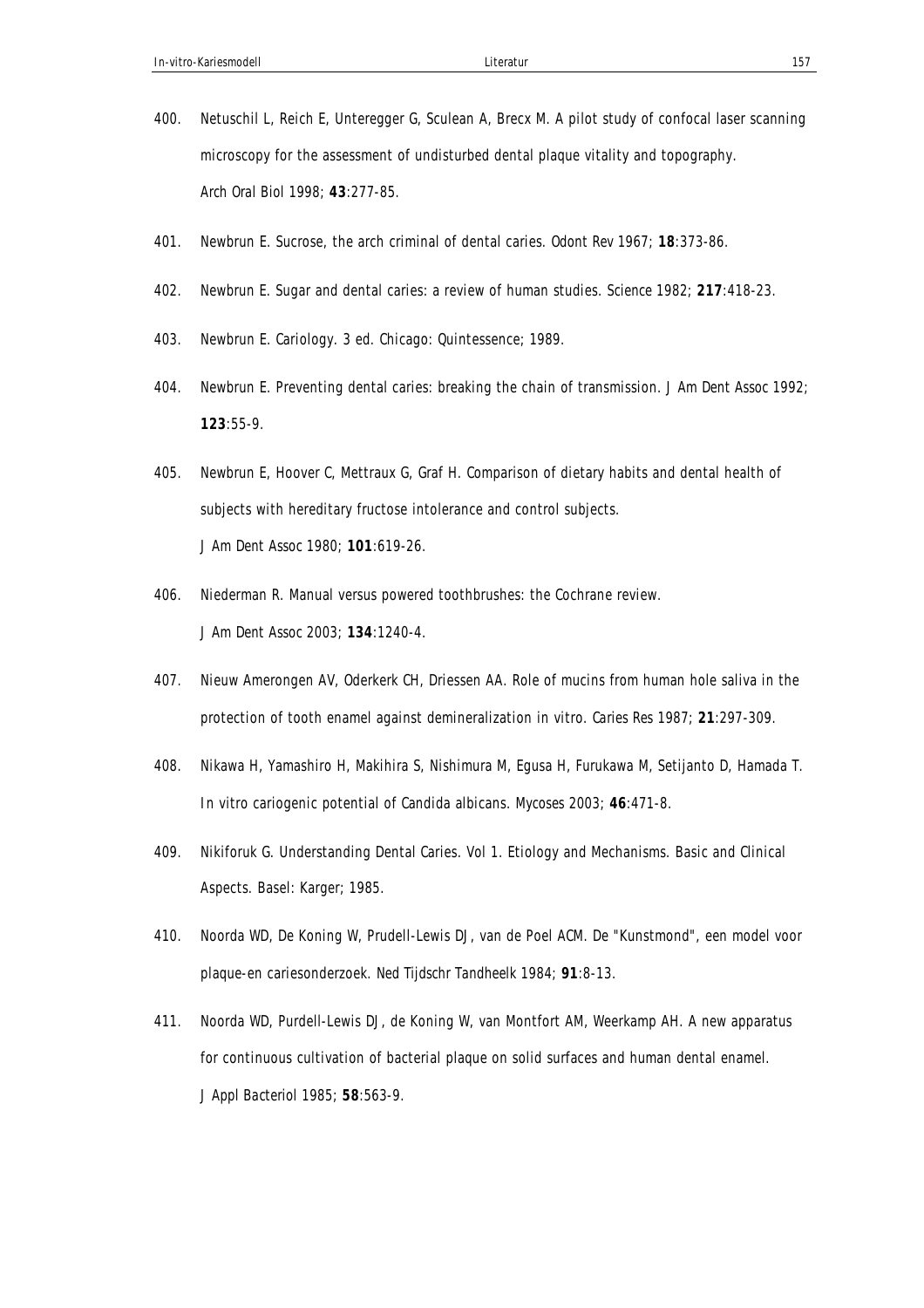- 412. Noorda WD, Purdell-Lewis DJ, van Montfort AM, Weerkamp AH. Developmental and metabolic aspects of a monobacterial plaque of Streptococcus mutans C 67-1 grown on human enamel slabs in an artificial mouth model. II. Enamel data. *Caries Res* 1986; **20**:308-14.
- 413. Noorda WD, van Montfort AM, Purdell-Lewis DJ, Weerkamp AH. Developmental and metabolic aspects of a monobacterial plaque of Streptococcus mutans C 67-1 grown on human enamel slabs in an artificial mouth model. I. Plaque data. *Caries Res* 1986; **20**:300-7.
- 414. Nyvad B. Microbial colonization of human tooth surfaces. *APMIS* 1993; **101**:7-45.
- 415. Nyvad B, Fejerskov O. Formation, composition and ultrastructure of microbial deposits on the tooth surface. In: Fejerskov O, editor. Textbook of Cariology. Copenhagen: Munksgaard; 1986.
- 416. Nyvad B, Kilian M. Microbiology of the early colonization of human enamel and root surfaces in vivo. *Scand J Dent Res* 1987; **95**:369-80.
- 417. Ofek I, Goldhar J, Zafriri D, Lis H, Adar R, Sharon N. Anti-Escherichia coli adhesin activity of cranberry and blueberry juices. *N Engl J Med* 1991; **324**:1599.
- 418. Ofek I, Hasty DL, Sharon N. Anti-adhesion therapy of bacterial diseases: prospects and problems. *FEMS Immunol Med Microbiol* 2003; **38**:181-91.
- 419. Ofek I, Mirelman D, Sharon N. Adherence of Escherichia coli to human mucosal cells mediated by mannose receptors. *Nature* 1977; **265**:623-5.
- 420. Ofek I, Sharon N. Adhesins as lectins: specificity and role in infection. *Curr Top Microbiol Immunol* 1990; **151**:91-113.
- 421. Øgaard B, Rølla G. The in vivo orthodontic banding model for vital teeth and the in situ orthodontic banding model for hard-tissue slabs. *J Dent Res* 1992; **71 (Spec No)**:832-5.
- 422. Øgaard B, Rølla G, Arends J. Orthodontic appliances and enamel demineralization. Part 1. Lesion development. *Am J Orthod Dentofacial Orthop* 1988; **94**:68-73.
- 423. Øgaard B, Rølla G, Ruben J, Dijkman T, Arends J. Microradiographic study of demineralization of shark enamel in a human caries model. *Scand J Dent Res* 1988; **96**:209-11.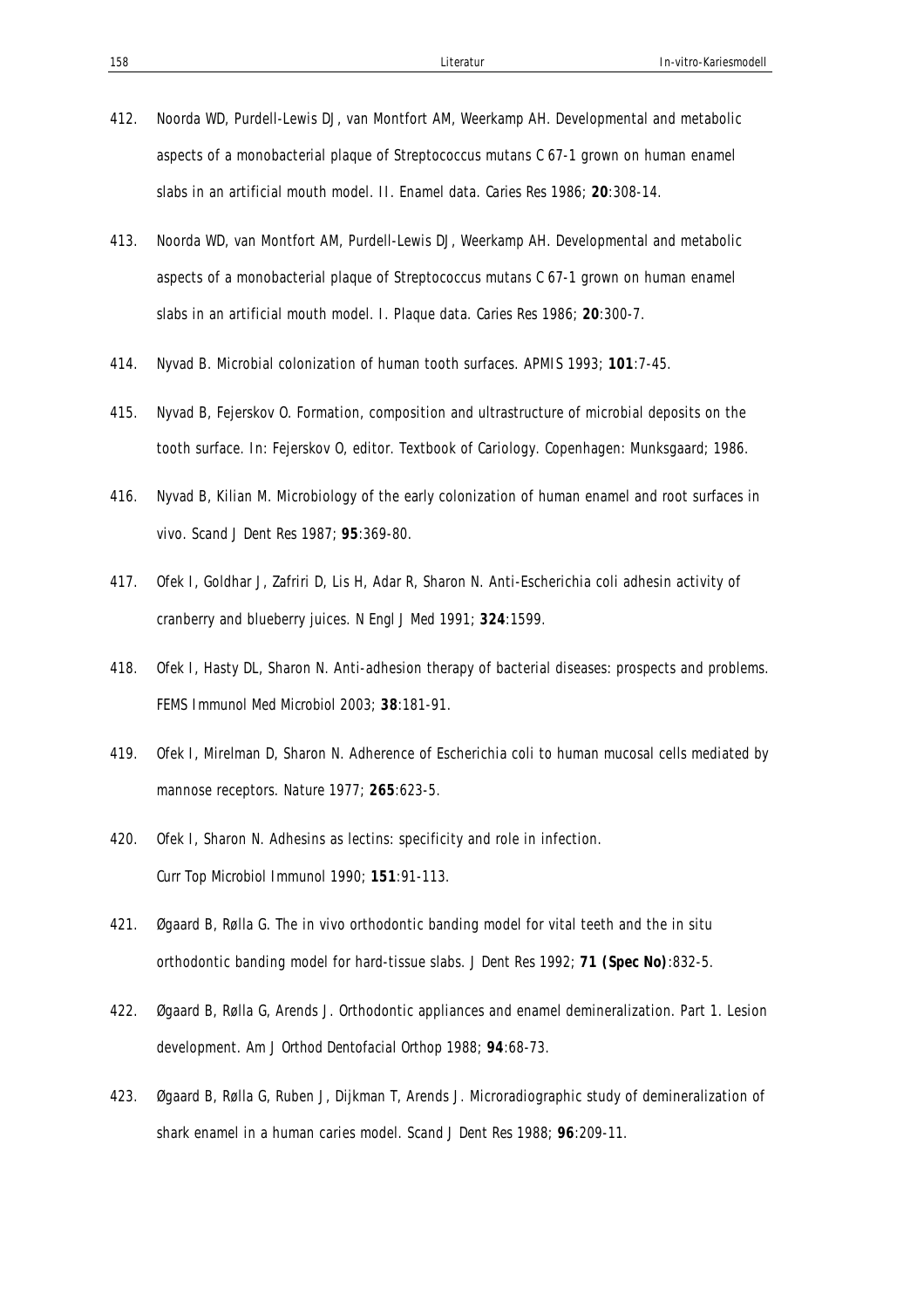- 424. Ogra PL, Faden H, Welliver RC. Vaccination strategies for mucosal immune responses. *Clin Microbiol Rev* 2001; **14**:430-45.
- 425. Oho T, Shimazaki Y, Mitoma M, Yoshimura M, Yamashita Y, Okano K, Nakano Y, Kawagoe H, Fukuyama M, Fujihara N, Koga T. Bovine milk antibodies against cell surface protein antigen PAc-glucosyltransferase fusion protein suppress cell adhesion and alter glucan synthesis of Streptococcus mutans. *J Nutr* 1999; **129**:1836-41.
- 426. Okahashi N, Sasakawa C, Yoshikawa M, Hamada S, Koga T. Molecular characterization of a surface protein antigen gene from serotype c Streptococcus mutans, implicated in dental caries. *Mol Microbiol* 1989; **3**:673-8.
- 427. Olsen A, Wick MJ, Morgelin M, Björck L. Curli, fibrous surface proteins of Escherichia coli, interact with major histocompatibility complex class I molecules. *Infect Immun* 1998; **66**:944-9.
- 428. Olsson J, Carlén A, Holmberg K. Inhibition of Streptococcus mutans adherence to hydroxyapatite with combinations of alkyl phosphates and nonionic surfactants. *Caries Res* 1991; **25**:51-7.
- 429. Ooshima T, Matsumura M, Hoshino T, Kawabata S, Sobue S, Fujiwara T. Contributions of three glucosyltransferases to sucrose-dependent adherence of Streptococcus mutans. *J Dent Res* 2001; **80**:1672-7.
- 430. Ooshima T, Osaka Y, Sasaki H, Osawa K, Yasuda H, Matsumoto M. Cariostatic activity of cacao mass extract. *Arch Oral Biol* 2000; **45**:805-8.
- 431. Orland FJ, Blayney JR, Harrison RW, Reyniers JA, Trexler PC, Wagner M, Gordon HA, Luckey TD. Use of the germfree animal technique in the study of experimental dental caries. *J Dent Res* 1954; **33**:147-74.
- 432. Orland FJ, Blayney RJ, Harrison RW, Reyniers JA, Texler PC, Ervin RF, Gordon HA, Wagner M. Experimental caries in germ-free rats inoculated with enterococci. *J Am Dent Assoc* 1955; **50**:259-72.
- 433. Orstavik D, Kraus FW. The acquired pellicle: immunofluorescent demonstration of specific proteins. *J Oral Pathol* 1973; **2**:68-76.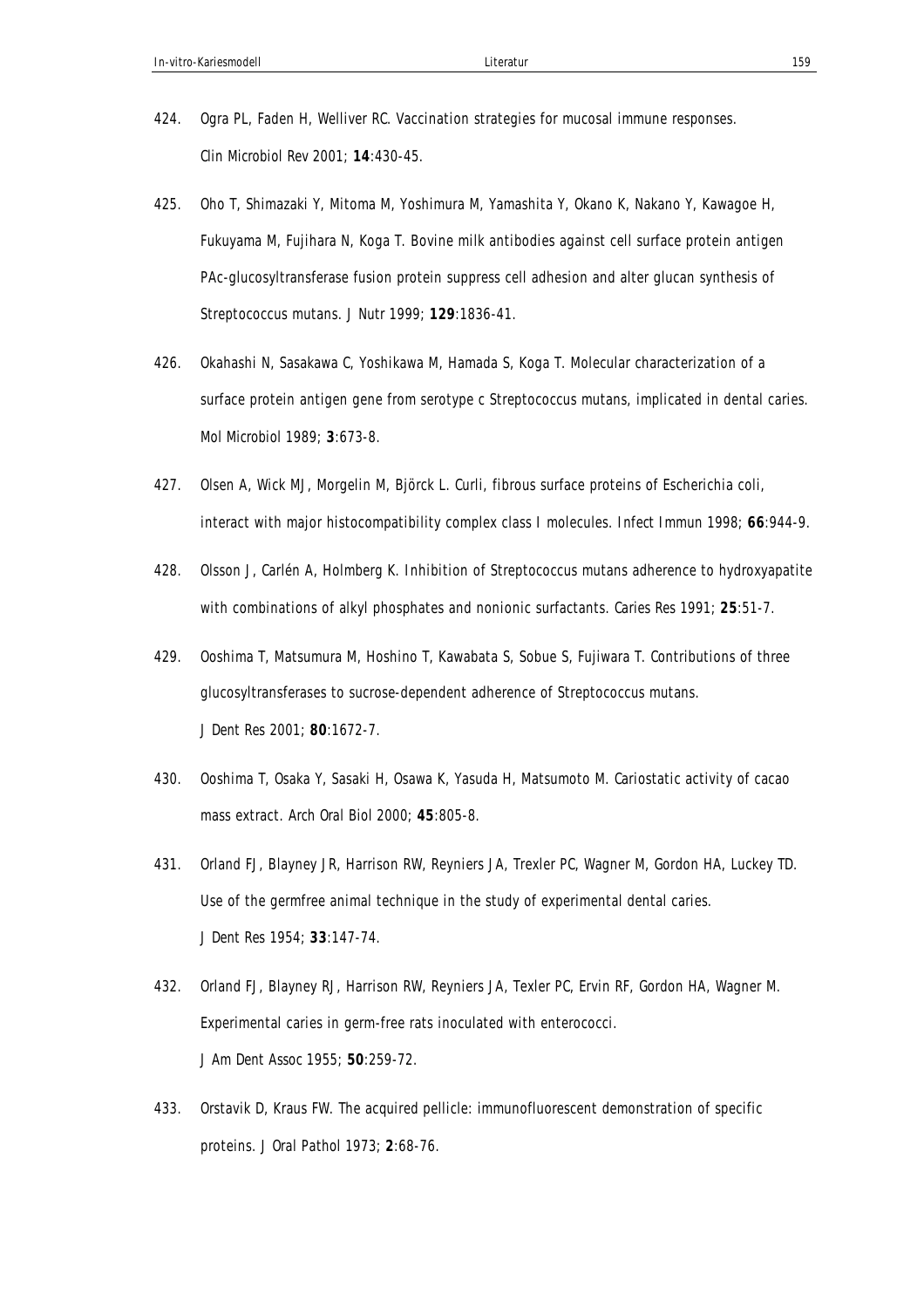- 434. Palamara J, Phakey PP, Rachinger WA, Orams HJ. Laminated zones in carious human dental enamel. *J Oral Pathol* 1986; **15**:109-14.
- 435. Parsek MR, Greenberg EP. Acyl-homoserine lactone quorum sensing in gram-negative bacteria: a signaling mechanism involved in associations with higher organisms. *Proc Natl Acad Sci U S A* 2000; **97**:8789-93.
- 436. Pashley DH, Tay FR. Aggressiveness of contemporary self-etching adhesives. Part II: etching effects on unground enamel. *Dent Mater* 2001; **17**:430-44.
- 437. Pekkala E, Valikangas L, Puukka M, Tjaderhane L, Larmas M. The effect of a high-sucrose diet on dentin formation and dental caries in hyperinsulinemic rats. *J Dent Res* 2002; **81**:536-40.
- 438. Perch B, Kjems E, Ravn T. Biochemical and serological properties of Streptococcus mutans from various human and animal sources. *Acta Pathol Microbiol Scand B Microbiol Immunol* 1974; **82**:357-70.
- 439. Peres RC, Coppi LC, Franco EM, Volpato MC, Groppo FC, Rosalen PL. Cariogenicity of different types of milk: an experimental study using animal model. *Braz Dent J* 2002; **13**:27-32.
- 440. Perry AO, Rueggeberg FA. The effect of acid primer or conventional acid etching on microleakage in a photoactivated sealant. *Pediatr Dent* 2003; **25**:127-31.
- 441. Petersson GH, Bratthall D. The caries decline: a review of reviews. *Eur J Oral Sci* 1996; **104**:436-43.
- 442. Pigman W, Elliott HCJ, Laffre RO. An artificial mouth for caries research. *J Dent Res* 1952; **31**:627-33.
- 443. Pigman W, Gilman E, Powell R, Muntz L. The action of individual bacterial strains on human teeth under in vitro conditions. *J Dent Res* 1957; **36**:314-8.
- 444. Pigman W, Hawkins WL, Watson J, Powell R, Gaston C. The effect of concentration of D-glucose on the attack of tooth substances in an artificial mouth. *J Dent Res* 1955; **34**:537-44.
- 445. Pigman W, Newbrun E. Evaluation of anticaries agents by the use of an artificial mouth. *J Dent Res* 1962; **41**:1304-11.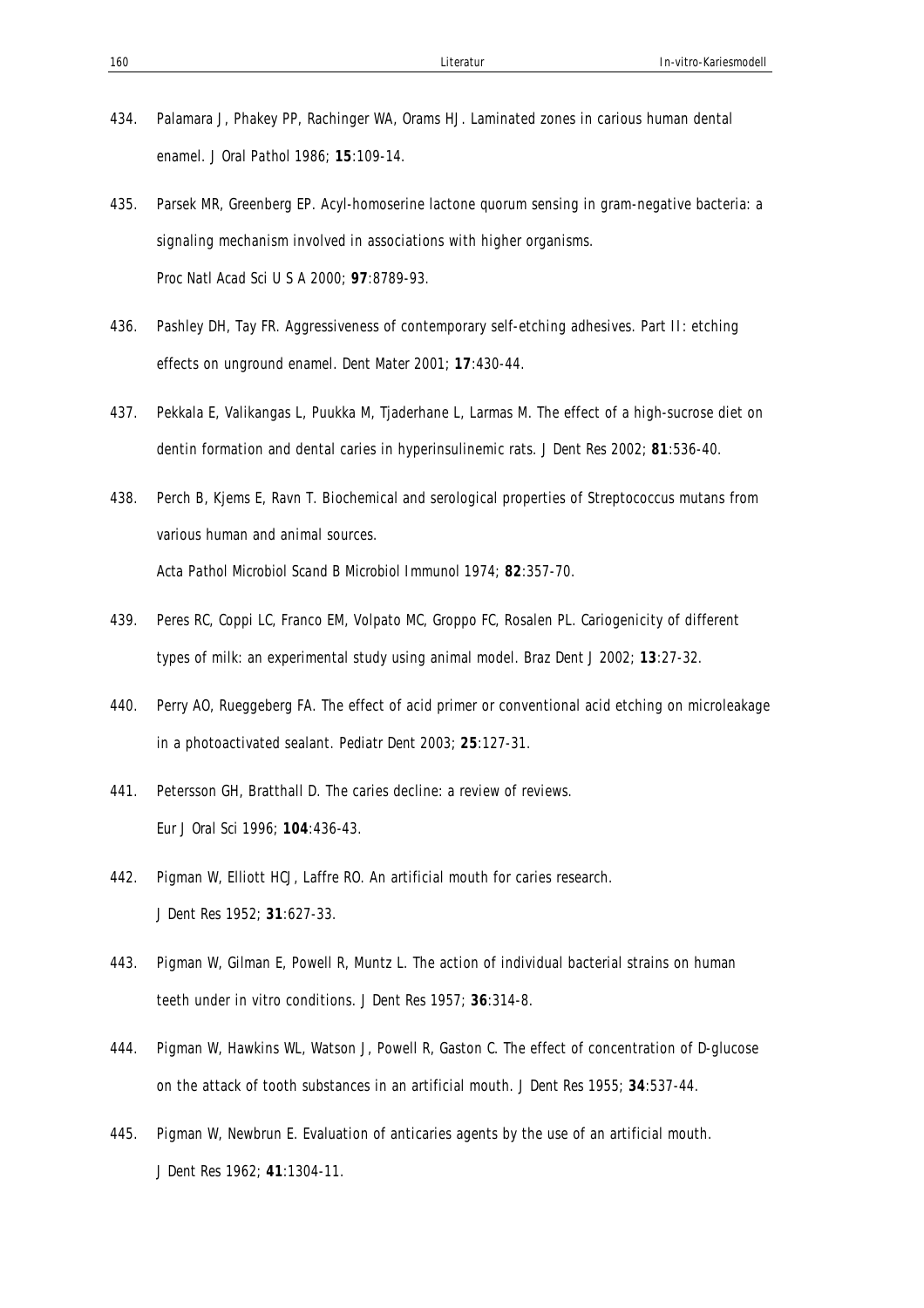- 446. Pinheiro JT, Couto GB, Vasconcelos MM, Melo MM, Guedes RC, Cordeiro MA. Effect of a Brazilian regional basic diet on the prevalence of caries in rats. *Braz J Med Biol Res* 2002; **35**:823-6.
- 447. Prakobphol A, Xu F, Hoang VM, Larsson T, Bergstrom J, Johansson I, Frangsmyr L, Holmskov U, Leffler H, Nilsson C, Boren T, Wright JR, Stromberg N, Fisher SJ. Salivary agglutinin, which binds Streptococcus mutans and Helicobacter pylori, is the lung scavenger receptor cysteine-rich protein gp-340. *J Biol Chem* 2000; **275**:39860-6.
- 448. Pruitt KM, Adamson M. Enzyme activity of salivary lactoperoxydase adsorbed to human enamel. *Infect Immun* 1977; **17**:112-6.
- 449. Purdell-Lewis DJ, Groeneveld A, Arends J. Hardness tests on sound enamel and artificially demineralized white spot lesions. *Caries Res* 1976; **10**:201-15.
- 450. Ranke E, Ranke B. Zum Problem der Kariesfreiheit bei schlechter Mundhygiene. *Dtsch Zahnärztl Zeitschr* 1984; **39**:33.
- 451. Relman D, Tuomanen E, Falkow S, Golenbock DT, Saukkonen K, Wright SD. Recognition of a bacterial adhesion by an integrin: macrophage CR3 (alpha M beta 2, CD11b/CD18) binds filamentous hemagglutinin of Bordetella pertussis. *Cell* 1990; **61**:1375-82.
- 452. Richardson AS, Boyd MA, Conry RF. A correlation study of diet, oral hygiene and dental caries in 457 Canadian children. *Community Dent Oral Epidemiol* 1977; **5**:227-30.
- 453. Ripa LW. Occlusal sealing: rationale of the technique and historical review. *J Am Soc Prev Dent* 1973; **3**:32-9.
- 454. Ripa LW. Correlation between oral hygiene status, gingival health and dental caries in school children. *J Prev Dent* 1974; **1**:28-38.
- 455. Ripa LW. Occlusal sealants: rationale and review of clinical trials. *Int Dent J* 1980; **30**:127-39.
- 456. Ripa LW. Occlusal sealants: an overview of clinical studies. *J Public Health Dent* 1983; **43**:216-25.
- 457. Ripa LW. Sealants revisted: an update of the effectiveness of pit-and-fissure sealants. *Caries Res* 1993; **27**:77-82.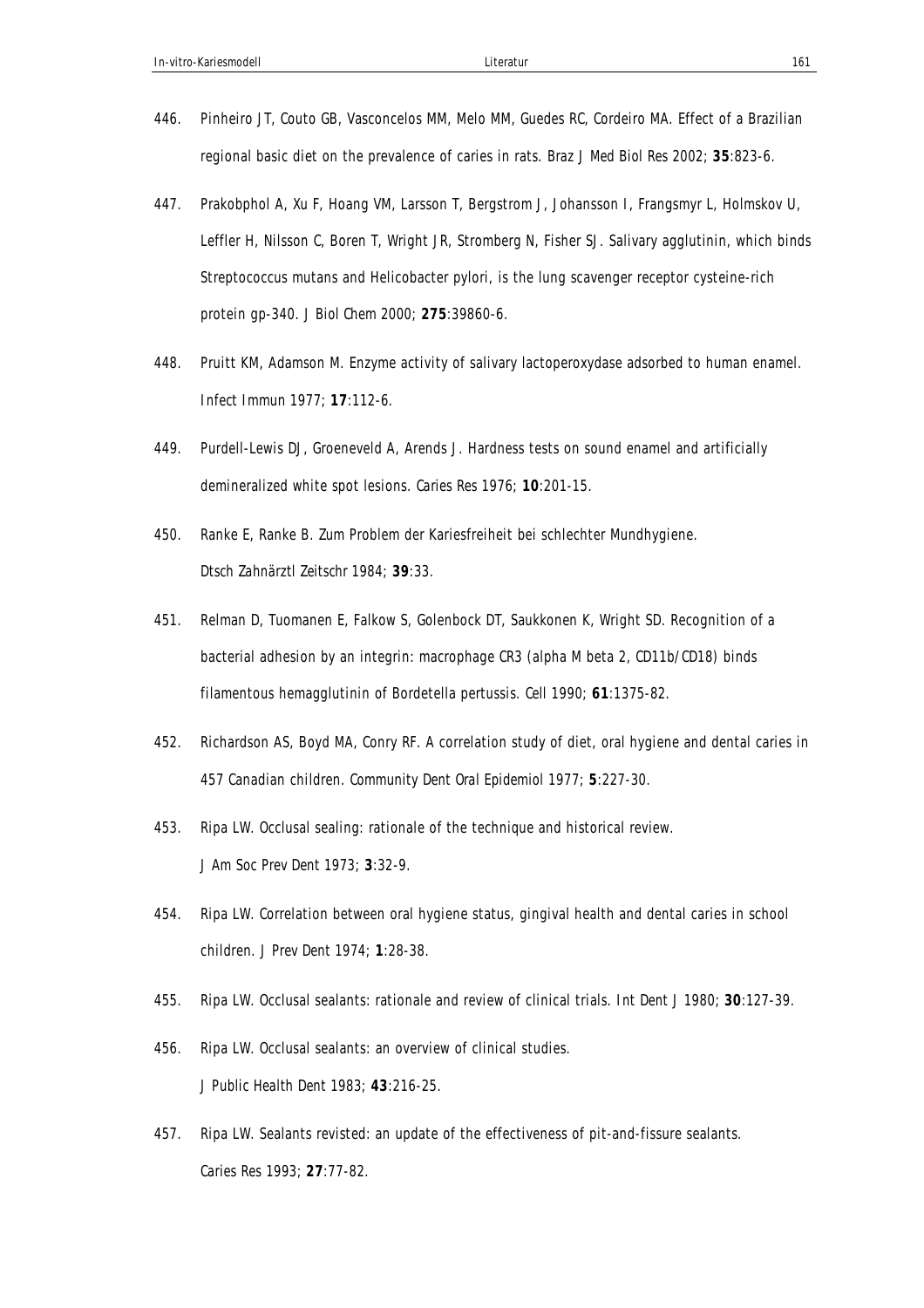- 458. Robinson C, Kirkham J, Baverstock AC, Shore RC. A flexible and rapid pH cycling procedure for investigations into the remineralisation and demineralisation behaviour of human enamel. *Caries Res* 1992; **26**:14-7.
- 459. Rock WP, Weatherill S, Anderson RJ. Retention of three fissure sealant resins. The effects of etching agent and curing method. Results over 3 years. *Br Dent J* 1990; **168**:323-5.
- 460. Rølla G, Øgaard B, Cruz Rde A. Clinical effect and mechanism of cariostatic action of fluoridecontaining toothpastes: a review. *Int Dent J* 1991; **41**:171-4.
- 461. Rosen S, Hunt HR. The importance of the genotype on susceptibility to dental caries in the rat. *J Dent Res* 1961; **40**:352-4.
- 462. Rosenberg M, Berger SA, Barki M, Goldberg S, Fink A, Miskin A. Initial testing of a novel urine culture device. *J Clin Microbiol* 1992; **30**:2686-91.
- 463. Rowles SL, Sidaway DA, MacGregor AB, Marsland EA. An apparatus for the production of dental caries in vitro. *Arch Oral Biol* 1963; **8**:311-8.
- 464. Rozier RG. Effectiveness of methods used by dental professionals for the primary prevention of dental caries. *J Dent Educ* 2001; **65**:1063-72.
- 465. Rozin P, Millman L. Family environment, not heredity, accounts for family resemblances in food preferences and attitudes: a twin study. *Appetite* 1987; **8**:125-34.
- 466. Ruhl S, Sandberg AL, Cole MF, Cisar JO. Recognition of immunoglobulin A1 by oral actinomyces and streptococcal lectins. *Infect Immun* 1996; **64**:5421-4.
- 467. Russel C, Coulter WA. Continuous monitoring of pH and Eh in bacterial plaque grown on a tooth in an artificial mouth. *Appl Microbiol* 1975; **29**:141-4.
- 468. Russell AL. International nutrition surveys: a summary of preliminary dental findings. *J Dent Res* 1963; **42**:233-44.
- 469. Russell MW. Purification and properties of a protein surface antigen of Streptococcus mutans. *Microbios* 1979; **25**:7-18.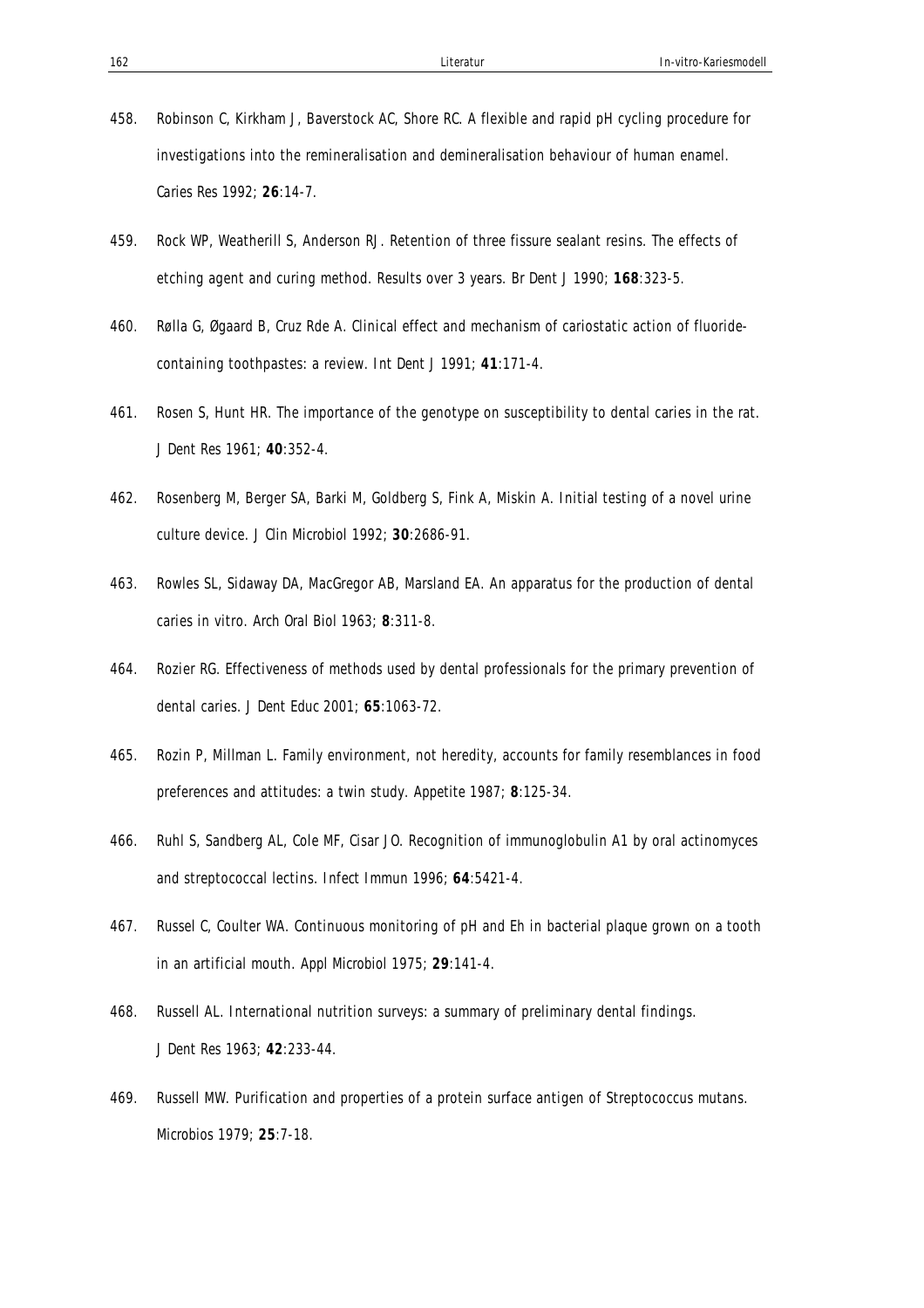- 470. Russell MW. Analysis of heart-reactive antibodies induced in rabbits by immunization with Streptococcus mutans. *J Oral Pathol* 1987; **16**:234-40.
- 471. Russell MW, Moldoveanu Z, White PL, Sibert GJ, Mestecky J, Michalek SM. Salivary, nasal, genital, and systemic antibody responses in monkeys immunized intranasally with a bacterial protein antigen and the Cholera toxin B subunit. *Infect Immun* 1996; **64**:1272-83.
- 472. Russell MW, Wu HY. Streptococcus mutans and the problem of heart cross-reactivity. *Crit Rev Oral Biol Med* 1990; **1**:191-205.
- 473. Russell MW, Wu HY, White PL, Kilian M, Henrichsen J. Serum antibody responses to Streptococcus mutans antigens in humans systemically infected with oral streptococci. *Oral Microbiol Immunol* 1992; **7**:321-5.
- 474. Russell RR. Glucan-binding proteins of Streptococcus mutans serotype c. *J Gen Microbiol* 1979; **112**:197-201.
- 475. Russell RR, Coleman D, Dougan G. Expression of a gene for glucan-binding protein from Streptococcus mutans in Escherichia coli. *J Gen Microbiol* 1985; **131 (Pt 2)**:295-9.
- 476. Sá LT, González-Cabezas C, Cochran MA, Fontana M, Matis BA, Moore BK. Fluoride releasing materials: their anti-cariogenic properties tested in in vitro caries models. *Oper Dent* 2004; **29**:524-31.
- 477. Salonen L, Allander L, Bratthall D, Togelius J, Hellden L. Oral health status in an adult Swedish population. Prevalence of caries. A cross-sectional epidemiological study in the Northern Alvsborg county. *Swed Dent J* 1989; **13**:111-23.
- 478. Sansone C, van Houte J, Joshipura K, Kent R, Margolis HC. The association of mutans streptococci and non-mutans streptococci capable of acidogenesis at a low pH with dental caries on enamel and root surfaces. *J Dent Res* 1993; **72**:508-16.
- 479. Sato K, Yamamoto H. Studies on the formation of laminations within artificial caries-like lesions of enamel. *Caries Res* 1986; **20**:40-7.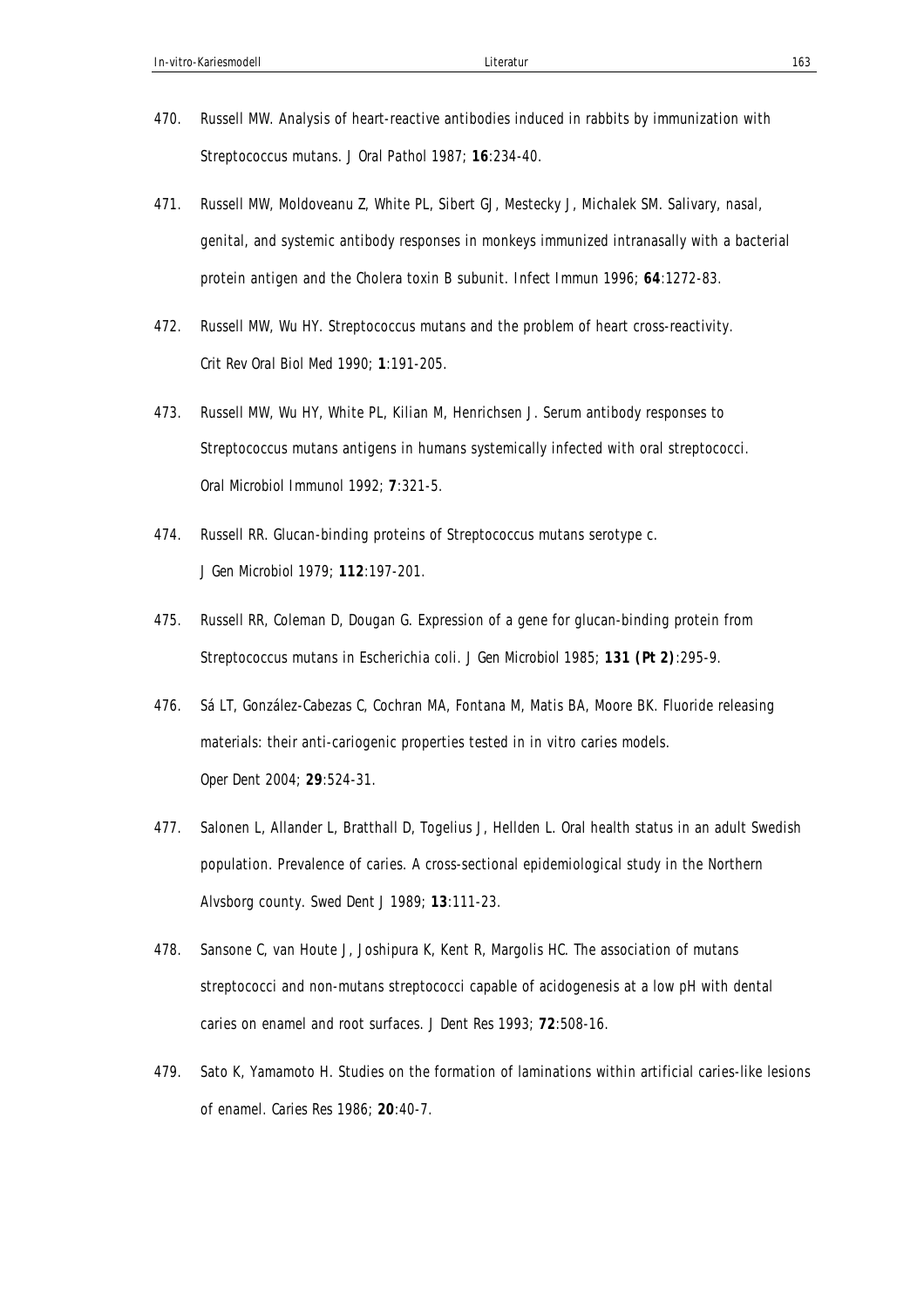- 480. Sato Y, Senpuku H, Okamoto K, Hanada N, Kizaki H. Streptococcus mutans binding to solid phase dextran mediated by the glucan-binding protein C. *Oral Microbiol Immunol* 2002; **17**:252-6.
- 481. Sato Y, Yamamoto Y, Kizaki H. Cloning and sequence analysis of the gbpC gene encoding a novel glucan-binding protein of Streptococcus mutans. *Infect Immun* 1997; **65**:668-75.
- 482. Saxer UP, Barbakow J, Yankell SL. New studies on estimated and actual toothbrushing times and dentifrice use. *J Clin Dent* 1998; **9**:49-51.
- 483. Saxer UP, Yankell SL. Impact of improved toothbrushes on dental diseases. II. *Quintessence Int* 1997; **28**:573-93.
- 484. Sbordone L, Bortolaia C. Oral microbial biofilms and plaque-related diseases: microbial communities and their role in the shift from oral health to disease. *Clin Oral Investig* 2003; **7**:181-8.
- 485. Scheinin A, Banoczy J, Szoke J, Esztari I, Pienihakkinen K, Scheinin U, Tiekso J, Zimmermann P, Hadas E. Collaborative WHO xylitol field studies in Hungary. I. Three-year caries activity in institutionalized children. *Acta Odontol Scand* 1985; **43**:327-47.
- 486. Scheinin A, Mäkinen KK, Ylitalo K. Turku sugar studies. V. Final report on the effect of sucrose, fructose and xylitol diets on the caries incidence in man. *Acta Odontol Scand* 1976; **34**:179-216.
- 487. Schiffner U. Artificial mouth for microbial formation of caries under conditions of changing phases of de- and remineralization and simulation of steady flow of saliva. *Caries Res* 1993; **27**:220.
- 488. Schiffner U. Der Einfluss von Speichelproteinen auf die Demineralisation von Zahnschmelz. München, Wien: Carl Hanser Verlag; 1997.
- 489. Schiffner U. Inhibition of enamel and root dentin demineralization by Ariston pHc: an artificial mouth study. *Am J Dent* 1999; **12 (Spec No)**:S10-2.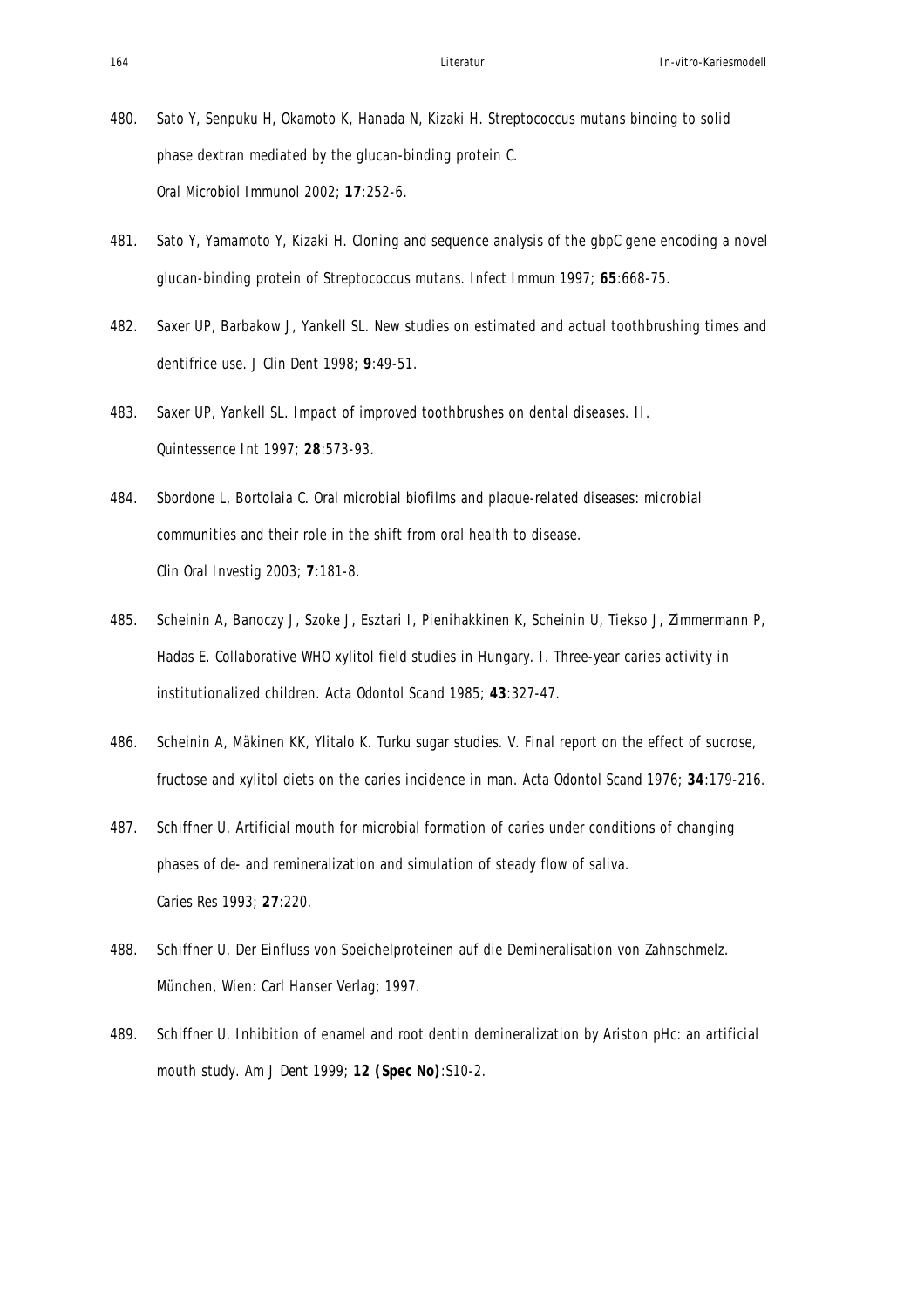- 490. Schiffner U, Reich E. Prävalenz zu ausgewählten klinischen Variablen bei den Jugendlichen (12 Jahre). In: Micheelis W, Reich E, Hrsg. Dritte Deutsche Mundgesundheitsstudie (DMS III). Köln: Deutscher Ärzteverlag; 1999. S. 201-44.
- 491. Schiffner U, Reich E. Prävalenzen zu ausgewählten klinischen Variablen bei den Erwachsenen (35-44 Jahre). In: Micheelis W, Reich E, Hrsg. Dritte Deutsche Mundgesundheitsstudie (DMS III). Köln: Deutscher Ärzteverlag; 1999. S. 247-334.
- 492. Schiffner U, Schmeiser R. Eine Methode zur bakteriellen Erzeugung von Wurzelkaries in einer künstlichen Mundhöhle. *Dtsch Zahnärztl Zeitschr* 1995; **50**:45-8.
- 493. Schmid R. The Cariogenicity of Traditional Black Food-Stuffs in Rats. Johannesburg: University of the Witwatersrand; 1984.
- 494. Schmidlin PR, Besek MJ. Atraumatic tooth separation and proximal sealing: filling the gap between preventive and restorative dentistry. *Pract Proced Aesthet Dent* 2003; **15**:65-9.
- 495. Schmidlin PR, Gohring TN, Sener B, Lutz F. Resistance of an enamel-bonding agent to saliva and acid exposure in vitro assessed by liquid scintillation. *Dent Mater* 2002; **18**:343-50.
- 496. Schmidlin PR, Pasqualetti T, Imfeld T, Besek M. Ein Modell zur Simulation des Approximalverschleisses in vitro. *Schweiz Monatsschr Zahnmed* 2003; **113**:427-38.
- 497. Schmidlin PR, Zehnder M, Pasqualetti T, Imfeld T, Besek MJ. Penetration of a bonding agent into de- and remineralized enamel in vitro. *J Adhes Dent* 2004; **6**:111-5.
- 498. Schmidlin PR, Zehnder M, Zimmermann MA, Zimmermann J, Roos M, Roulet JF. Sealing smooth enamel surfaces with a newly devised adhesive patch: a radiochemical in vitro analysis. *Dent Mater* 2005:in press.
- 499. Seemann R. Ist Karies erblich? *Prophylaxe Impuls* 1997; **1**:19-27.
- 500. Seemann R. Plaque. In: Roulet JF, Zimmer S, Hrsg. Prophylaxe und Präventivzahnmedizin. Stuttgart: Thieme Verlag; 2002. S. 34-8.
- 501. Seemann R, Bizhang M, Klück I, Loth J, Roulet JF. A novel in vitro microbial-based model for studying caries formation - development and initial testing. *Caries Res* 2005:in press.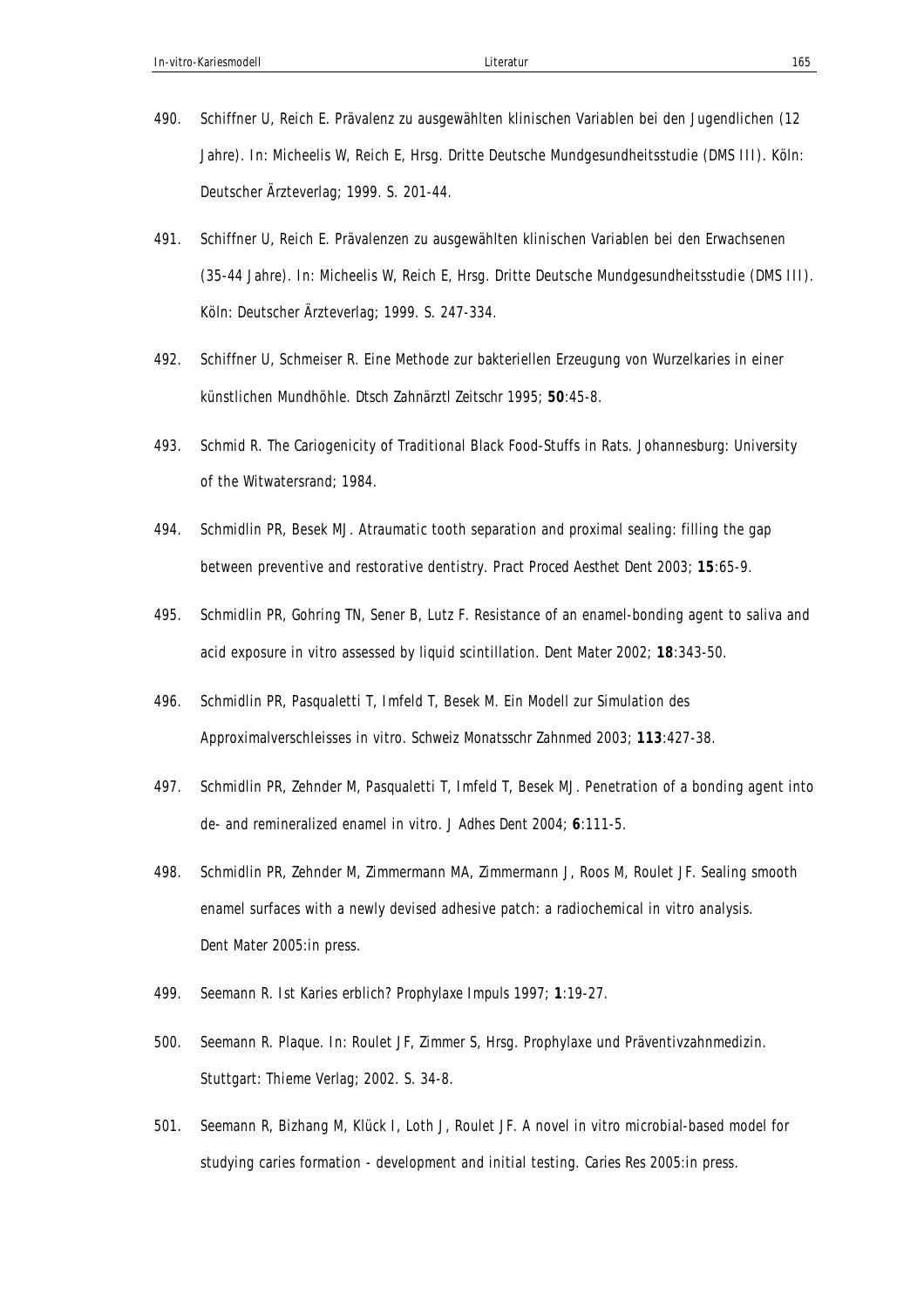- 502. Seemann R, Hägewald SJ, Sztankay V, Drews J, Bizhang M, Kage A. Levels of parotid and submandibular/sublingual salivary immunoglobulin A in response to experimental gingivitis in humans. *Clin Oral Investig* 2004; **8**:233-7.
- 503. Seemann R, Klück I, Bizhang M, Roulet JF. Secondary caries-like lesions at fissure sealings with Xeno III and Delton - an in vitro study. *J Dent* 2005; **33**:443-9.
- 504. Seemann R, Zimmer S, Bizhang M, Kage A. Differences in the salivary glycan pattern between children with high and low caries susceptibility. *Caries Res* 2001; **35**:156-61.
- 505. Sharon N, Ofek I. Safe as mother's milk: carbohydrates as future anti-adhesion drugs for bacterial diseases. *Glycoconj J* 2000; **17**:659-64.
- 506. Sharon N, Ofek I. Fighting infectious diseases with inhibitors of microbial adhesion to host tissues. *Crit Rev Food Sci Nutr* 2002; **42**:267-72.
- 507. Shaw JH, Griffiths D. Evaluation of the degree of caries-susceptibility in a strain of rats. *Arch Oral Biol* 1960; **2**:15-27.
- 508. Shaw JH, Griffiths D. Studies on the inheritance of dental caries in the Harvard strains of cariessusceptible and caries-resistant rats. *Arch Oral Biol* 1961; **3**:247-57.
- 509. Shaw L, Murray JJ. A family history study of caries-resistance and caries-susceptibility. *Br Dent J* 1980; **148**:231-5.
- 510. Sheiham A. Sugars and dental decay. *Lancet* 1983; **1**:282-4.
- 511. Sheiham A. Dietary effects on dental diseases. *Public Health Nutr* 2001; **4**:569-91.
- 512. Shellis RP. A synthetic saliva for cultural studies of dental plaque. *Arch Oral Biol* 1978; **23**:485-9.
- 513. Shimazaki Y, Mitoma M, Oho T, Nakano Y, Yamashita Y, Okano K, Fukuyama M, Fujihara N, Nada Y, Koga T. Passive immunization with milk produced from an immunized cow prevents oral recolonization by Streptococcus mutans. *Clin Diagn Lab Immunol* 2001; **8**:1136-9.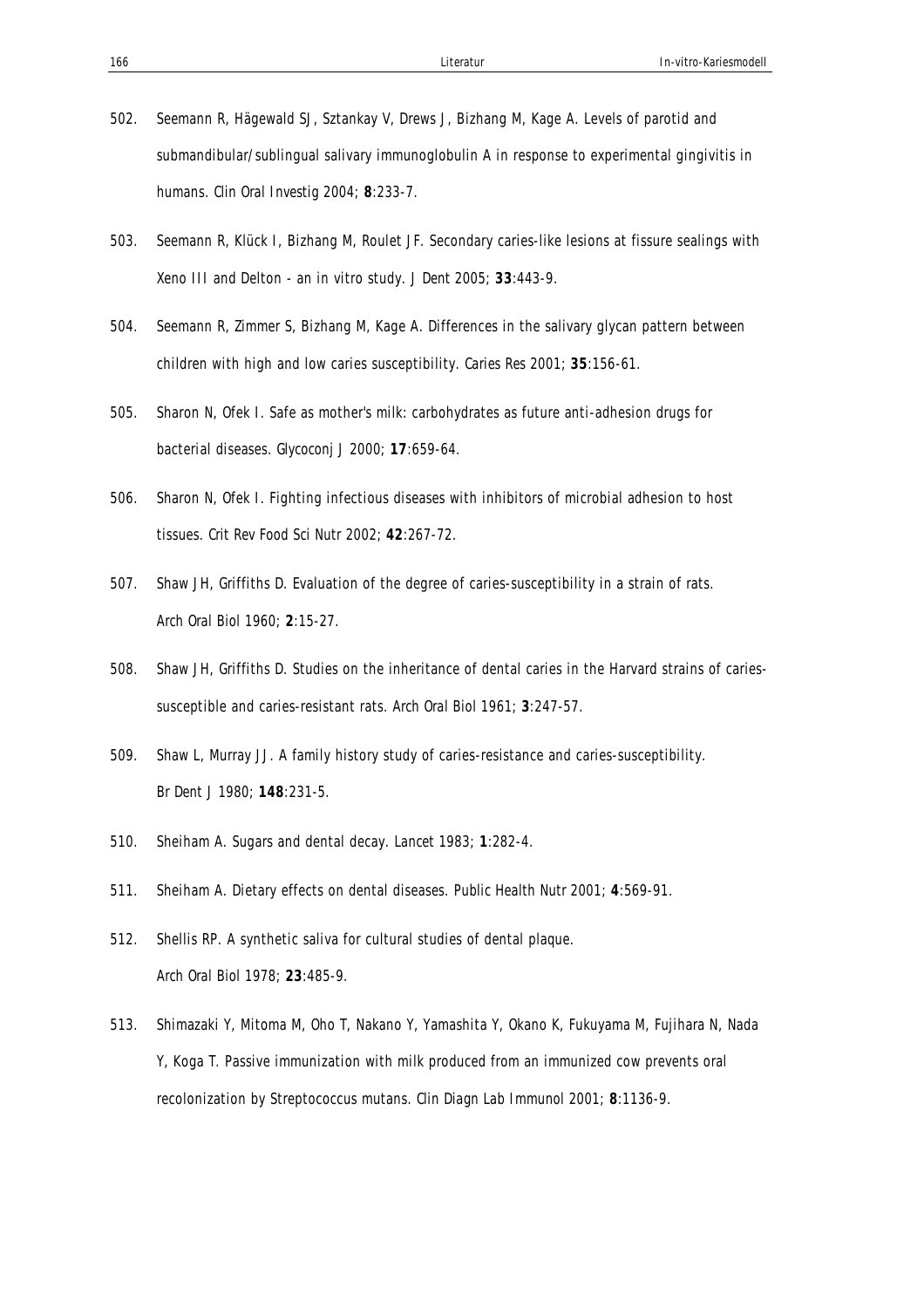- 514. Shinchi MJ, Soma K, Nakabayashi N. The effect of phosphoric acid concentration on resin tag length and bond strength of a photo-cured resin to acid-etched enamel. *Dent Mater* 2000; **16**:324-9.
- 515. Shklair IL, Keene HJ. A biochemical scheme for the separation of the five varieties of Streptococcus mutans. *Arch Oral Biol* 1974; **19**:1079-81.
- 516. Shu M. Study of root caries in an artificial mouth. *N Z Dent J* 1998; **94**:62-4.
- 517. Shu M, Wong L, Miller JH, Sissons CH. Development of multi-species consortia biofilms of oral bacteria as an enamel and root caries model system. *Arch Oral Biol* 2000; **45**:27-40.
- 518. Shuler CF. Inherited risks for susceptibility to dental caries. *J Dent Educ* 2001; **65**:1038-45.
- 519. Sicilia A, Arregui I, Gallego M, Cabezas B, Cuesta S. A systematic review of powered vs manual toothbrushes in periodontal cause-related therapy. *J Clin Periodontol* 2002; **29 (Suppl 3)**:39-54.
- 520. Sidaway A, Marsland EA, Rowles SL, MacGregor AB. The artificial mouth in caries research. *Proc R Soc Med* 1964; **57**:1065-76.
- 521. Sidaway DA. The bacterial composition of natural plaque and the in vivo production of artificial plaque. In: McHugh W, Hrsg. Dental Plaque. Edinburgh: Livingstone; 1970. S. 225.
- 522. Silverstone LM. The primary translucent zone of enamel caries and of artificial caries-like lesions. *Br Dent J* 1966; **120**:461-71.
- 523. Silverstone LM. Observations on the dark zone in early enamel caries and artificial caries-like lesions. *Caries Res* 1967; **1**:260-74.
- 524. Silverstone LM. The surface zone in caries and caries-like lesions. *Br Dent J* 1968; **125**:145-57.
- 525. Silverstone LM. The histopathology of enamel lesions produced in-vitro in teeth previously exposed to calcifying fuids. *Caries Res* 1970; **4**:31-48.
- 526. Silverstone LM. Structure of carious enamel, including the early lesion. *Oral Sci Rev* 1973; **3**:100-60.
- 527. Silverstone LM. Remineralization phenomena. *Caries Res* 1977; **11**:59-84.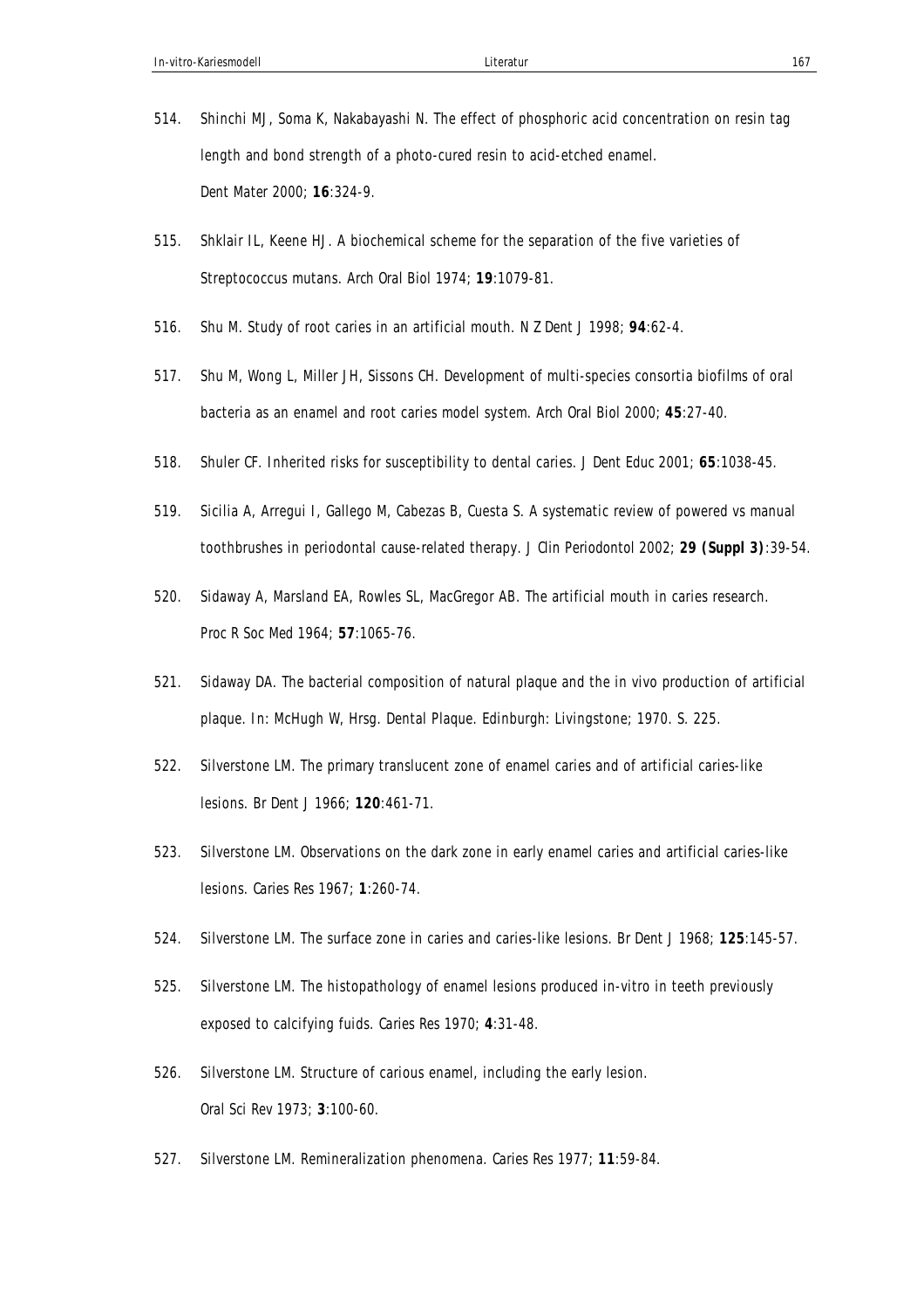- 528. Silverstone LM. The use of pit and fissure sealants in dentistry, present status and future developments. *Pediatr Dent* 1982; **4**:16-21.
- 529. Silverstone LM. The current status of fissure sealants and priorities for future research. Part I. *Compend Contin Educ Dent* 1984; **5**:204-15.
- 530. Silverstone LM. The current status of fissure sealants and priorities for future research. Part II. *Compend Contin Educ Dent* 1984; **5**:299-306.
- 531. Simonsen RJ. Fissure sealants: deciduous molar retention of colored sealant with variable etch time. *Quintessence Int* 1978; **9**:71-7.
- 532. Simonsen RJ. Fissure sealants in primary molars: retention of colored sealants with variable etch times, at twelve months. *ASDC J Dent Child* 1979; **46**:382-4.
- 533. Simonsen RJ. Retention and effectiveness of dental sealant after 15 years. *J Am Dent Assoc* 1991; **122**:34-42.
- 534. Simonsen RJ. Pit and fissure sealant: review of the literature. *Pediatr Dent* 2002; **24**:393-414.
- 535. Sissons CH. Artificial dental plaque biofilm model systems. *Adv Dent Res* 1997; **11**:110-26.
- 536. Sissons CH. Plaque, plaque model systems and pH. *N Z Dent J* 1998; **94**:56-60.
- 537. Sissons CH, Cutress MP, Hoffman MP, Wakefield JSTJ. A multi-station dental plaque microcosm (artificial mouth) for the study of plaque growth, metabolism, pH, and mineralization. *J Dent Res* 1991; **70**:1409-16.
- 538. Sissons CH, Wong L, Shu M. Factors affecting the resting pH of in vitro human microcosm dental plaque and Streptococcus mutans biofilms. *Arch Oral Biol* 1998; **43**:93-102.
- 539. Sjögren K, Birkhed D, Persson LG, Noren JG. Salivary fluoride clearance after a single intake of fluoride tablets and chewing gums in children, adults, and dry mouth patients. *Scand J Dent Res* 1993; **101**:274-8.
- 540. Slomiany B, Murty V, Zdebska E, Slomiany A, Gwodzinski K, Mandel I. Tooth surface-pellicle lipids and their role in the protection of dental enamel against lactic-acid diffusion in man. *Arch Oral Biol* 1986; **31**:187-91.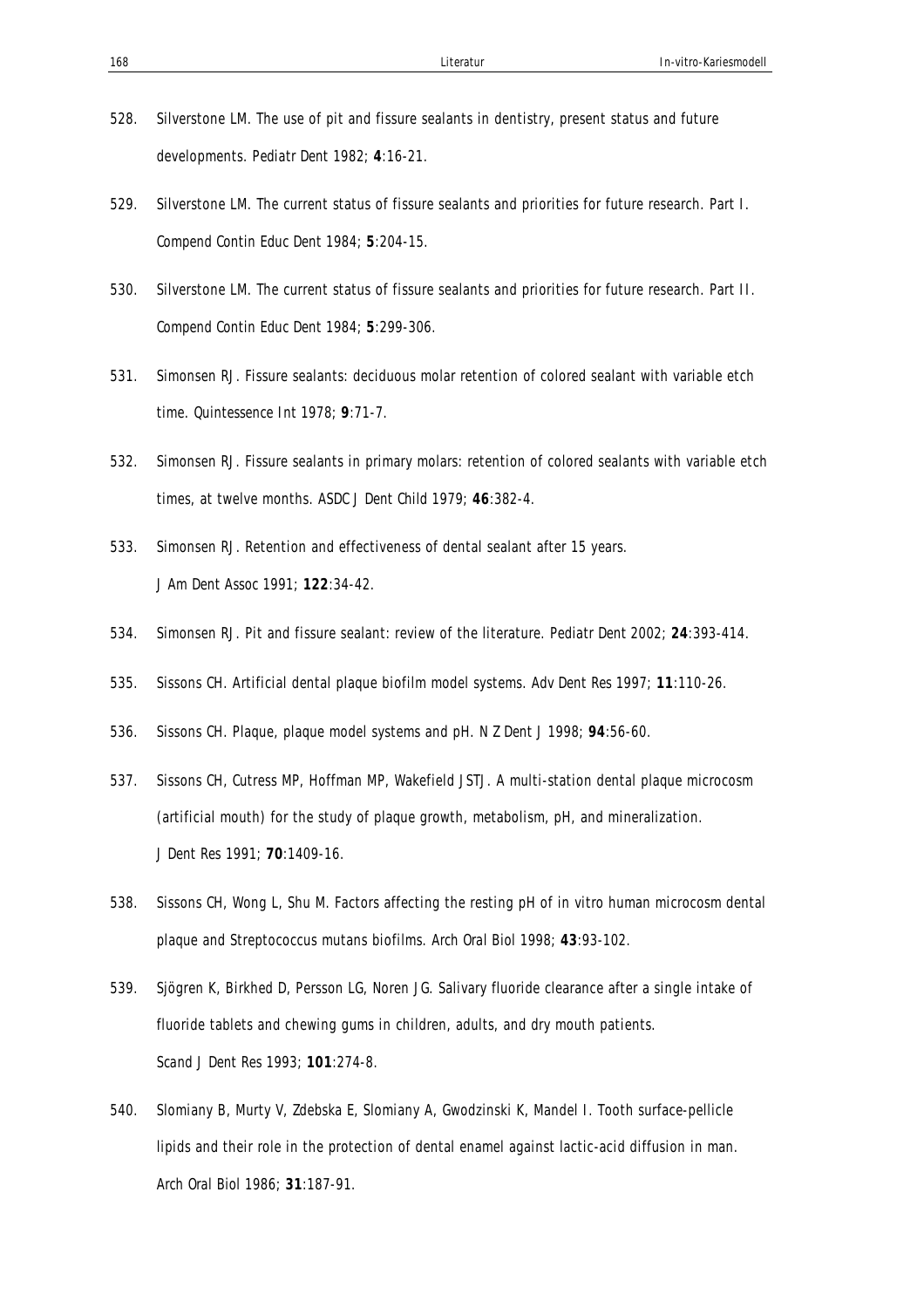- 541. Small BW. The rubber dam a first step toward clinical excellence. *Compend Contin Educ Dent* 2002; **23**:276-82.
- 542. Smith DJ, Akita H, King WF, Taubman MA. Purification and antigenicity of a novel glucanbinding protein of Streptococcus mutans. *Infect Immun* 1994; **62**:2545-52.
- 543. Smith DJ, King WF, Barnes LA, Trantolo D, Wise DL, Taubman MA. Facilitated intranasal induction of mucosal and systemic immunity to mutans streptococcal glucosyltransferase peptide vaccines. *Infect Immun* 2001; **69**:4767-73.
- 544. Smith DJ, King WF, Godiska R. Passive transfer of immunoglobulin Y antibody to Streptococcus mutans glucan binding protein B can confer protection against experimental dental caries. *Infect Immun* 2001; **69**:3135-42.
- 545. Smith DJ, Taubman MA, Ebersole JL. Local and systemic antibody response to oral administration of glucosyltransferase antigen complex. *Infect Immun* 1980; **28**:441-50.
- 546. Söderling E, Isokangas P, Pienihakkinen K, Tenovuo J. Influence of maternal xylitol consumption on acquisition of mutans streptococci by infants. *J Dent Res* 2000; **79**:882-7.
- 547. Sol E, Espasa E, Boj JR, Canalda C. Effect of different prophylaxis methods on sealant adhesion. *J Clin Pediatr Dent* 2000; **24**:211-4.
- 548. Sønju Clasen AB, Øgaard B, Duschner H, Ruben J, Arends J, Sønju T. Caries development in fluoridated and non-fluoridated deciduous and permanent enamel in situ examined by microradiography and confocal laser scanning microscopy. *Adv Dent Res* 1997; **11**:442-7.
- 549. Sønju T, Christensen T, Kornstad L, Rølla G. Electron microscopy, carbohydrate analysis and biological activities of the proteins adsorbed in two hours on tooth surfaces in vivo. *Caries Res* 1974; **8**:113-22.
- 550. Sønju T, Glantz P. Chemical composition of salivary integuments formed in vivo on solids with some established surface characteristics. *Arch Oral Biol* 1975; **20**:687-91.
- 551. Staat RH, Peyton IC. Adherence of oral streptococci: evidence of nonspecific adsorptions to saliva coated hydroxyapatite surfaces. *Infect Immun* 1984; **44**:653-9.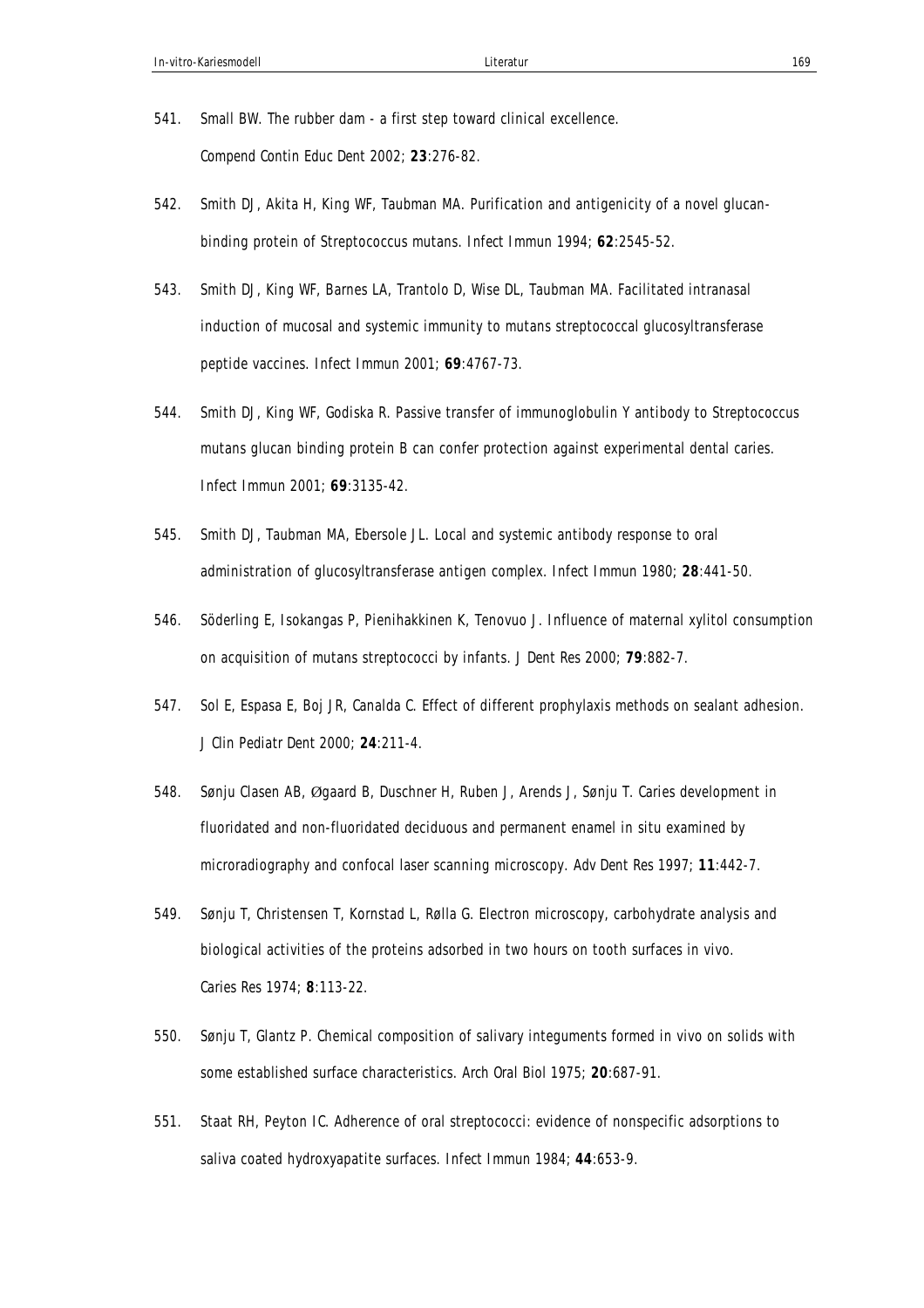- 552. Stamm JW. Is there a need for dental sealants? Epidemiological indications in the 1980s. *J Dent Educ* 1984; **48**:9-17.
- 553. Stashenko KP, Hillman JD. Microflora of plaque in rats following infection with an LDH-deficient mutant of Streptococcus rattus. *Caries Res* 1989; **23**:375-7.
- 554. Stavridakis MM, Favez V, Campos EA, Krejci I. Marginal integrity of pit and fissure sealants. Qualitative and quantitative evaluation of the marginal adaptation before and after in vitro thermal and mechanical stressing. *Oper Dent* 2003; **28**:403-14.
- 555. Steinberg D, Feldman M, Ofek I, Weiss EI. Effect of a high-molecular-weight component of cranberry on constituents of dental biofilm. *J Antimicrob Chemother* 2004; **54**:86-9.
- 556. Steinberg D, Kopec LK, Bowen WH. Adhesion of Actinomyces isolates to experimental pellicles. *J Dent Res* 1993; **72**:1015-20.
- 557. Steinberg D, Moldovan M, Molukandov D. Testing a degradable topical varnish of cetylpyridinium chloride in an experimental dental biofilm model. *J Antimicrob Chemother* 2001; **48**:241-3.
- 558. Steiner DR, Menghini G, Curilovic Z, Marthaler TM. Kariesbefall der Schüler der Stadt Zürich im Zeitraum 1970-1993. *Schweiz Monatsschr Zahnmed* 1994; **104**:1210-8.
- 559. Stephan RM. Intra-oral hydrogen-ion concentrations associated with dental caries activity. *J Dent Res* 1944; **23**:251-66.
- 560. Stephan RM. Effects of different types of human foods on dental health in experimental animals. *J Dent Res* 1966; **45**:1551-61.
- 561. Strömberg N, Ahlfors S, Boren T, Bratt P, Hallberg K, Hammarstrom KJ, Holm C, Johansson I, Jarvholm M, Kihlberg J, Li T, Ryberg M, Zand G. Anti-adhesion and diagnostic strategies for orointestinal bacterial pathogens. *Adv Exp Med Biol* 1996; **408**:9-24.
- 562. Strömberg N, Boren T. Actinomyces tissue specificity may depend on differences in receptor specificity for GalNAc beta-containing glycoconjugates. *Infect Immun* 1992; **60**:3268-77.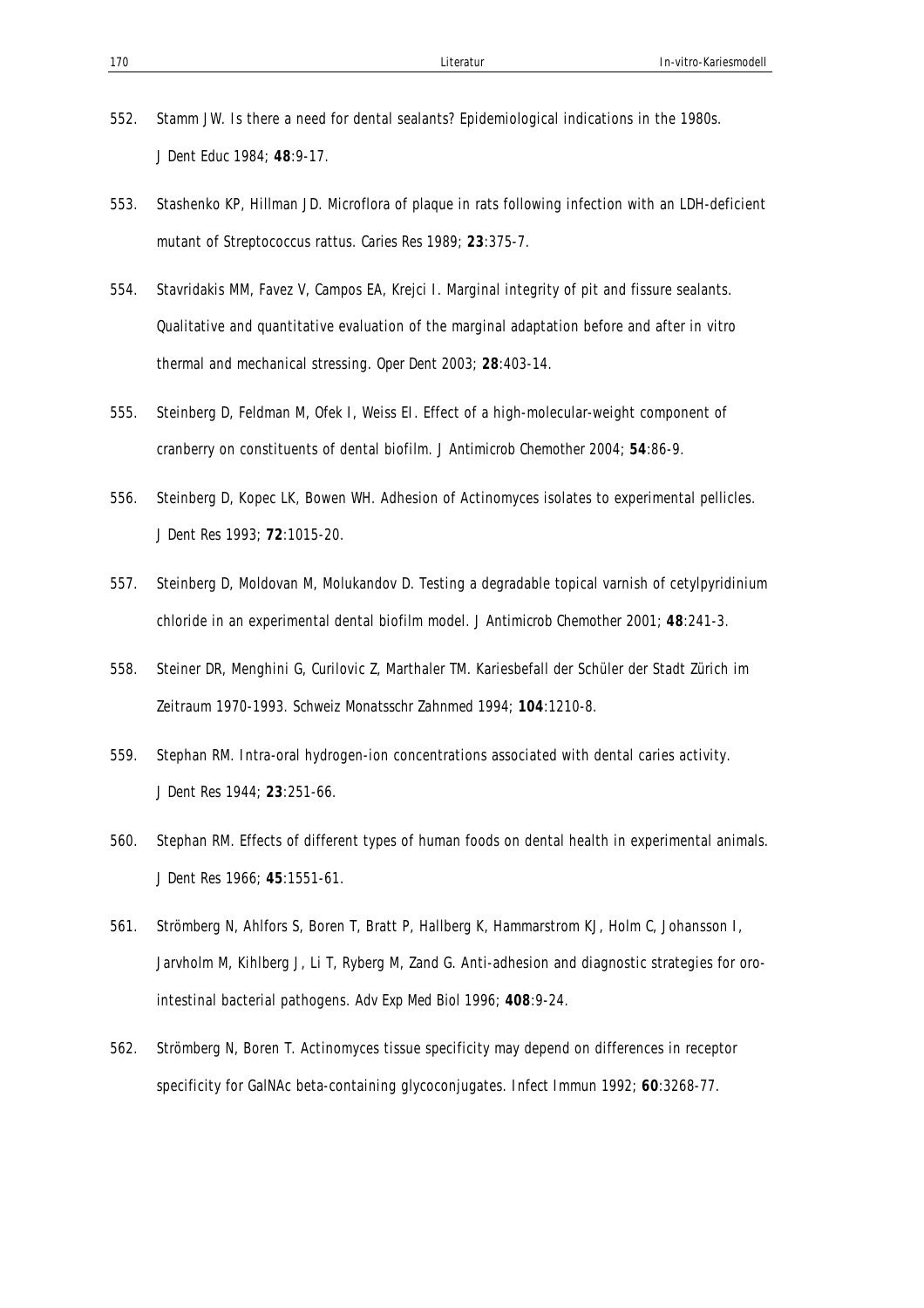- 563. Strömberg N, Karlsson KA. Characterization of the binding of Actinomyces naeslundii (ATCC 12104) and Actinomyces viscosus (ATCC 19246) to glycosphingolipids, using a solid-phase overlay approach. *J Biol Chem* 1990; **265**:11251-8.
- 564. Strömberg N, Marklund BI, Lund B, Ilver D, Hamers A, Gaastra W, Karlsson KA, Normark S. Hostspecificity of uropathogenic Escherichia coli depends on differences in binding specificity to Gal alpha 1-4Gal-containing isoreceptors. *Embo J* 1990; **9**:2001-10.
- 565. Strömberg N, Nyholm PG, Pascher I, Normark S. Saccharide orientation at the cell surface affects glycolipid receptor function. *Proc Natl Acad Sci U S A* 1991; **88**:9340-4.
- 566. Sudo SZ. Continuous culture of mixed oral flora on hydroxyapatite-coated glass beads. *Appl Environ Microbiol* 1977; **33**:450-8.
- 567. Sullivan RJ, Masters J, Cantore R, Roberson A, Petrou I, Stranick M, Goldman H, Guggenheim B, Gaffar A. Development of an enhanced anticaries efficacy dual component dentifrice containing sodium fluoride and dicalcium phosphate dihydrate. *Am J Dent* 2001; **14 (Spec No)**:3a-11a.
- 568. Svanberg M, Loesche WJ. The salivary concentration of Streptococcus mutans and Streptococcus sanguis and their colonization of artificial tooth fissures in man. *Arch Oral Biol* 1977; **22**:441-7.
- 569. Svanborg Edén C, Andersson B, Aniansson G, Leffler H, Lomberg H, Mestecky J, Wold AE. Glycoconjugate receptors for bacteria attaching to mucosal sites: examples for Escherichia coli and Streptococcus pneumoniae. *Adv Exp Med Biol* 1987; **216b**:931-9.
- 570. Svanborg Edén C, Andersson B, Aniansson G, Lindstedt R, deMan P, Nielsen A, Leffler H, Wold A. Inhibition of bacterial attachment: Examples from the urinary and respiratory tracts. *Current Topics in Microbiol and Immunol* 1990; **151**:167-84.
- 571. Svanborg Edén C, Freter R, Hagberg L, Hull R, Hull S, Leffler H, Schoolnik G. Inhibition of experimental ascending urinary tract infection by an epithelial cell-surface receptor analogue. *Nature* 1982; **298**:560-2.
- 572. Swift EJ, The effect of sealants on dental caries: a review. *J Am Dent Assoc* 1988; **116**:700-4.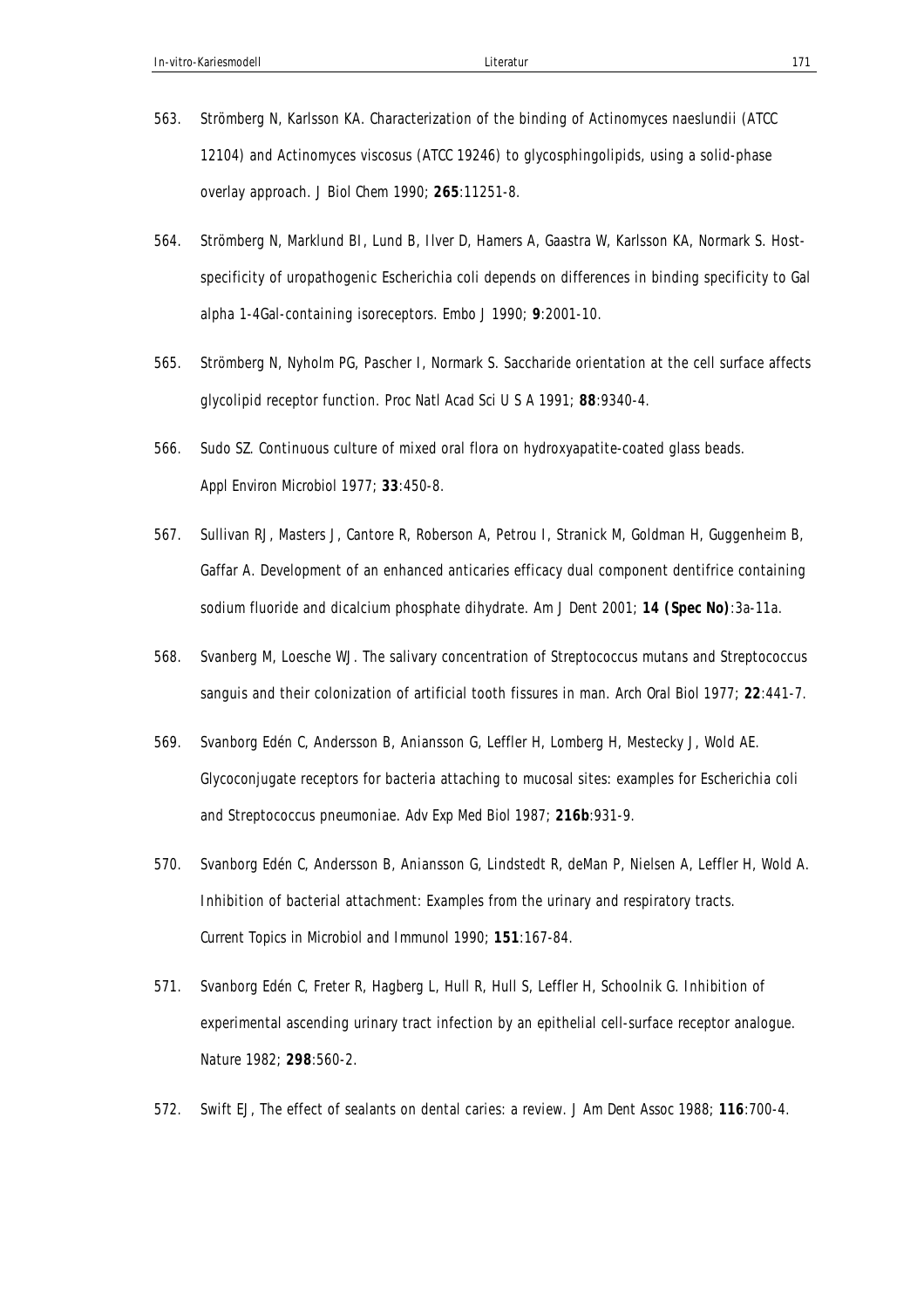- 573. Tabak LA, Levine MJ, Mandel ID, Ellison SA. Role of salivary mucins in the protection of the oral cavity. *J Oral Pathol* 1982; **11**:1-17.
- 574. Takahashi I, Okahashi N, Kanamoto T, Asakawa H, Koga T. Intranasal immunization of mice with recombinant protein antigen of serotype c Streptococcus mutans and cholera toxin B subunit. *Arch Oral Biol* 1990; **35**:475-7.
- 575. Takahashi Y, Ruhl S, Yoon JW, Sandberg AL, Cisar JO. Adhesion of viridans group streptococci to sialic acid-, galactose- and N-acetylgalactosamine-containing receptors. *Oral Microbiol Immunol* 2002; **17**:257-62.
- 576. Takeuchi H. Epidemiological study on dental caries in Japanese children before, during and after World War II. *Int Dent J* 1961; **11**:443-57.
- 577. Tandon S, Kumari R, Udupa S. The effect of etch-time on the bond strength of a sealant and on the etch-pattern in primary and permanent enamel: an evaluation. *ASDC J Dent Child* 1989; **56**:186-90.
- 578. Tang G, Yip HK, Cutress TW, Samaranayake LP. Artificial mouth model systems and their contribution to caries research: a review. *J Dent* 2003; **31**:161-71.
- 579. Tanzer JM, Pellegrino J, Buch RM, Fares HM. Caries inhibition in rats by a sodium fluoride, tripolyphosphate toothpaste with whitening and anti-tartar properties. *J Clin Dent* 2001; **12**:108-11.
- 580. Taubman MA, Ebersole JL, Smith DJ, Stack W. Adjuvants for secretory immune responses. *Ann N Y Acad Sci* 1983; **409**:637-49.
- 581. Taubman MA, Holmberg CJ, Smith DJ. Immunization of rats with synthetic peptide constructs from the glucan-binding or catalytic region of mutans streptococcal glucosyltransferase protects against dental caries. *Infect Immun* 1995; **63**:3088-93.
- 582. Taubman MA, Holmberg CJ, Smith DJ. Diepitopic construct of functionally and epitopically complementary peptides enhances immunogenicity, reactivity with glucosyltransferase, and protection from dental caries. *Infect Immun* 2001; **69**:4210-6.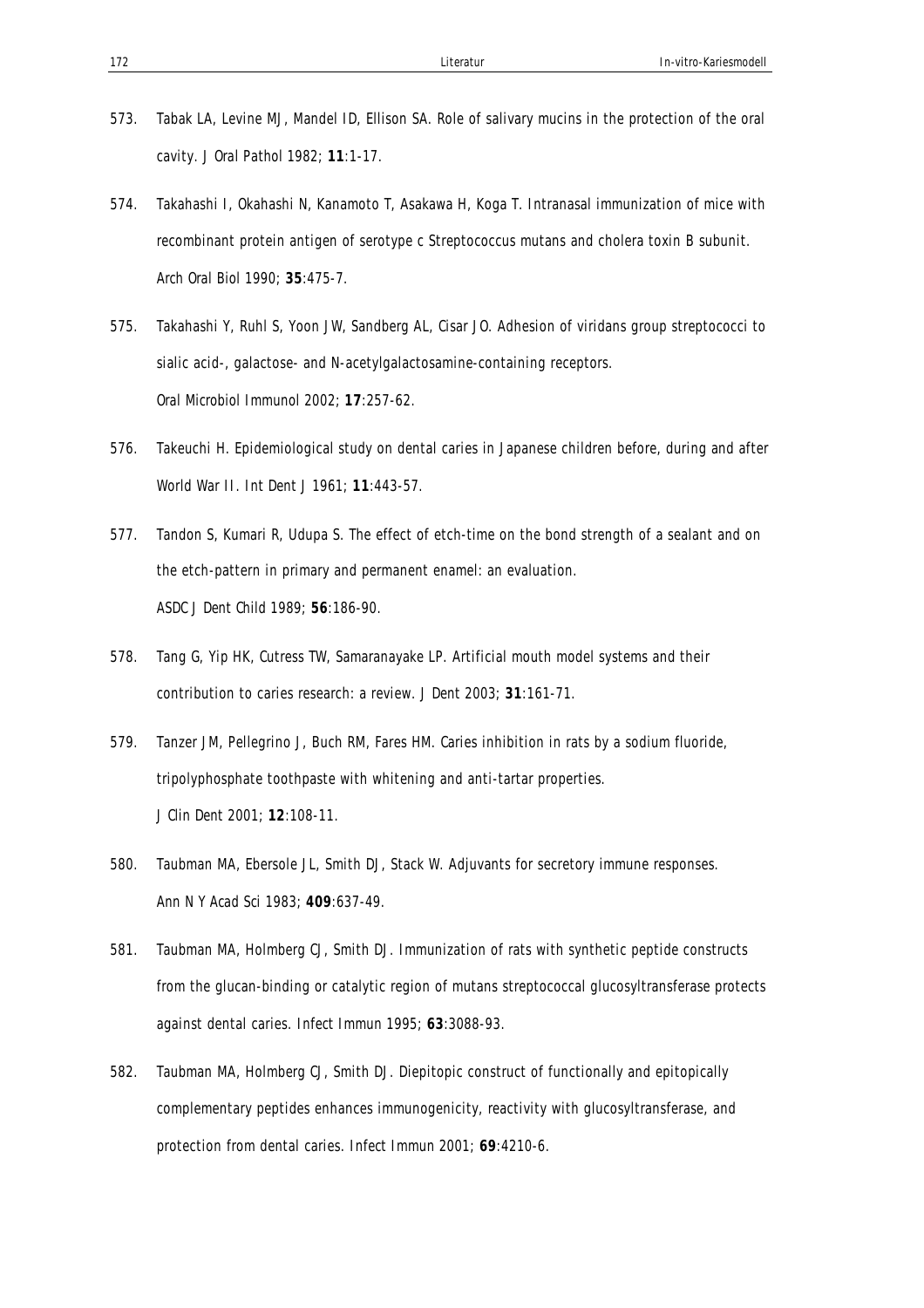- 583. Taubman MA, Smith DJ. A mucosal approach to immunoprophylaxis of dental infections. *Adv Exp Med Biol* 1987; **216B**:1721-30.
- 584. Taubman MA, Smith DJ, Holmberg CJ, Eastcott JW. Coimmunization with complementary glucosyltransferase peptides results in enhanced immunogenicity and protection against dental caries. *Infect Immun* 2000; **68**:2698-703.
- 585. Tay FR, Frankenberger R, Carvalho RM, Pashley DH. Pit and fissure sealing bonding of bulkcurted, low-filled, light-curing resins to bacteria-contaminated uncut enamel in gigh c-factor cavities. *Am J Dent* 2005; **17**:(in press).
- 586. Tay FR, Lai CNS, Chersoni DH, Pashley DH, Mak YF, Suppa P, Prati C, King NM. Osmotic blistering in enamel bonded with one-step self-etch adhesives. *J Dent Res* 2004; **83**:290-5.
- 587. Tay FR, Pashley DH, King NM, Carvalho RM, Tsai J, Lai SC, Marquezini L, Jr. Aggressiveness of self-etch adhesives on unground enamel. *Oper Dent* 2004; **29**:309-16.
- 588. Ten Bosch JJ, van der Mei HC, Borsboom PC. Optical monitor of in vitro caries. A comparison with chemical and microradiographic determination of mineral loss in early lesions. *Caries Res* 1984; **18**:540-7.
- 589. Ten Cate JM. Fluorides in caries prevention and control: empiricism or science. *Caries Res* 2004; **38**:254-7.
- 590. Ten Cate JM, Arends J. Remineralization of artificial enamel lesions in vitro: III. A study of the deposition mechanism. *Caries Res* 1980; **14**:351-8.
- 591. Ten Cate JM, Duijsters PP. Alternating demineralization and remineralization of artificial enamel lesions. *Caries Res* 1982; **16**:201-10.
- 592. Ten Cate JM, Duijsters PP. Influence of fluoride in solution on tooth demineralization. I. Chemical data. *Caries Res* 1983; **17**:193-9.
- 593. Ten Cate JM, Jongebloed WL, Arends J. Remineralization of artificial enamel lesions in vitro. IV. Influence of fluorides and diphosphonates on short- and long-term remineralization. *Caries Res* 1981; **15**:60-9.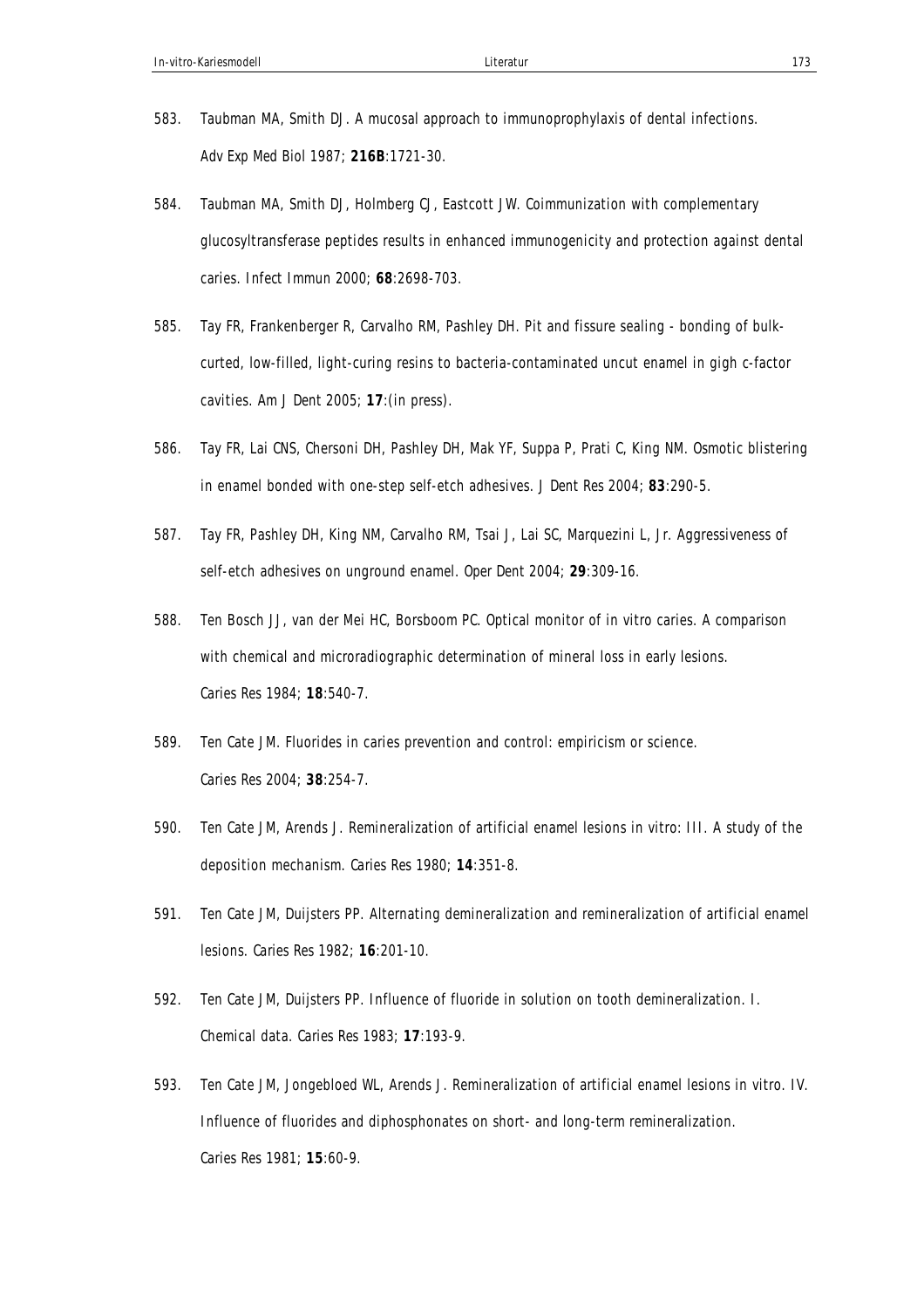- 594. Ten Cate JM, Larsen MJ, Pearc EIF, Fejerskov O. Chemical interactions between the tooth and oral fluids. In: Fejerskov O, Kidd EAM, editors. Dental Caries: The Disease and its Clinical Management. Blackwell: Munksgaard; 2003. p. 49-69.
- 595. Ten Cate JM, Simons YM. pH-cycling: a useful technique now beeing automated. *Caries Res* 1989; **23**:114-5.
- 596. Theilade E. The non-specific theory in microbial etiology of inflammatory periodontal diseases. *J Clin Periodontol* 1986; **13**:905-11.
- 597. Theilade E, Theilade J, Mikkelsen L. Microbiological studies on early dento-gingival plaque on teeth and mylar strips in humans. *J Periodont Res* 1982; **17**:12-25.
- 598. Theilade J, Fejerskov O, Karring T, Rølla G, Melsen B. TEM of the effect of sucrose on plaque formation on Mylar and tooth surfaces in monkeys. *J Dent Res* 1982; **61**:570.
- 599. Thomson JL, Main C, Gillespie FC, Stephen KW. The effect of salivary contamination on fissure sealant - enamel bond strength. *J Oral Rehabil* 1981; **8**:11-8.
- 600. Thylstrup A, Fejerskov O. Clinical appearance of dental fluorosis in permanent teeth in relation to histologic changes. *Community Dent Oral Epidemiol* 1978; **6**:315-28.
- 601. Toro MJ, Lukantsova LL, Williamson M, Hinesley R, Eckert GJ, Dunipace AJ. In vitro fluoride dose-response study of sterilized enamel lesions. *Caries Res* 2000; **34**:246-53.
- 602. Touyz LZ, Amsel R. Anticariogenic effects of black tea (Camellia sinensis) in caries prone-rats. *Quintessence Int* 2001; **32**:647-50.
- 603. Tullberg A. An experimental study of the adhesion of bacterial layers to some restorative dental materials. *J Dent Res* 1986; **65**:164-73.
- 604. Turner RB, Wecker MT, Pohl G, Witek TJ, McNally E, St George R, Winther B, Hayden FG. Efficacy of tremacamra, a soluble intercellular adhesion molecule 1, for experimental rhinovirus infection: a randomized clinical trial. *Jama* 1999; **281**:1797-804.
- 605. Twetman S. Antimicrobials in future caries control? A review with special reference to chlorhexidine treatment. *Caries Res* 2004; **38**:223-9.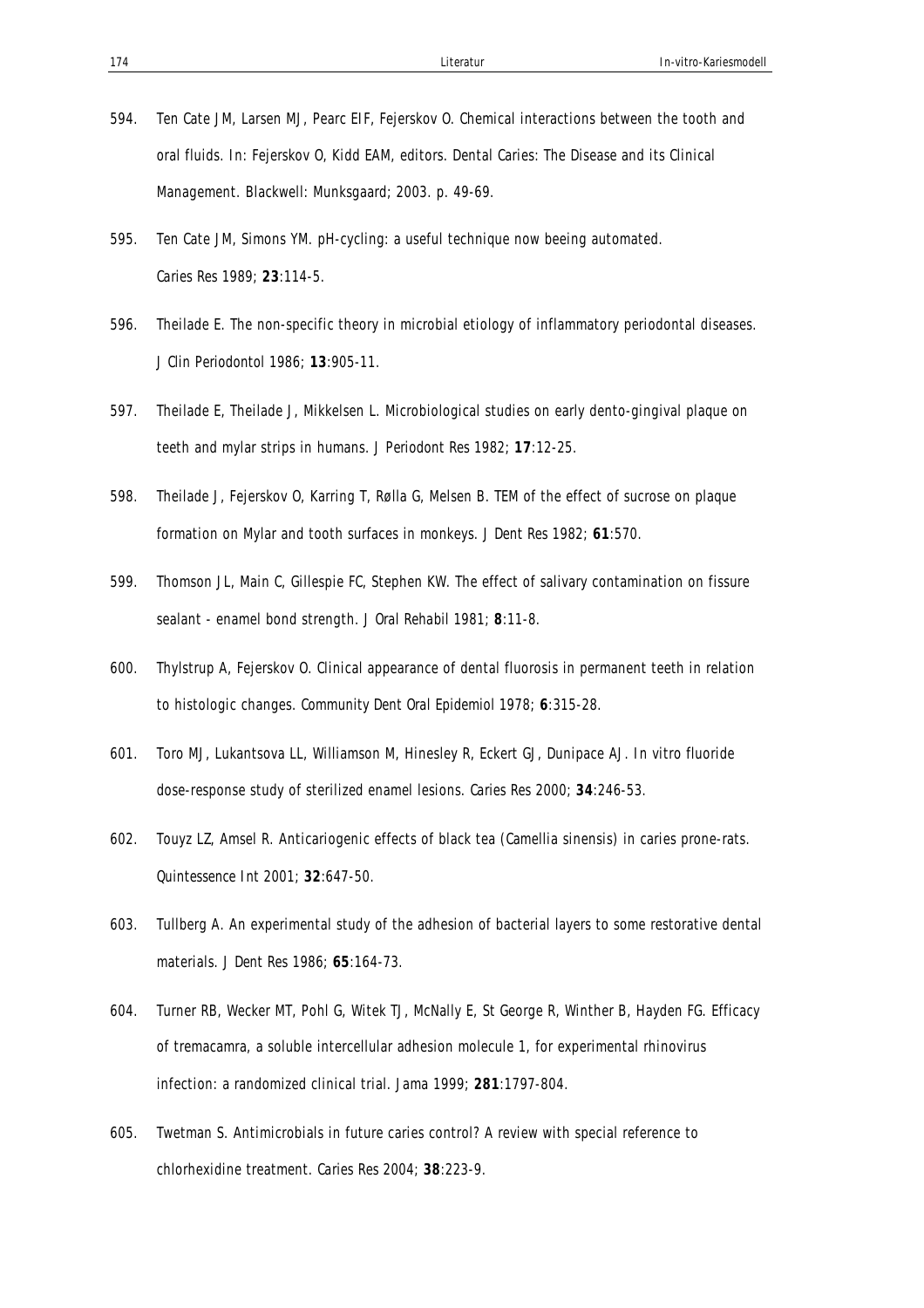- 606. Twetman S, Axelsson S, Dahlgren H, Holm AK, Kallestal C, Lagerlöf F, Lingstrom P, Mejare I, Nordenram G, Norlund A, Petersson LG, Soder B. Caries-preventive effect of fluoride toothpaste: a systematic review. *Acta Odontol Scand* 2003; **61**:347-55.
- 607. Twetman S, Petersson L, Axelsson S, Dahlgren H, Holm AK, Kallestal C, Lagerlöf F, Lingstrom P, Mejare I, Nordenram G, Norlund A, Soder B. Caries-preventive effect of sodium fluoride mouthrinses: a systematic review of controlled clinical trials. *Acta Odontol Scand* 2004; **62**:223-30.
- 608. Uhlenbruck G, Gross R, Koch OM, Lee CK. Die Bedeutung von Lektinen für den Adhäsionsmechanismus von Bakterien. *Dtsch Ärzteblatt* 1983; **80**:27-32.
- 609. Ukkonen P, Varis K, Jernfors M, Herva E, Jokinen J, Ruokokoski E, Zopf D, Kilpi T. Treatment of acute otitis media with an antiadhesive oligosaccharide: a randomised, double-blind, placebocontrolled trial. *Lancet* 2000; **356**:1398-402.
- 610. Vadeboncoeur C, Trahan L. Comparative study of Streptococcus mutans laboratory strains and fresh isolates from carious and caries-free tooth surfaces and from subjects with hereditary fructose intolerance. *Infect Immun* 1983; **40**:81-90.
- 611. Van Bartheld F. Decalcification in initial dental caries. *Ned Tijdschr Tandheelk* 1958; **65**:76.
- 612. Van Houte J, Jordan HV, Ebersole JL. Infectivity and natural transmission of the bacterium Streptococcus mutans in monkeys (Macaca fascicularis) at different ages. *Arch Oral Biol* 1985; **30**:345-51.
- 613. Van Loveren C. Antimicrobial activity of fluoride and its in vivo importance: identification of research questions. *Caries Res* 2001; **35 Suppl 1**:65-70.
- 614. Van Loveren C, Buijs JF, ten Cate JM. Similarity of bacteriocin activity profiles of mutans streptococci within the family when the children acquire the strains after the age of 5. *Caries Res* 2000; **34**:481-5.
- 615. Van Nieuw Amerongen A, Bolscher JG, Veerman EC. Salivary proteins: protective and diagnostic value in cariology? *Caries Res* 2004; **38**:247-53.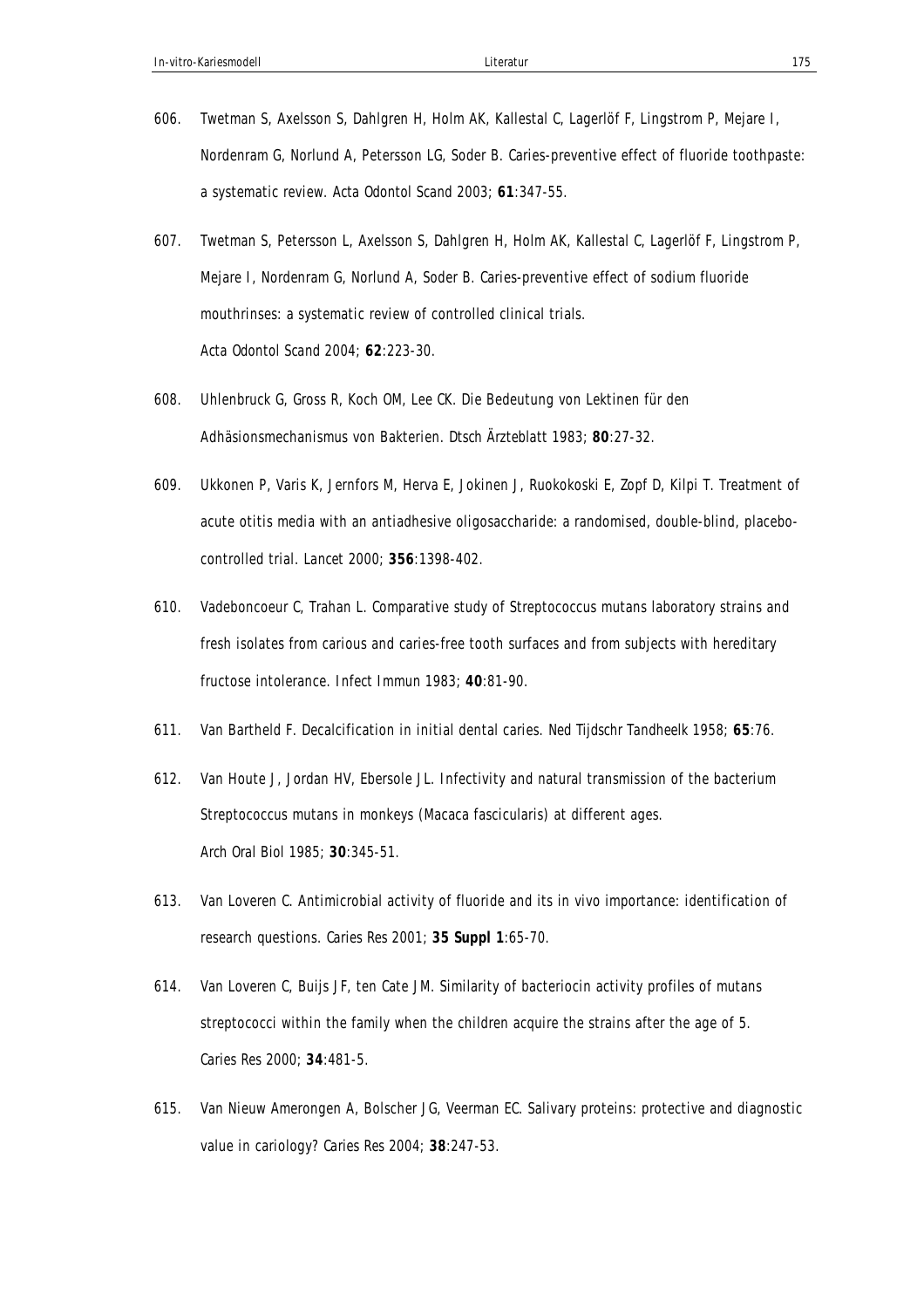- 616. Vasilakis GJ, Preis CO, Glaz J. Effects of daily mechanical tongue cleaning of the rat on dental plaque and tongue mucosa. *Clin Prev Dent* 1981; **3**:7-10.
- 617. Von der Fehr FR, Loe H, Theilade E. Experimental caries in man. *Caries Res* 1970; **4**:131-48.
- 618. Wachsmann D, Ackermans F, Vincenzotto C, Scholler M, Bazin H, Ogier J, Klein JP. Human IgG and Streptococcus mutans SR protein contain cross-reactive epitopes. *J Immunol* 1989; **143**:4257-62.
- 619. Wagg BJ, Melville TH, Hartles RL. A technique for studying the microorganisms associated with extracted teeth when under continuous irrigation. *Br Dent J* 1957; **103**:121-4.
- 620. Walker J. Antibody responses of monkeys to oral and local immunization with Streptococcus mutans. *Infect Immun* 1981; **31**:61-70.
- 621. Walker J, Floyd K, Jakobsen J. The effectiveness of sealants in pediatric patients. *ASDC J Dent Child* 1996; **63**:268-70.
- 622. Wei H, Loimaranta V, Tenovuo J, Rokka S, Syvaoja EL, Korhonen H, Joutsjoki V, Marnila P. Stability and activity of specific antibodies against Streptococcus mutans and Streptococcus sobrinus in bovine milk fermented with Lactobacillus rhamnosus strain GG or treated at ultrahigh temperature. *Oral Microbiol Immunol* 2002; **17**:9-15.
- 623. Weinstein P, Getz T, Milgrom P. Prävention durch Verhaltensänderung. Köln: Deutscher Ärzteverlag; 1989.
- 624. Weinstein P, Milgrom P, Melnick S, Beach B, Spadafora A. How effective is oral hygiene instruction? Results after 6 and 24 weeks. *J Public Health Dent* 1989; **49**:32-8.
- 625. Weintraub JA. The effectiveness of pit and fissure sealants. *J Public Health Dent* 1989; **49**:317-30.
- 626. Weiss EI, Kozlovsky A, Steinberg D, Lev-Dor R, Bar Ness Greenstein R, Feldman M, Sharon N, Ofek I. A high molecular mass cranberry constituent reduces mutans streptococci level in saliva and inhibits in vitro adhesion to hydroxyapatite. *FEMS Microbiol Lett* 2004; **232**:89-92.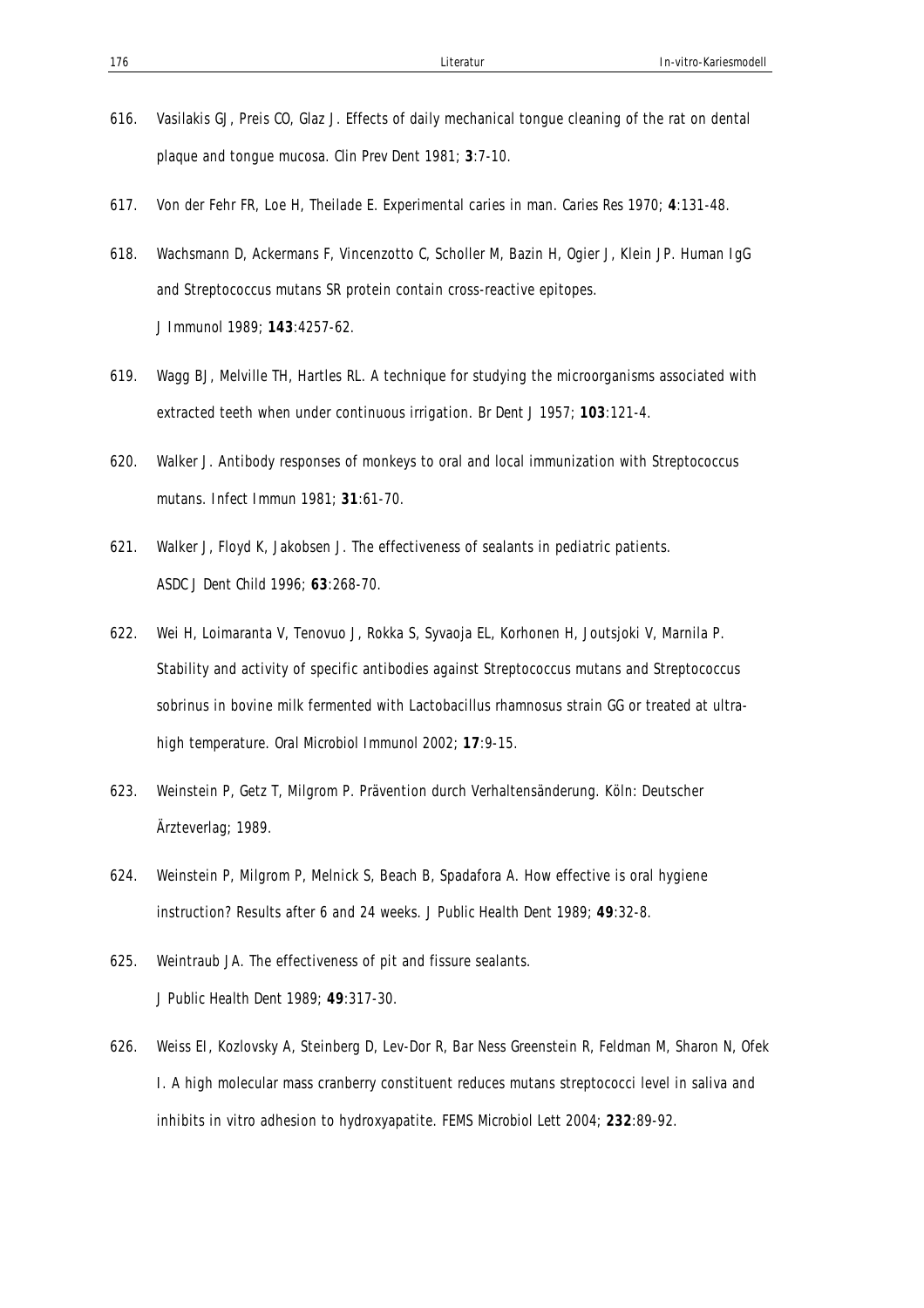- 627. Weiss EI, Lev-Dor R, Kashamn Y, Goldhar J, Sharon N, Ofek I. Inhibiting interspecies coaggregation of plaque bacteria with a cranberry juice constituent. *J Am Dent Assoc* 1998; **129**:1719-23.
- 628. Weiss EI, Shaniztki B, Dotan M, Ganeshkumar N, Kolenbrander PE, Metzger Z. Attachment of Fusobacterium nucleatum PK1594 to mammalian cells and its coaggregation with periodontopathogenic bacteria are mediated by the same galactose-binding adhesin. *Oral Microbiol Immunol* 2000; **15**:371-7.
- 629. Weiss EL, Lev-Dor R, Sharon N, Ofek I. Inhibitory effect of a high-molecular-weight constituent of cranberry on adhesion of oral bacteria. *Crit Rev Food Sci Nutr* 2002; **42**:285-92.
- 630. Wendt LK, Koch G. Fissure sealant in permanent first molars after 10 years. *Swed Dent J* 1988; **12**:181-5.
- 631. Wendt LK, Koch G, Birkhed D. On the retention and effectiveness of fissure sealant in permanent molars after 15-20 years: a cohort study. *Community Dent Oral Epidemiol* 2001; **29**:302-7.
- 632. Westergren G, Olsson J. Hydrophobicity and adherence of oral streptococci after repeated subculture in vitro. *Infect Immun* 1983; **40**:432-5.
- 633. Wetzel WE, Böhmer C, Sziegoleit A. In-vitro-Karies durch Candida albicans. *Acta Med Dent Helv* 1997; **2**:308-13.
- 634. Whiley RA, Hardie JM, Russel RRB, Beighton D. Streptococcus downei sp. nov. for strains previously described as Streptococcus mutans serotype h. *Int J Syst Bacteriol* 1988; **38**:25-33.
- 635. White DJ. The application of in vitro models to research on demineralization and remineralization of the teeth. *Adv Dent Res* 1995; **9**:175-93.
- 636. White WD, Nancollas GH. A rotating disc study of enamel dissolution in HEDP solution under simulated white spot conditions. *J Dent Res* 1980; **59**:1180-6.
- 637. Whitford GM. The metabolism and toxicity of fluoride. 2nd ed. Basel: Karger; 1996.
- 638. Whittaker CJ, Klier CM, Kolenbrander PE. Mechanisms of adhesion by oral bacteria. *Annu Rev Microbiol* 1996; **50**:513-52.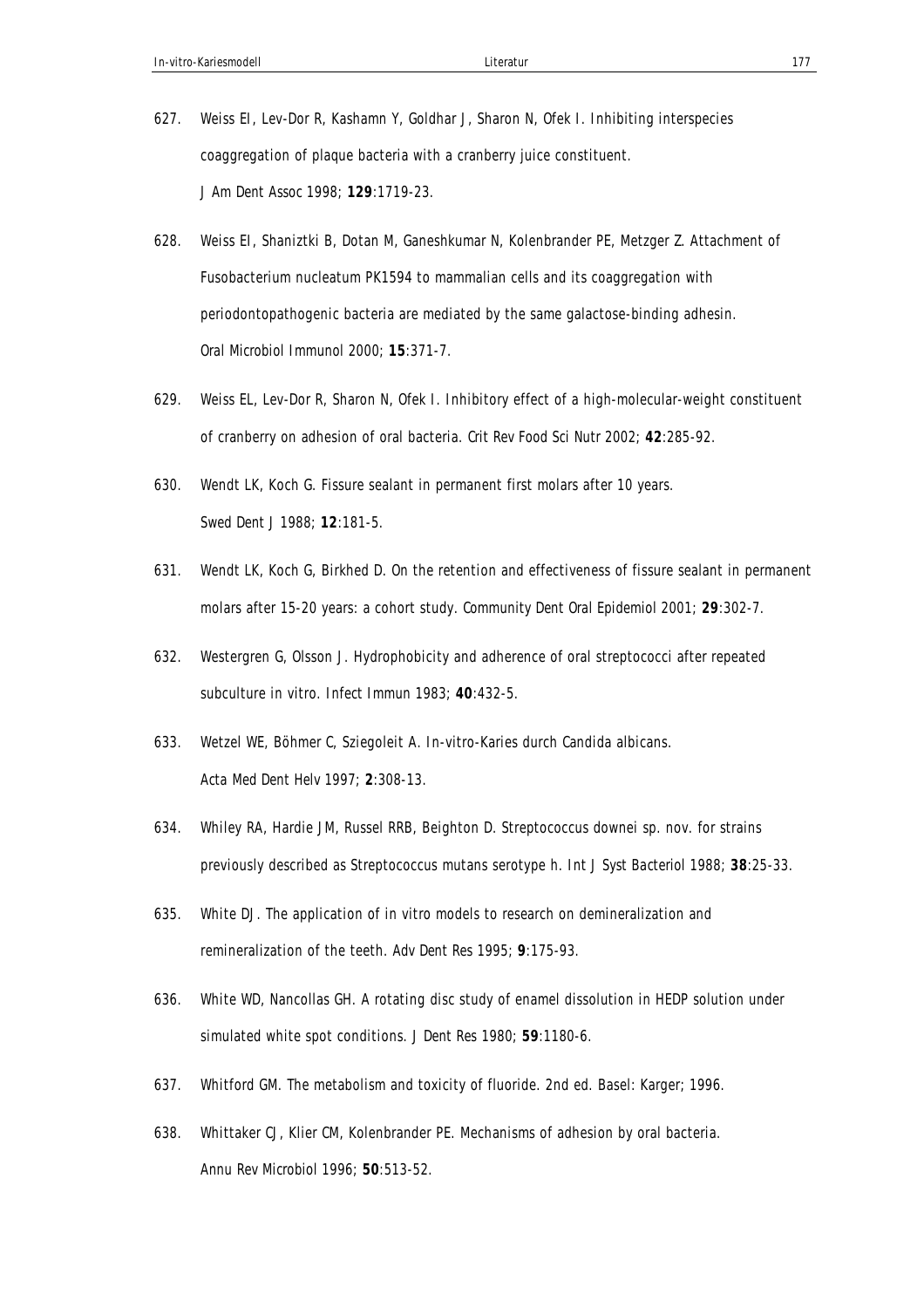- 639. Williams RC, Gibbons RJ. Inhibition of bacterial adherence by secretory immunoglobulin A: a mechanism of antigen disposal. *Science* 1972; **177**:697-9.
- 640. Wilson IP. Preventive dentistry. *Dent Dig* 1895; **1**:70-2.
- 641. Wold AE, Mestecky J, Svanborg Edén C. Agglutination of E. coli by secretory IgA a result of interaction between bacterial mannose-specific adhesins and immunoglobulin carbohydrate? *Monogr Allergy* 1988; **24**:307-9.
- 642. Wöltgens JH. Influence of diphosphates and sodium fuoride on the development of artificial caries. I. Chemical aspects. *Caries Res* 1975; **9**:453-62.
- 643. Wong L, Sissons CH, Curtress TW. Control of a multiple dental plaque culture system and longterm, continuous, plaque pH measurement using LabVIEW. *Binary* 1994; **6**:173-80.
- 644. Wu AM, Sugii SJ, Herp A. A guide for carbohydrate specificities of lectins. *Adv Exp Med Biol* 1988; **228**:819-47.
- 645. Wu HY, Nguyen HH, Russell MW. Nasal lymphoid tissue (NALT) as a mucosal immune inductive site. *Scand J Immunol* 1997; **46**:506-13.
- 646. Wu HY, Nikolova EB, Beagley KW, Eldridge JH, Russell MW. Development of antibody-secreting cells and antigen-specific T cells in cervical lymph nodes after intranasal immunization. *Infect Immun* 1997; **65**:227-35.
- 647. Wu HY, Russell MW. Immunological cross-reactivity between Streptococcus mutans and human heart tissue examined by cross-immunization experiments. *Infect Immun* 1990; **58**:3545-52.
- 648. Wu HY, Russell MW. Induction of mucosal immunity by intranasal application of a streptococcal surface protein antigen with the cholera toxin B subunit. *Infect Immun* 1993; **61**:314-22.
- 649. Wu HY, Russell MW. Comparison of systemic and mucosal priming for mucosal immune responses to a bacterial protein antigen given with or coupled to cholera toxin (CT) B subunit, and effects of pre-existing anti-CT immunity. *Vaccine* 1994; **12**:215-22.
- 650. Xie J, Powers JM, McGuckin RS. In vitro bond strength of two adhesives to enamel and dentin under normal and contaminated conditions. *Dent Mater* 1993; **9**:295-9.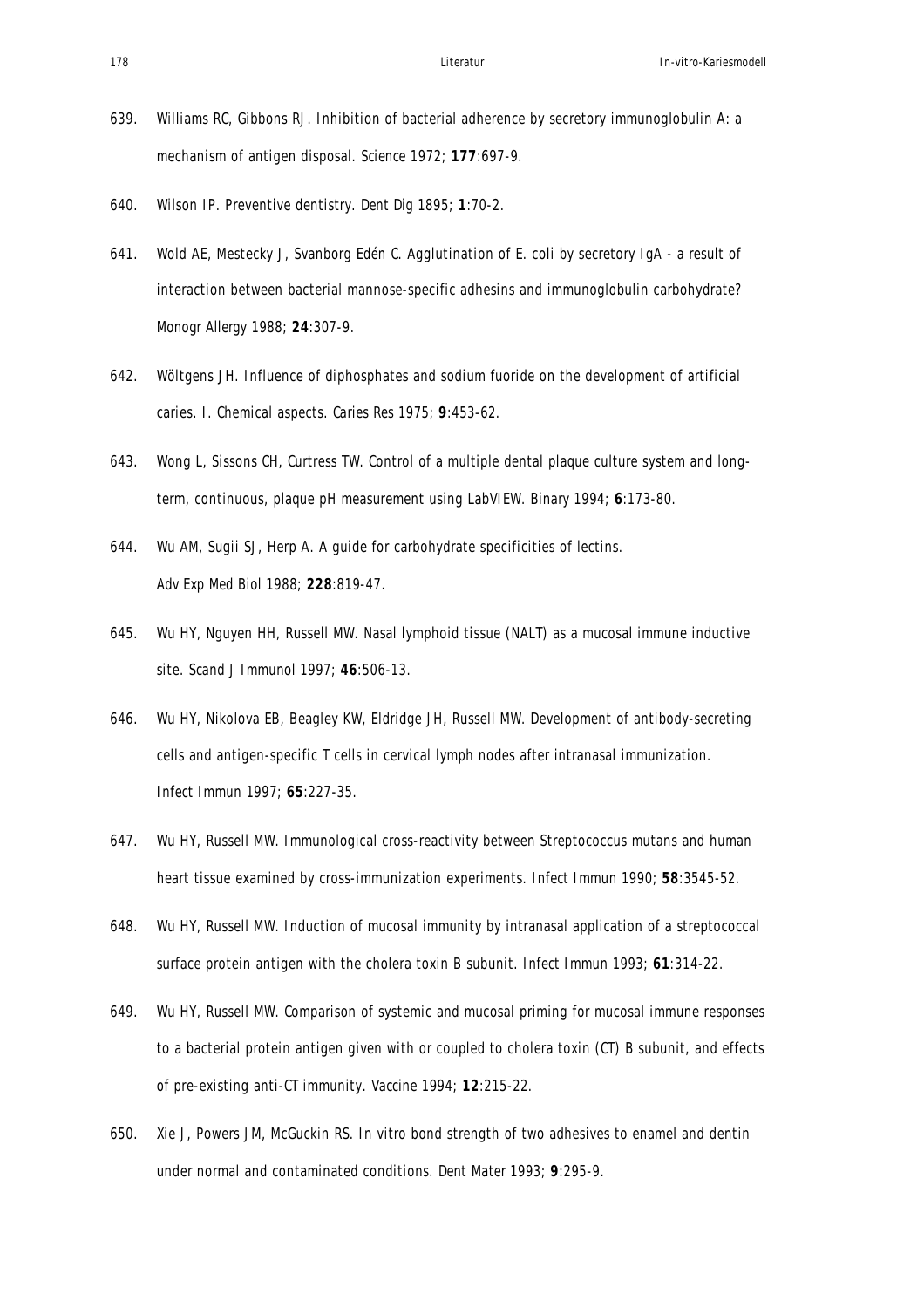- 651. Yaari A, Bibby BG. Production of plaques and initiation of caries in vitro. *J Dent Res* 1976; **55**:30-6.
- 652. Yankell SL, Shi X, Emling RC. Laboratory evaluations of elmex inter X toothbrushes for interproximal access efficacy and posterior tooth surface cleaning. *J Clin Dent* 2002; **13**:249-52.
- 653. Yip HK, Smales RJ. Glass ionomer cements used as fissure sealants with the atraumatic restorative treatment (ART) approach: review of literature. *Int Dent J* 2002; **52**:67-70.
- 654. Yu D, Pearson SK, Bowen WH, Luo D, Kohut BE, Harper DS. Caries inhibition efficacy of an antiplaque/antigingivitis dentifrice. *Am J Dent* 2000; **13**:14c-7c.
- 655. Zafriri D, Ofek I, Adar R, Pocino M, Sharon N. Inhibitory activity of cranberry juice on adherence of type 1 and type P fimbriated Escherichia coli to eucaryotic cells. *Antimicrob Agents Chemother* 1989; **33**:92-8.
- 656. Zahradnik RT, Moreno EC, Burke EJ. Effect of salivary pellicle on enamel subsurface demineralization in vitro. *J Dent Res* 1976; **55**:664-70.
- 657. Zaidi TS, Fleiszig SM, Preston MJ, Goldberg JB, Pier GB. Lipopolysaccharide outer core is a ligand for corneal cell binding and ingestion of Pseudomonas aeruginosa. *Invest Ophthalmol Vis Sci* 1996; **37**:976-86.
- 658. Zampatti O, Corpet D, Roques C, Michel G. Etude comparative in vivo in vitro de la colonisation bacterienne par Streptococcus mutans sur les surfaces dentaires de rats axeniques et dans un modele artificiel de cavite buccale. Path Biol 1994; 42:157-62.
- 659. Zampatti O, Roques C, Michel G. An in vitro mouth model to test antiplaque agents: preliminary studies using a toothpaste containing chlorhexidine. *Caries Res* 1994; **28**:35-42.
- 660. Zero DT. Sugars the arch criminal? *Caries Res* 2004; **38**:277-85.
- 661. Zimmer S, Jahn KR, Barthel CR. Recommendations for the use of fluoride in caries prevention. *Oral Health Prev Dent* 2003; **1**:45-51.
- 662. Zimmer S, Seemann R, Bizhang M. Einfluß der Individualprophylaxe auf die Mundhygiene von Kindern. *Dtsch Zahnärztl Zeitschr* 1997; **52**:19-21.